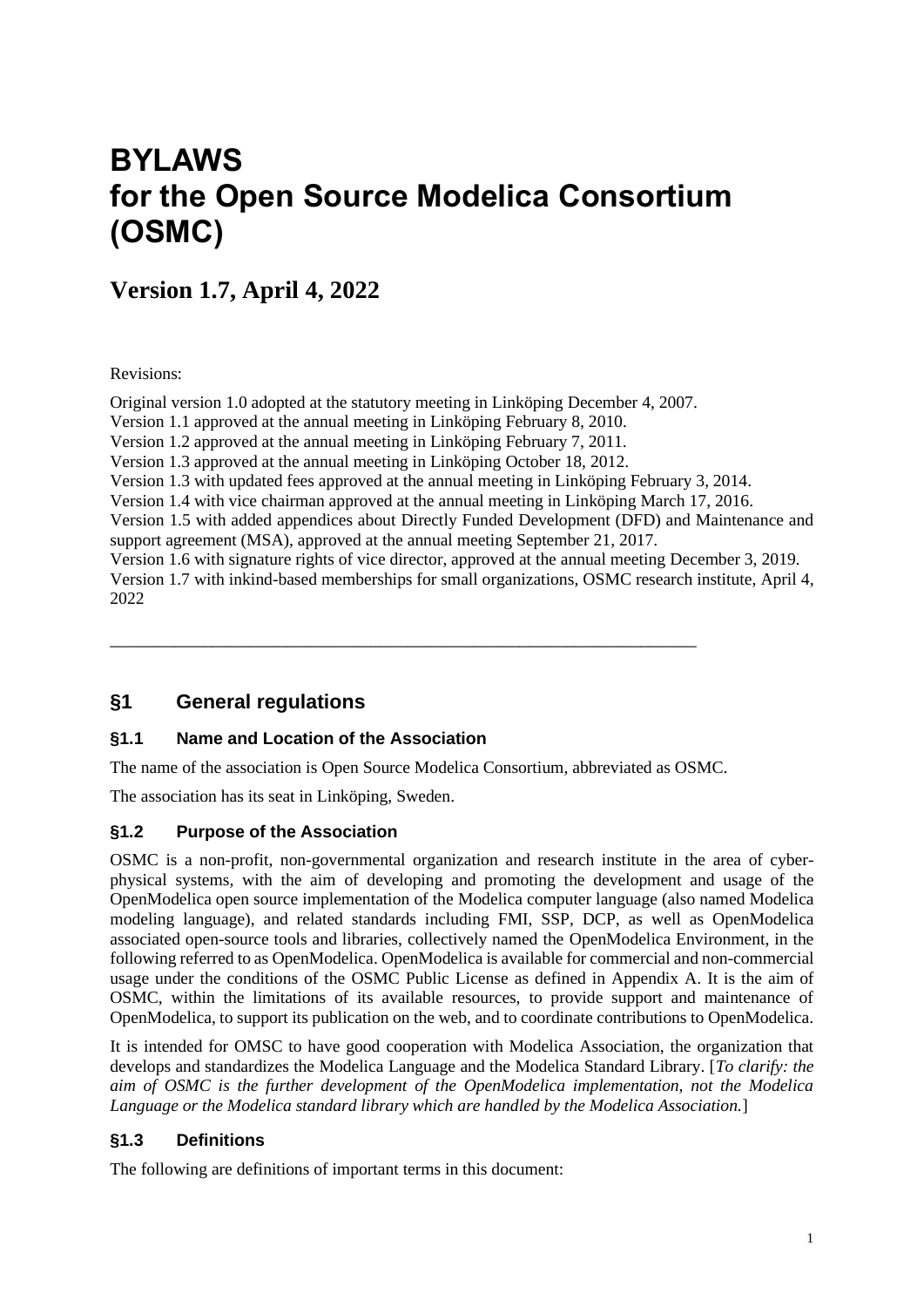- OpenModelica an open source software implementation of the Modelica<sup>®</sup> computer language (also named Modelica® modeling language) and OpenModelica associated open-source tools and libraries. The OpenModelica software is obtained from OSMC, from the OpenModelica website (see below) [*Note: OpenModelica version 1.6, November 2010, includes the OpenModelica Compiler (OMC) the MetaModelica compiler, the OpenModelica MDT Eclipse plug-in, the ModelicaML UML/Modelica Profile, the OMNotebook, the OMEdit graphic editor, a test suite, and documentation*].
- OpenModelica website http://www.openmodelica.org, and/or https://github.com/OpenModelica/, or the original Linköping university web site http://www.ida.liu.se/projects/OpenModelica, and/or some other URL decided by OSMC.
- OpenModelica associated open-source tools and libraries such tools and libraries available in open source at the OpenModelica website.
- OSMC Open Source Modelica Consortium, a non-profit organization registered in Linköping, Sweden. Address: Open Source Modelica Consortium, c/o Linköpings universitet, Department of Computer and Information Science, SE-581 83 Linköping, Sweden.
- Module a piece of source code, object code, and/or documentation, stored in a separate file or similar entity with a designated name.
- OSMC Public License (OSMC-PL) see definition in Appendix A.
- OpenModelica Run-Time System Public License a license which applies to the parts of OpenModelica which belong to the OpenModelica Run-Time System; see license definition in Appendix D. This license gives the additional option of the BSD New license in addition to the OSMC-PL.
- OpenModelica Run-Time System parts of OpenModelica marked "This file belongs to the OpenModelica Run-Time System".
- EPL Eclipse Public License, see definition in Appendix B.
- GPL Gnu Public License version 3, see definition in Appendix C.
- BSD New License see definition in Appendix E.
- SME Small and MEdium-sized enterprise, see definition in Appendix G.
- Significant contribution a contribution to OpenModelica judged by the OSMC Director or the OSMC Board to be significant enough to warrant acknowledgement.
- Contributor see definition in OSMC-PL in Appendix A.
- Contribution see definition in OSMC-PL in Appendix A.
- Licensed Third Party Distributor see definition in OSMC-PL in Appendix A.
- Affiliate see definition in OSMC-PL in Appendix A.
- Comment text, not part of the statutory text of this document but as binding remarks for interpretation integral part of the bylaws, is written within square brackets, e.g.: [*This is a comment*].

#### **§1.4 Registered Trademarks**

Modelica® is a registered trademark of the Modelica Association.

#### <span id="page-1-0"></span>**§1.5 Copyright Owner, Licensing, and Publishing on the Web**

OSMC is the Copyright owner of OpenModelica.

*OSMC* has the right and obligation to keep all officially released versions of OpenModelica available online on the Internet – or its possible replacement – barring exceptional circumstances, at the OpenModelica website.

*Linköpings universitet* has the right to keep OpenModelica online on the internet if they so wish.

The online availability of the document implies permanent permission for anyone to read or to download OpenModelica, for commercial or non-commercial usage, according to the conditions of the OSMC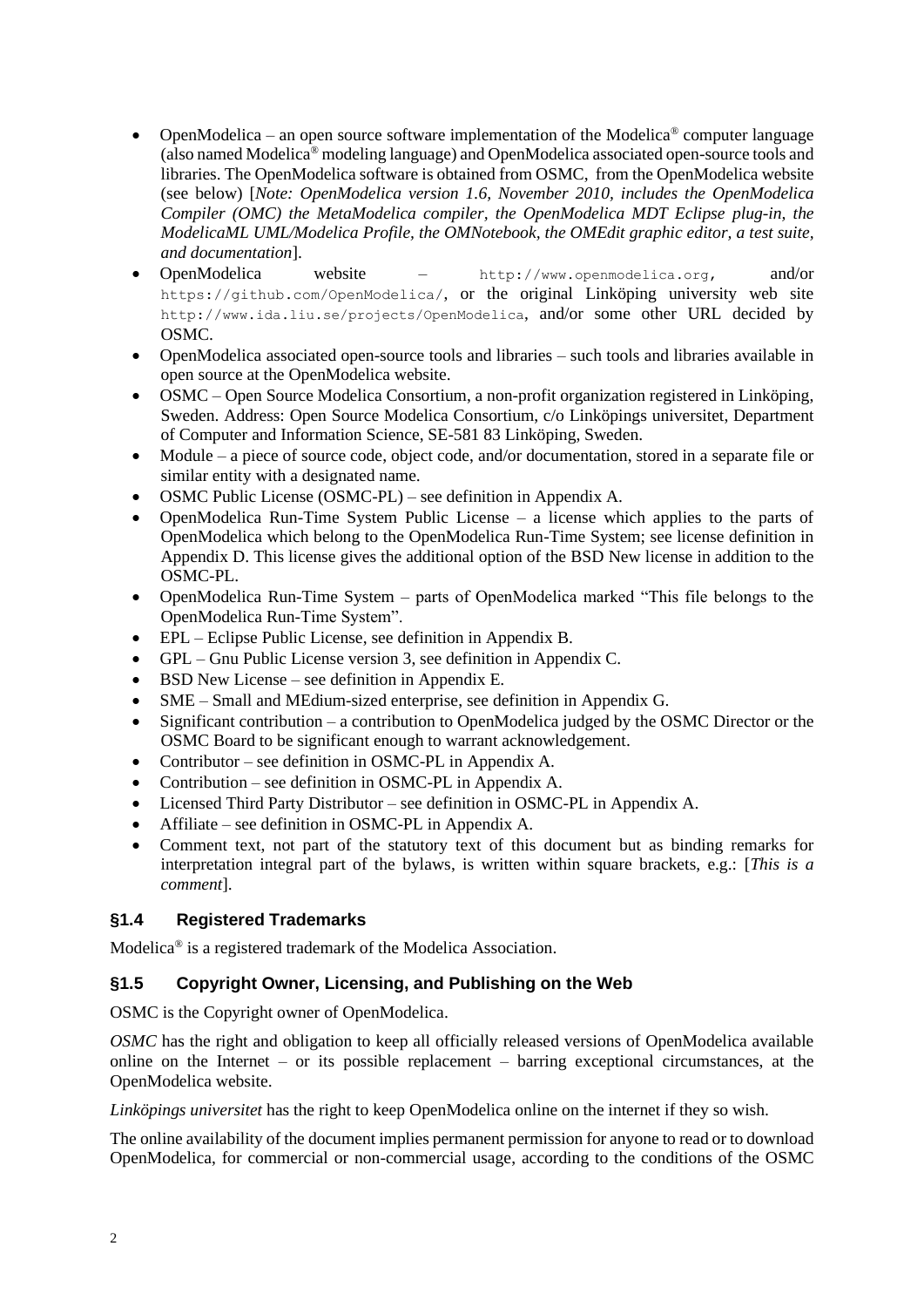Public License (OSMC-PL) specified in Appendix A, and regarding the OpenModelica Run-Time System also according to Appendix D.

The ownership, copyright, and possible usage license of *source code* translated by the OpenModelica Compiler into *translated code* also holds for the *translated code* originating from that corresponding *source code*. [*This is a consequence of translated code being considered derivative work of the input source code, and that OpenModelica does not impose additional restrictions on generated code in addition to what holds for the input source code.*]

*OSMC* has taken technical and administrative measures to assure security and accessibility of OpenModelica.

If there is a conflict between this section [\(§1.5\)](#page-1-0) and the OSMC Public License regarding the rights of OSMC, this section will prevail.

#### **§1.6 Copyright Transfer and Contribution License to Contributors**

As stated in [§1.5,](#page-1-0) OSMC is the sole Copyright holder of OpenModelica, including all its parts and modules, e.g. allowing OSMC to do further sublicensing of (parts of) OpenModelica to any party according to OSMC-PL. [*To make this possible, OSMC also needs to be the Copyright owner of new contributions.*]

As stated in OSMC-PL, upon acceptance of OSMC-PL any party making a Contribution to OpenModelica also transfers the Copyright of the Contribution to OSMC, but in return automatically obtains a Contribution License as stated in OSMC-PL, and reproduced in the following paragraphs.

Excerpts from the OSMC-PL:

THIS PROGRAM IS PROVIDED UNDER THE TERMS OF GPL VERSION 3 LICENSE OR THIS OSMC PUBLIC LICENSE (OSMC-PL). ANY USE, REPRODUCTION OR DISTRIBUTION OF THIS PROGRAM CONSTITUTES RECIPIENT'S ACCEPTANCE OF THE OSMC PUBLIC LICENSE OR THE GPL VERSION 3, ACCORDING TO RECIPIENTS CHOICE.

Contributor(s) making a Contribution to OpenModelica thereby also makes a Transfer of Contribution Copyright. In return, upon the effective date of the transfer, OSMC grants the Contributor(s) a Contribution License of the Contribution. OSMC has the right to accept or refuse Contributions.

"*Transfer of Contribution Copyright*" means that the Contributors of a Contribution transfer the ownership and the copyright of the Contribution to OSMC, the OpenModelica Copyright owner, for inclusion in OpenModelica. The transfer takes place upon the effective date when the Contribution is made available on the OSMC web site under OSMC-PL, by such Contributors themselves or anyone acting on such Contributors' behalf. The transfer is free of charge. If the Contributors or OSMC so wish, an optional Copyright transfer agreement can be signed between OSMC and the Contributors, as specified in Appendix F of the OSMC Bylaws.

"*Contribution License*" means a license from OSMC to the Contributors of the Contribution, effective on the date of the Transfer of Contribution Copyright, where OSMC grants the Contributors a nonexclusive, world-wide, transferable, free of charge, perpetual license, including sublicensing rights, to use, have used, modify, have modified, reproduce and or have reproduced the contributed material, for business and other purposes, including but not limited to evaluation, development, testing, integration and merging with other software and distribution. The warranty and liability disclaimers of OSMC-PL apply to this license.

### **§2 Membership**

#### **§2.1 Membership**

Membership in OSMC is open to companies, institutes, universities or other organizations, which agree to support the purpose of the association and follow the bylaws of the association.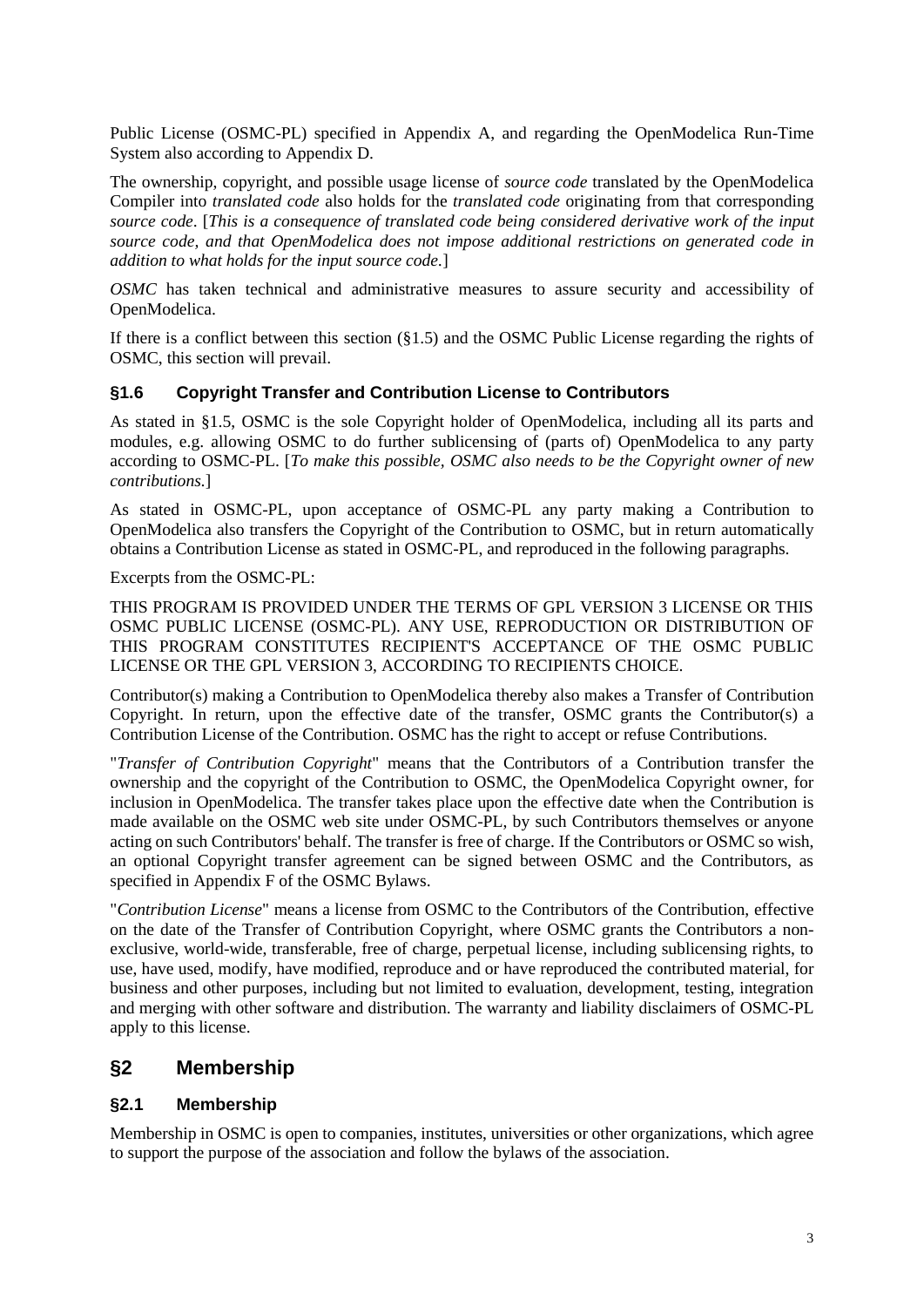Membership in OSMC is also open to individual persons who agree to work in accordance with the purpose of the association and follow the bylaws of the association.

Thus there are two main types of members: individual members and organizational members.

Members have certain benefits, according to their type of membership.

Organizational membership is approved by the Board, after written application which must be submitted to OSMC at the latest two days before the next Board meeting.

Resignation from OSMC applies immediately after written application to OSMC.

Each member is obliged to pay the corresponding annual fee which is determined at the Annual Meeting. The annual fee for members should not be so high that it significantly impedes the possibility of membership.

A Member is not liable for any acts or omissions of OSMC. Therefore a Member's financial responsibility is limited to the annual fees paid by it to OSMC and a Member is not liable for the financial commitments made by OSMC.

#### **§2.2 Membership Benefits**

OpenModelica is open-source, and is available to anyone, including members, under the GPL option of the OSMC Public License as specified in Appendix A. However, for members the following shall additionally apply:

- Members have the additional option of using OpenModelica, in particular together with proprietary code according to the EPL options of the OSMC Public License.
- Level 2 members have the additional option of indirect distribution of OpenModelica binary code together with proprietary code through Licensed Third Party Distributors according to OSMC-PL (Appendix A). The OSMC Board has the right to request a copy of each redistribution agreement for such redistribution.
- Organizational members have voting rights at Annual Meetings.
- Organizational members have the right to display their logos and have web links to their organizations at an appropriate place in the OSMC web site.
- Members can influence the future development of OpenModelica.
- Individual members and organizational member employees (or their organization in case individuals cannot/ should not be mentioned) who have made significant contributions have the right to be acknowledged as co-authors of common documents as specified in §7.4, and as coauthors in commentary text in the program modules they have contributed to. [A *program module may typically contain comments about main author, co-authors, and project manager of that module during different time periods*].
- Members, organizational or individual, who have made significant contributions, should be acknowledged as contributors in appropriate documents associated with OpenModelica [*e.g. in the User's Guide or System Documentation*].

#### **§2.3 Membership Types and Annual Fees**

There are two main kinds of members: organizational members (any legal person/business partnership) and individual members (for any natural person). The annual fee varies according to the size of the organization, whether the organization chooses the honorary Gold or Silver sponsorship membership levels, and whether the member is allowed to redistribute OpenModelica in binary form for commercial purposes outside its own organization (Level 2 member) as specified by the OSMC Public License.

For a non-profit organization such as a university, research institute, or similar, the engaged research group size (or sum of the sizes if several engaged groups) determines the annual fee.

For an organization paying an annual fee corresponding to the size of the organization including all its affiliates, the membership benefits apply to all its affiliates. To further clarify: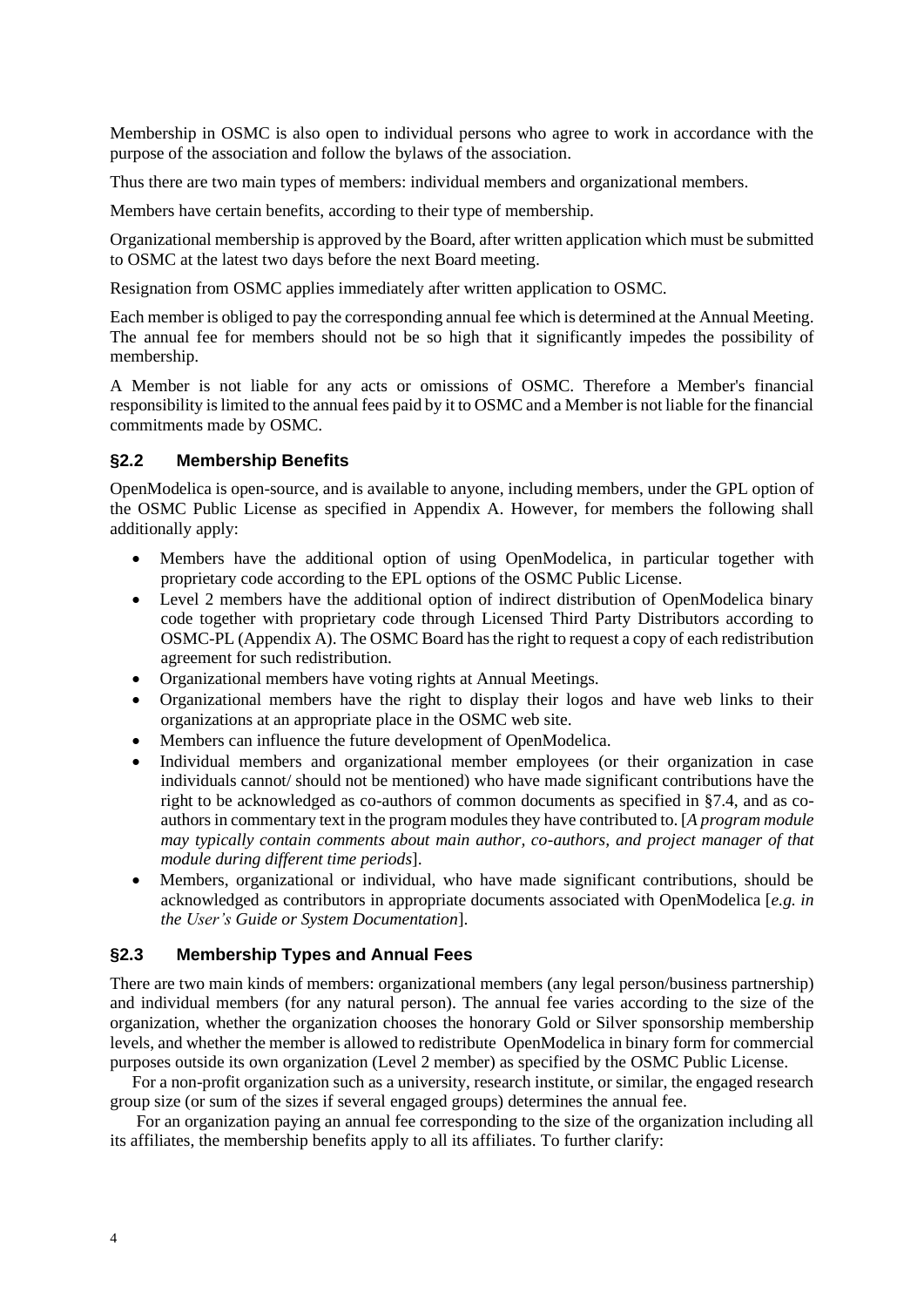- A Level 1 membership is a basic membership level that allows the member to combine OpenModelica with proprietary code for internal use according to the OSMC-Internal-EPL mode of the OSMC Public License.
- A Level 2 membership is a membership level that allows the member to combine OpenModelica with proprietary code for internal use and/or external distribution in binary form according to the OSMC-External-EPL mode of the OSMC Public License.
- Individual persons can become Level 1 individual members for free according t[o §2.6.](#page-5-0)

Upon request in writing to the OSMC board ahead of the delivery of a contribution, instead of paying an annual fee, a small non-profit organization, a very small company, an individual member, and a small company, can do an annual in-kind contribution to OpenModelica, worth at least five times the annual fee amount. Such an in-kind based membership must but approved by the OSMC Board once a year.

Moreover, an organization having a Directly Funded Development (DFD) or Maintenance and support agreement (MSA) with OSMC can use part of the DFD or MSA payment for the annual fee if the DFD or MSA amount is at least twice the annual fee. This needs OSMC Board approval in each case, following a written application to the OSMC Board.

The table below shows the current annual fee. The levels of the annual fee are determined once a year by the Annual Meeting. If the fees are changed after such a decision, this table in the OSMC Bylaws can be updated directly, without the Bylaws update procedure specified in [§7.6.](#page-10-0)

| Member Type                    | Number of             | Level 1 member           | Level 2 member           |                        |
|--------------------------------|-----------------------|--------------------------|--------------------------|------------------------|
|                                | Employes <sup>1</sup> | Annual Fee in $\epsilon$ | Annual Fee in $\epsilon$ |                        |
|                                |                       |                          | Limited <sup>2</sup>     | Unlimited <sup>3</sup> |
| $Org - Large company$ , not an | > 250                 | 6600                     | 7700                     | 22 000                 |
| <b>SME</b>                     |                       |                          |                          |                        |
| Org - Medium company, SME      | $> 50, \leq 250$      | 3300                     | 5500                     | 11 000                 |
| $Org - Small company, SME$     | $>5, \leq 50$         | 2200                     | 3300                     | 5500                   |
| Org - Very Small Company, SME  | $\leq 5$              | 1100                     | 2200                     | 3300                   |
| $Org - Large Non-profit$       | Group size $> 10$     | 1100                     | 3300                     | 5500                   |
| Org – Small Non-profit         | Group size $\leq 10$  | 550                      | 2200                     | 3300                   |
| Individual member              |                       | 0                        | 2200                     | 3300                   |

#### **§2.4 Use of OpenModelica by Previous OSMC Members**

The normal case is that an OSMC member, who has left OSMC and is no longer a member, is not allowed to use OpenModelica under the OSMC-Internal-EPL or OSMC-External-EPL modes of OSMC-PL. However, the following exception is allowed:

• A member who leaves OSMC is allowed to continue using the same version of OpenModelica it was using under its current licensing conditions at the date of leaving OSMC, including the right of the member who was Level 2 member to further redistribute through a Third Party Distributor according to OSMC-PL, provided the member pays a one-time additional fee to OSMC corresponding to four times the most recent annual fee for that member if it has Level 2 Unlimited membership and twice the most recent annual fee otherwise. Usage of later versions of OpenModelica under this scheme is not allowed.

<sup>&</sup>lt;sup>1</sup> The size of the company is counted as full-time employee equivalents, and following the SME rules of EU concerning company subsidiaries, see Appendix E.

<sup>2</sup> This annual fee level allows a total of at most ten active external licenses/distributions under OSMC-External-EPL at any given point in time.

<sup>3</sup> Unlimited number of licenses for external or internal distribution under OSMC-External-EPL.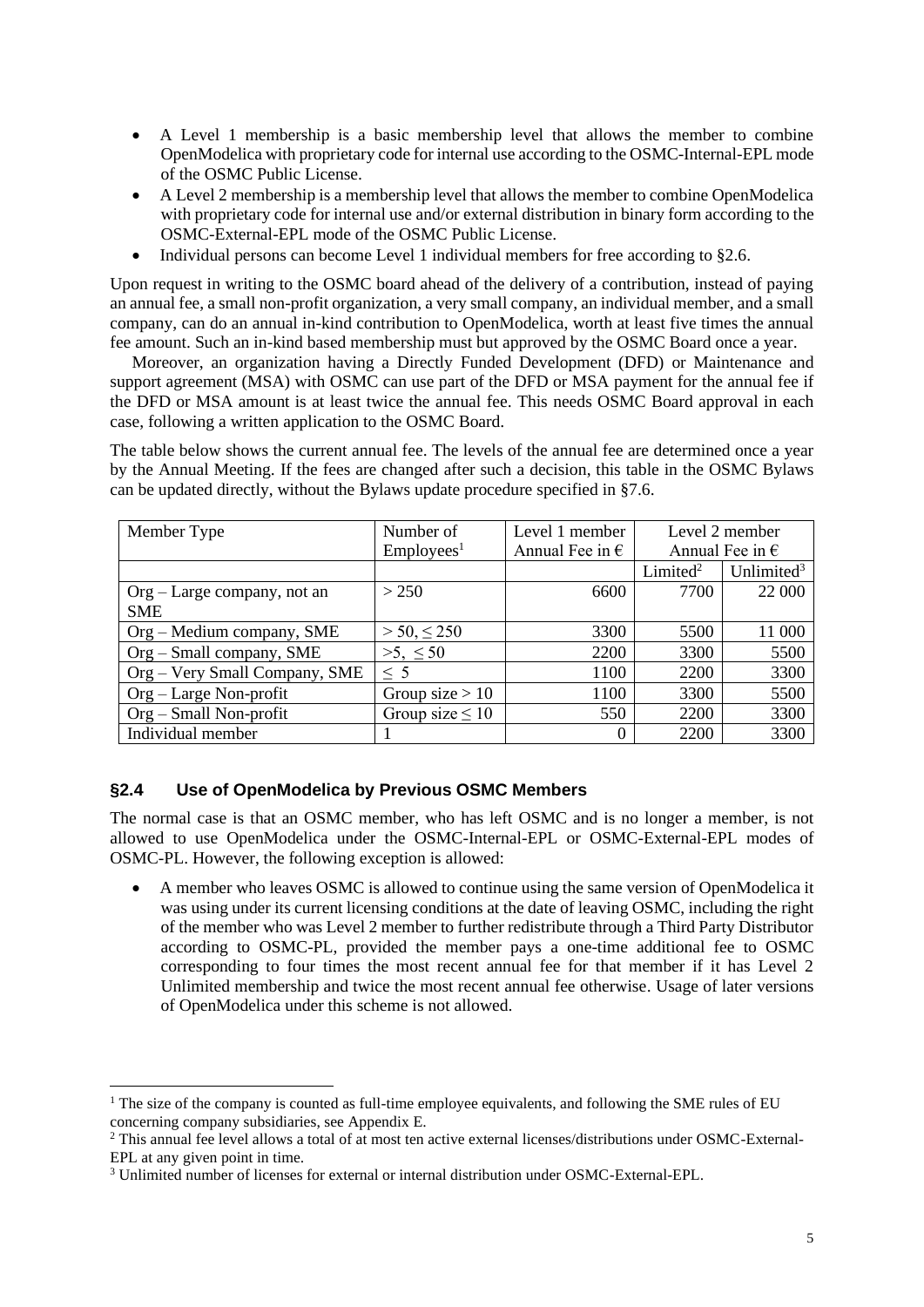[*This avoids perceived danger of indefinite locked-in membership of OSMC, i.e., allows a member who has become dependent on OpenModelica but has limited usage of OpenModelica and does not need new versions to continue using an old version of OpenModelica, even if not being a member any longer*].

### **§2.5 Gold or Silver Sponsorship Levels**

Gold or Silver sponsorships are honorary membership levels which shows that the member is providing significant or very significant support to the OpenModelica effort, either in economic value or development/maintenance/support/management effort. [*Such an organization may use this fact, e.g. calling themselves Gold or Silver members*, *e.g. in its marketing, and may get additional space on the OSMC web page or similar promotion*. *Gold members should also be given some preference when selecting board members.*]

Thus, there are two ways for a member to become Gold or Silver member:

- The member pays the Gold or Silver sponsorship fee in addition to the ordinary annual fee.
- The member has made Gold or Silver level contributions to OpenModelica during the previous year, approved by the Board, following a written application from the member to the Board for Gold or Silver membership.

A Gold or Silver level contribution to OpenModelica must be of general interest to OSMC members, and must be evident in version handling, bug handling, or other documentation.

The levels of the sponsorship annual fees are determined once a year by the Annual Meeting.

| Sponsor level | Sponsorship Annual Fee  |                            |  |  |
|---------------|-------------------------|----------------------------|--|--|
|               |                         | "person year contribution" |  |  |
| Gold          | $\geq$ 20 000 $\in$     |                            |  |  |
| Silver        | $\geq$ 10 000, < 20 000 |                            |  |  |

#### <span id="page-5-0"></span>**§2.6 Individual Membership**

An individual who so wishes, and who has made a significant contribution to OpenModelica during the previous two years or the current year, can get a Level 1 individual membership for the current year for free, after decision by the Director, and after having signed a membership application form, see Appendix H.

Individuals, who are Level 1 members but have not made any further contribution to OpenModelica during the previous two years or current year, should automatically lose their membership, if they do not decide to become Level 2 members and pay the Level 2 annual fee for individual members. A notification message should be sent to such members before they lose their membership [*to give them a chance to respond and possibly make a contribution to keep their membershi*p].

### **§2.7 Financial year**

The financial year of the OSMC is from January 1 to December 31. The first financial year starting at the date of creation of the OSMC can be longer than one calendar year in order to synchronize with calendar years.

### **§3 Decision-Making Bodies**

OSMC has three decision-making bodies:

- The Annual Meeting.
- The Board
- The Director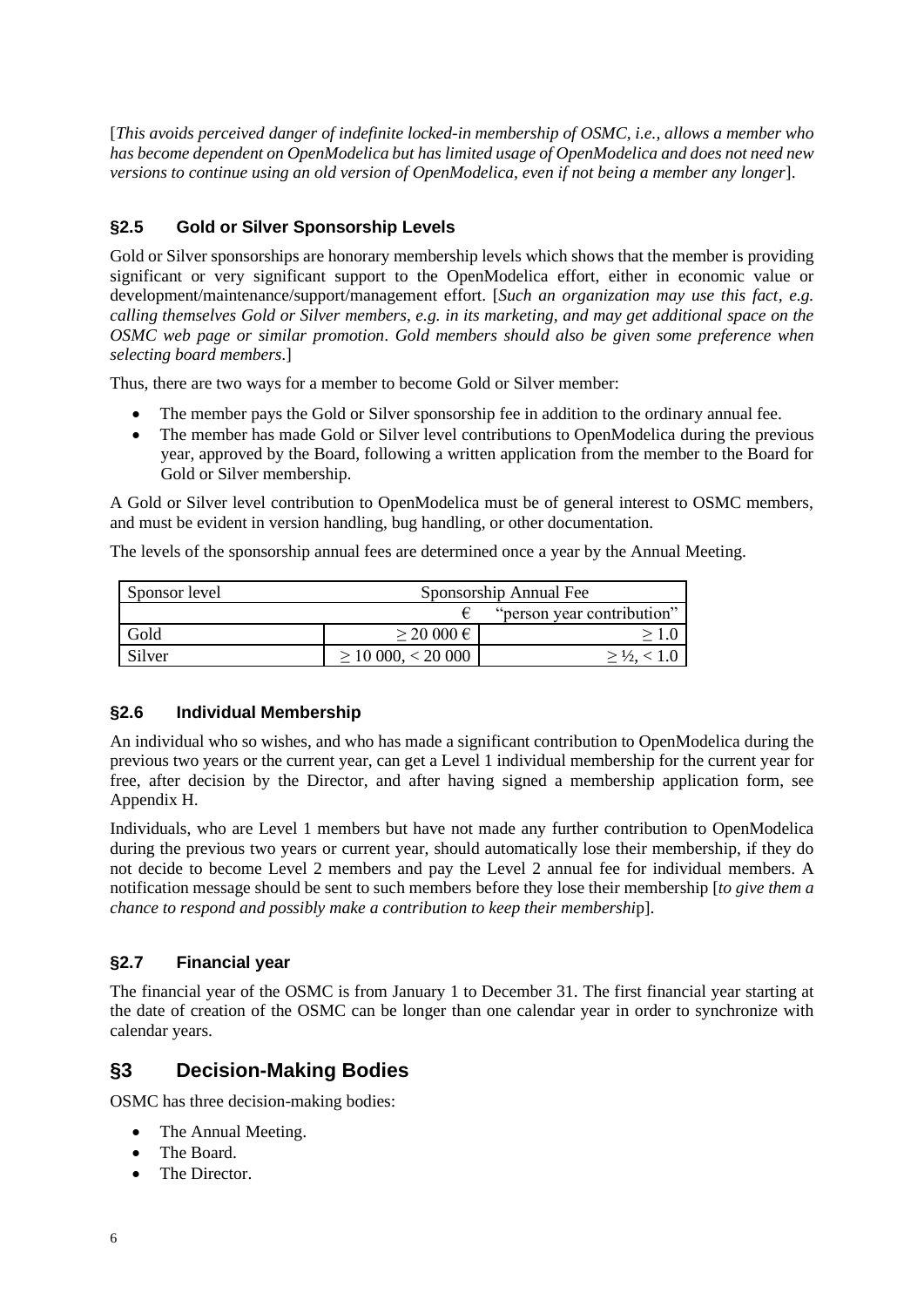# **§4 Annual Meeting**

OSMC's highest decision-making body is the Annual Meeting.

The Annual Meeting will meets at least once per year, of which one of the meetings will be the Ordinary Annual Meeting and the others Extra Annual Meetings. The first Ordinary Annual Meeting shall take place on or before the sixth´s month after the end of the financial year.

The Chairperson will lead OSMC's negotiations and work at the Annual Meeting. In the absence of the Chairperson the Vice-Chairperson will take over. The Annual Meeting has solely the right to approve individuals who are non-members to be present and speak at the meeting.

The minutes of OSMC's meetings will be recorded by the Secretary or a person delegated by the Annual Meeting. The minutes will be signed by the Chairperson of the meeting and at least one other member of the Annual Meeting present at the meeting.

At each meeting there will be a clause in the minutes where the presence of members is noted. Any members who arrive/depart during the meeting will be noted on arrival/departure.

The Annual Meeting constitutes a quorum when at least five members with voting power are present, one of whom is the Chairperson or Vice-Chairperson.

The Board must call an Ordinary Annual Meeting before the end of May after the previous financial year.

On written request by a member of the Board, or auditor, or members representing at least five votes, the Board must call an Extra Annual Meeting.

At an Extra Annual Meeting only the item(s) which have given rise to the meeting may be discussed and finally decided through vote.

Notification of an Annual Meeting will be made by the Chairperson of the Board by sending notice with a preliminary agenda in writing or via email at least five weeks before the meeting to reach members at least three weeks before the meeting.

The Board will make OSMC's annual report and the auditors' report available to members at the same time.

Proposals and statements to be presented at an Annual Meeting must be sent in writing (via post, fax or email) to the Chairperson of the meeting at the latest by 12 o'clock noon GMT four working days before the meeting

Proposals for a change in the Bylaws, conducting or canceling elections may not be treated as "other business".

At an Annual Meeting the auditor(s) have the right to be present and to speak.

### **§4.1 The Agenda for the Ordinary Annual Meeting**

At the Ordinary Annual Meeting the following shall be discussed and entered into the minutes:

1 Determining the electoral register for the meeting (by roll-call)

2 Ratifying whether the meeting has been announced properly

3 Possible approval by the annual meeting regarding the right of a specified non-member to be present and getting the right to speak at the meeting

4 Confirming the agenda

5 Election of two persons to approve and sign the minutes

6 Presentation of:

a) OSMC's annual report for the previous year

b) OSMC's administration report (financial statement) for the previous financial year

7 The auditors' report on OSMC during the previous business and financial year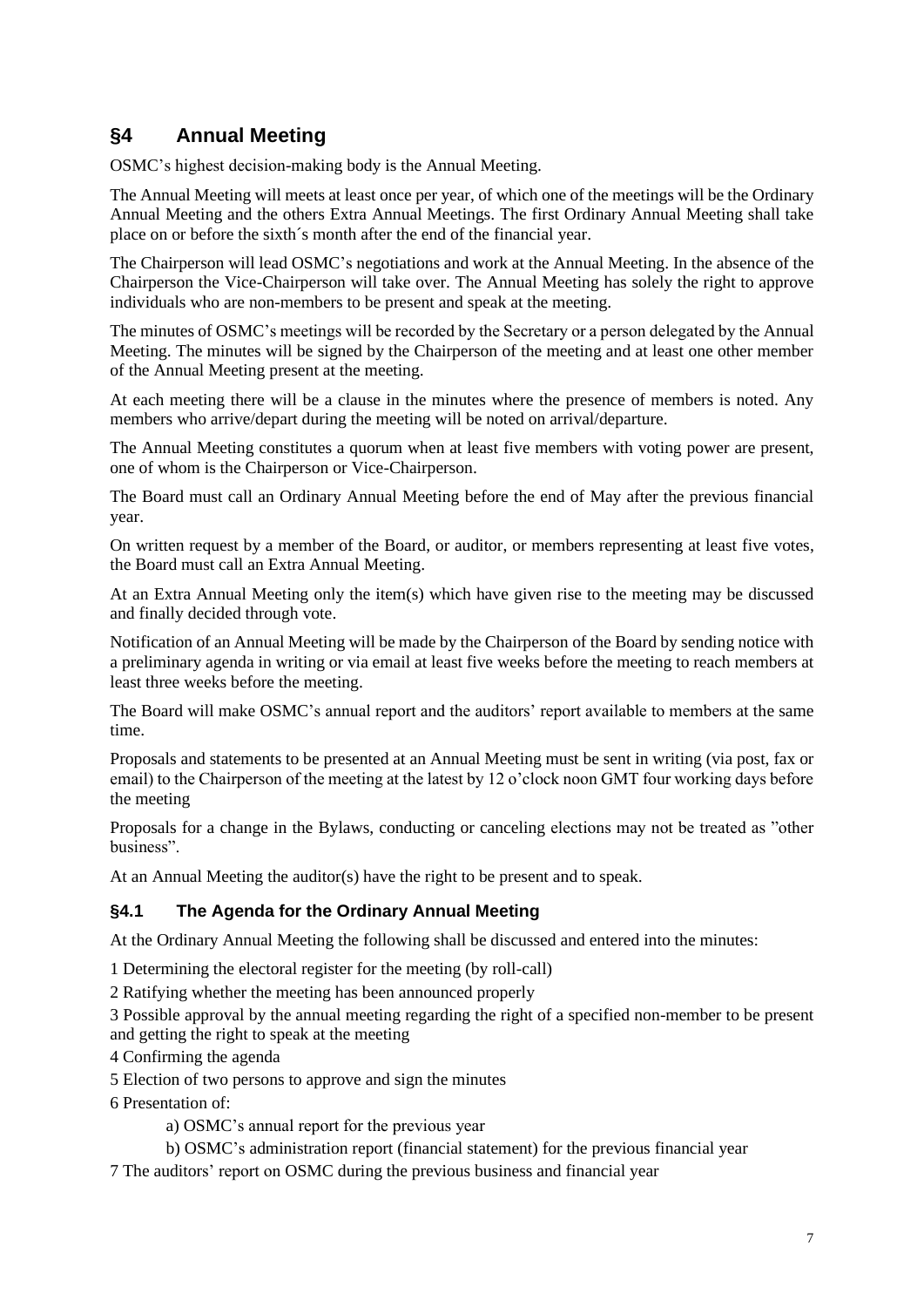8 Discharge from liability for The Board for the period the auditing applies to

9 For the period from the Annual Meeting up to and including the next Ordinary Annual Meeting, taking into account the longer election periods specified below, election of:

- a) A Chairperson of the OSMC (elected for 2 years)
- b) A Vice Chairperson of the OSMC (elected for 2 years)
- c) A Director of OSMC (elected for 4 years)
- d) A Vice Director of OSMC (elected for 2 years)
- e) Additional members of The Board.
- f) One auditor (elected for 4 years) and one deputy auditor (elected for 4 years).

10 Determining possible changes of the membership annual fees

- 11 Determining possible changes of the sponsorship annual fees and contribution levels.
- 12 Determining the plan of operations and the budget for the current financial year
- 13 Determining the date of the next Annual Meeting.
- 14 Proposals for a change in the Bylaws
- 15 Proposals for development of the OpenModelica implementation

16 Proposals and suggestions concerning the OSMC and/or its purpose received by anybody (members and/or non-members)

17 Any other business

18 End of meeting

The minutes of the Annual Meeting must be signed by the Chairperson or  $-\text{in}$  his/her absence  $-\text{by}$  the Vice-Chairperson. The Chairperson shall provide each member with a copy of the respective minutes without undue delay after the Annual Meeting.

#### **§4.2 Membership**

For an organization to become a member of OSMC it must pay the annual fee, according to the size and character of the organization, and be approved by the Board or by the Annual Meeting.

For an individual person to become a member of OSMC during the current year, the person must have made a significant contribution to OpenModelica during the current or the previous two years, as judged by the Director.

A member needs to pay the annual fee during the year in order to maintain membership, or for individual Level 1 member, to make a contribution to OpenModelica as specified above.

#### **§4.3 Voting at Annual Meetings**

An organizational member noted in the register of members by at the latest the day before the Annual Meeting has the right to vote. Individual members have no voting rights.

To exercise voting rights, the annual fee paid by an organizational member should have reached OSMC's account at least four days before the beginning of the meeting.

An organizational member may only exercise voting rights through its designated representative.

Each organizational member has one vote.

A representative of the organizational member must be present at a meeting, physically or via teleconferencing, to execute the member's voting rights.

A motion is passed when a proposal receives more than 50 percent of the votes of the members who are present. Abstentions shall be deemed as non-votes. In the event of more than two alternatives, the two alternatives with most votes are contested in a final vote. In the event of two proposals with exactly 50 percent each of the votes, the proposal supported by the Chairperson of the meeting will pass.

If a member so desires, election of persons will take place by secret ballot.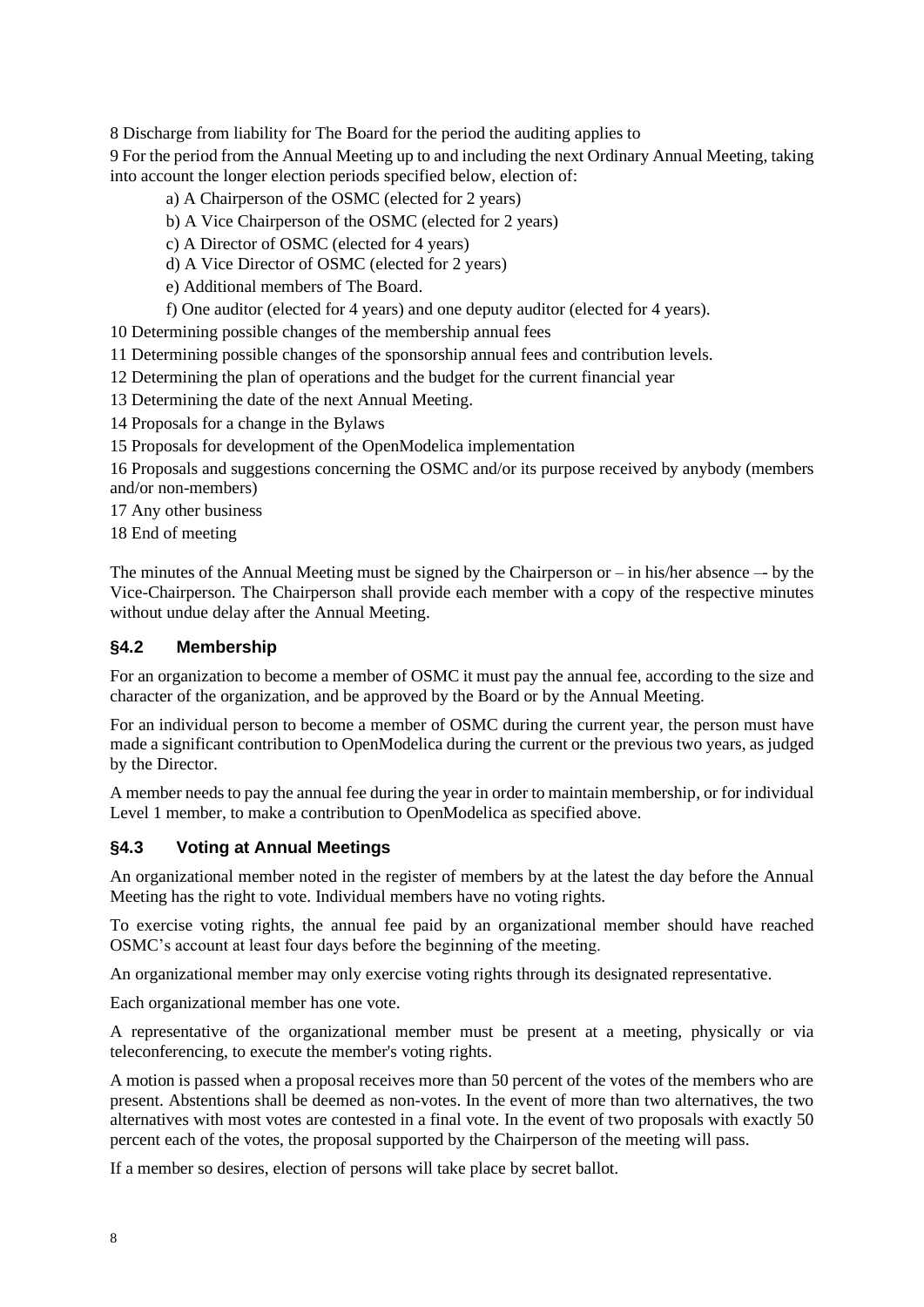# **§5 The Board**

### **§5.1 Constitution of the Board**

A Board member must be a member of the OSMC.

The board should have members from each of the three categories: non-profit organizations, small/medium-sized companies, and large companies, preferably with at least one designated representative from each category. Individual members are also allowed in the board.

Board members are voted for at Annual Meetings, but some preference for board membership should be given to Gold members.

OSMC's Board consists of a least 5 and at most 11 members, including OSMC Chairperson, Vice-Chairperson, and Director.

The OSMC Chairperson is Chairperson of The Board and The OSMC Vice Chairperson is Vice Chairperson of The Board.

At least three Board members, of whom one is either the Chairperson or the Vice-Chairperson, constitute a quorum at Board meetings.

### **§5.2 Duties of the Board**

The Board is responsible in particular for:

- Making budget proposals and a plan of operations for the following financial year and preparing to a certain degree other items that will be discussed and decided through vote at the Annual Meeting.
- Administrating OSMC's funds and owned rights.
- Making evaluation of the consequences of proposed changes of Bylaws.
- Generally working for the good of the association.
- Approve membership of organizations.
- Acknowledge resignation of organizational members.

It is the Chairperson's duty in particular to plan the meetings and distribute notice with a preliminary agenda at least one week before the meeting.

Minutes must be kept during Board meetings.

The Director should leave the Board meeting when the Board is discussing or taking decisions regarding the Director's performance for OSMC.

### **§5.3 Voting at Board Meetings**

Each Board member has one vote.

A Board member must be present at a meeting, physically or via teleconferencing, to execute the member's voting rights.

A motion is passed when a proposal receives more than 50 percent of the votes of the members who are present. Abstentions shall be deemed as non-votes. In the event of more than two alternatives, the two alternatives with most votes are contested in a final vote. In the event of two proposals with exactly 50 percent each of the votes, the proposal supported by the Chairperson of the meeting will pass.

# **§6 The Director and the Vice Director**

Between Board meetings and Annual Meetings, the Director is OSMC's main point of contact.

The Director will be responsible for and lead the day-to-day work of OSMC between Board meetings and Annual Meetings, but also has the right to delegate appropriate parts the work to co-workers.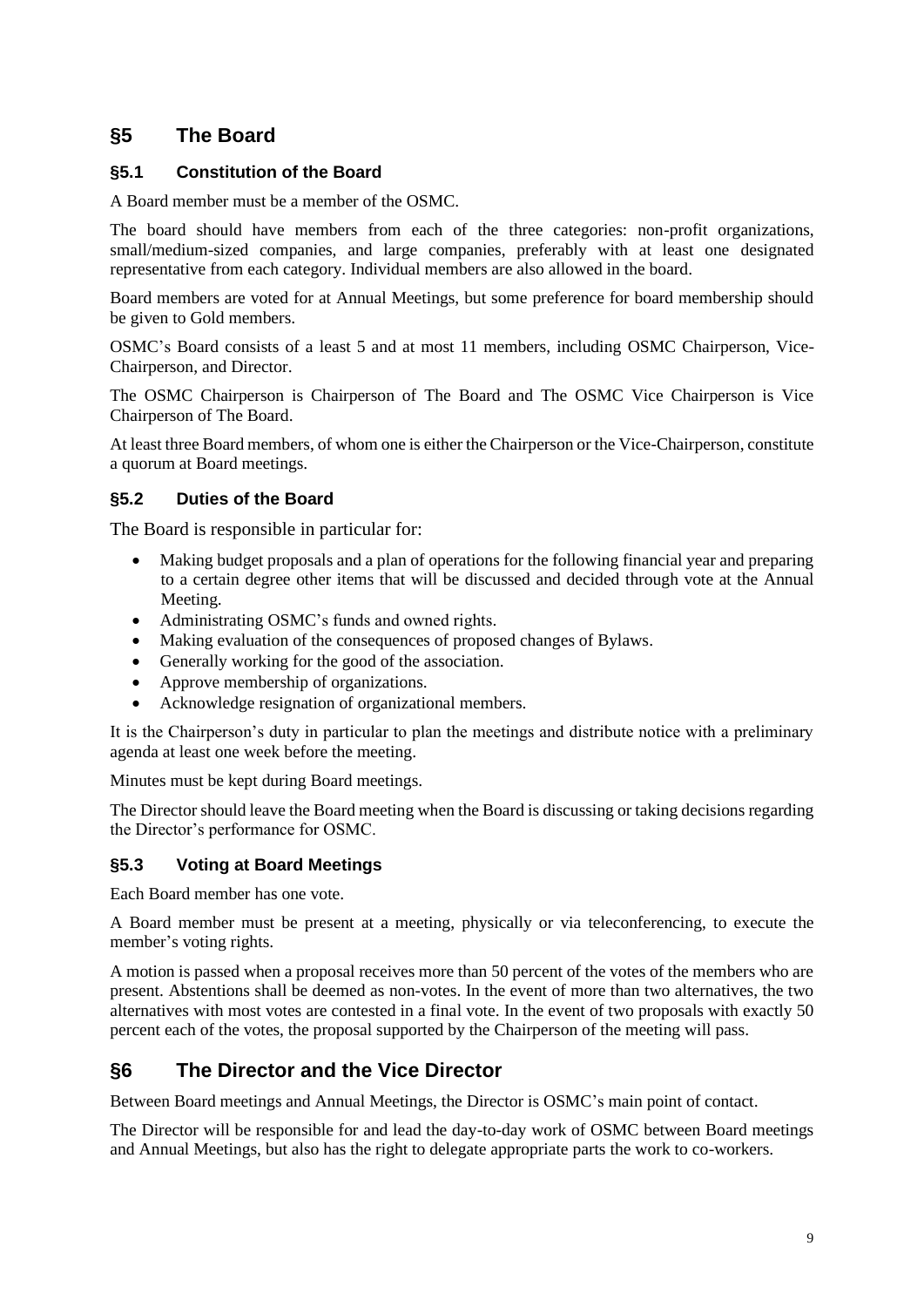The Director is responsible for appropriate book keeping of the economic transactions of OSMC.

The Director and the Vice Director will follow the applicable regulations and decisions made by the Board and the Annual Meeting.

The Vice Director will assist the Director in his/her duties, and also perform those duties if the Director is absent.

# **§7 Other regulations**

### **§7.1 Expulsion, etc**

A member may not be expelled from OSMC for any other reason than that he or she has failed to pay the fees determined by OSMC despite at least three documented reminders, worked against the interests of OSMC operations or aims, or clearly damaged the reputation or interests of OSMC or its members.

Expulsion is decided on an Annual Meeting and applies immediately. The issue of expulsion may not be decided on until the member has been given the opportunity to state his or her case in writing and the item has been discussed by the Annual Meeting.

OSMC will not refund rightfully paid annual fees.

### **§7.2 Auditing and Auditors**

The operations and accounts of OSMC will be annually inspected by the auditor(s) designated by the Annual Meeting.

The auditor(s) have the right to continuously have access to OSMC's accounts, minutes of Annual Meeting and Board meetings as well as other documents.

OSMC's accounts must be made available to the auditor(s) at least two weeks before the Ordinary Annual Meeting.

The auditor(s) will in accordance with good auditing practice examine the accounts of the previous financial year and make the audit report available to the Board at least one week before the Ordinary Annual Meeting.

#### **§7.3 Authors of Common Documents from OSMC**

Individual members of OSMC who have done significant contributions to OpenModelica during the period since the previous release, or during the previous 12 months, as judged by the Director or by the Board, can be stated as authors of common documents of the current release, e.g. the OpenModelica Users Guide or OpenModelica System Documentation.

#### **§7.4 Authors of Program Modules**

Individual members or OSMC organizational member employees who have done significant contributions to OpenModelica during the period since the previous release, or during the previous 12 months, as judged by the Director or by the Board, can be stated as authors of common documents of the current release, e.g. the OpenModelica Users Guide or OpenModelica System Documentation.

### **§7.5 Signing Authority**

The Chairperson, the Director, and the Vice Director each individually have signing authority for the firm of OSMC.

The Board can authorize a private person, with the limitations determined by the Board, to be a signatory for the firm of OSMC. This authority may be revoked at any time by the Board.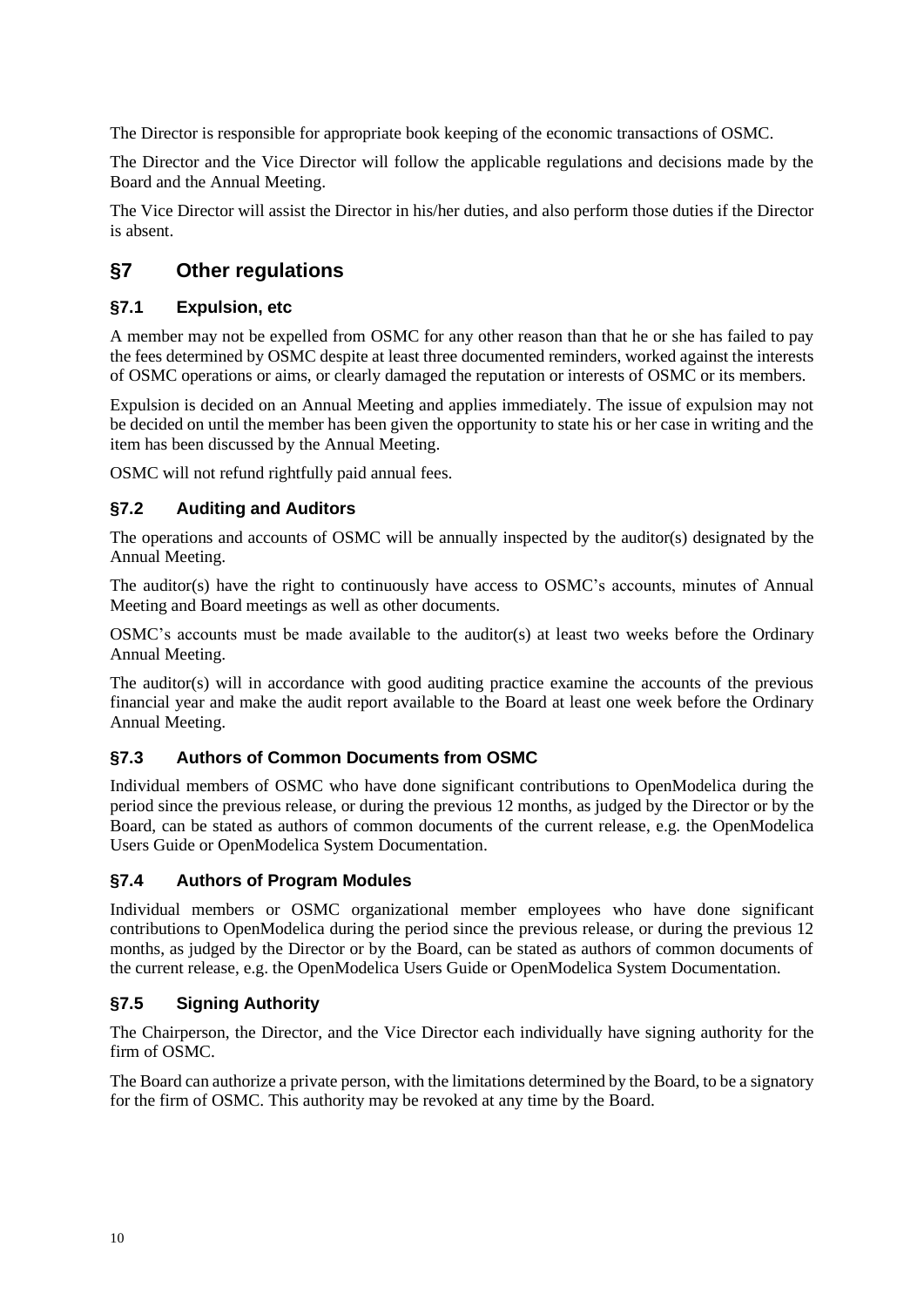### <span id="page-10-0"></span>**§7.6 Changes to Bylaws**

Any changes to these Bylaws must be approved by the Board and require identical decisions made by a two thirds (2/3) majority of the Annual Meeting at two consecutive Annual Meetings or Extra Annual Meetings, held with at least 30 days in between.

### **§7.7 New OpenModelica releases**

New major releases of OpenModelica shall be approved by the Board. Minor releases are approved by the Director.

### **§7.8 Dissolution**

To dissolve OSMC two identical resolutions by the Annual Meeting are required at two consecutive annual meetings. The number of votes submitted for dissolution must exceed at least three fourths (3/4) of the number of votes at each meeting.

After dissolution of OSMC, users of OpenModelica may continue using the version of OpenModelica available at the time of dissolution, or earlier versions, according to the same licensing conditions they had immediately before dissolution.

Except for the licenses granted to OpenModelica users by OSMC in the previous paragraph, which still hold, the following applies: after dissolution of OSMC, the Copyright of OpenModelica is transferred back, free of charge, to Linköpings universitet, the original Copyright owner of OpenModelica. After such a copyright transfer back, Linköpings universitet is free to make the current or new versions of OpenModelica available according to any license of its choice, or to not make it available.

\_\_\_\_\_\_\_\_\_\_\_\_\_\_\_\_\_\_\_\_\_\_\_\_\_\_\_\_\_\_\_\_\_\_\_\_\_\_\_\_\_\_\_\_\_\_\_\_\_\_\_\_\_\_\_\_\_\_\_\_\_\_\_

### **§7.9 Registry of Members**

.

Members are specified at the OpenModelica website.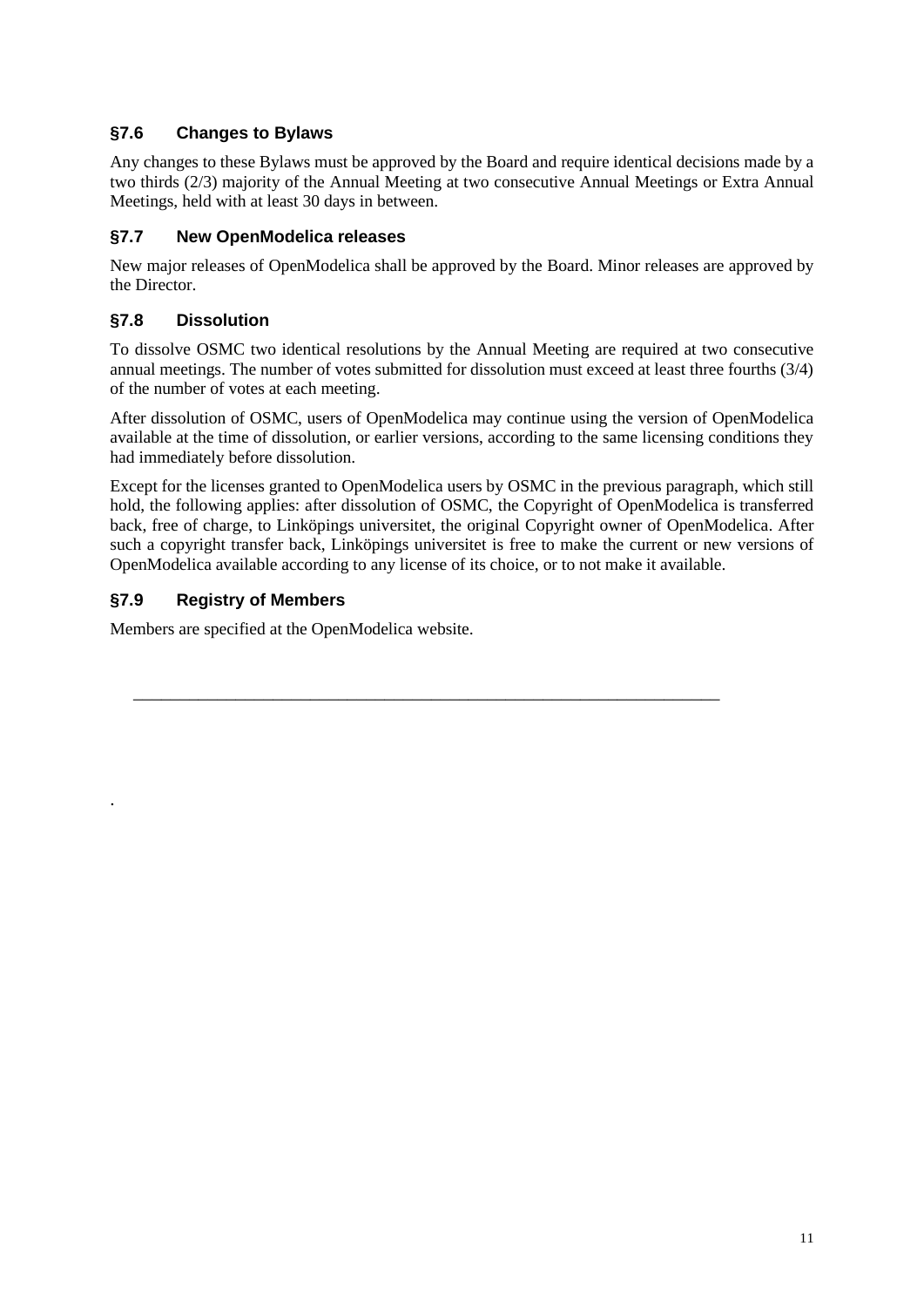# **Appendix A – OSMC Public License Version 1.2**

#### *--- Start of Definition of OSMC Public License ---*

Copyright (c) 1998-*CurrentYear*, Open Source Modelica Consortium (OSMC), c/o Linköpings universitet, Department of Computer and Information Science, SE-58183 Linköping, Sweden. All rights reserved.

THIS PROGRAM IS PROVIDED UNDER THE TERMS OF GPL VERSION 3 LICENSE OR THIS OSMC PUBLIC LICENSE (OSMC-PL) VERSION 1.2. ANY USE, REPRODUCTION OR DISTRIBUTION OF THIS PROGRAM CONSTITUTES RECIPIENT'S ACCEPTANCE OF THE OSMC PUBLIC LICENSE OR THE GPL VERSION 3, ACCORDING TO RECIPIENTS CHOICE.

The OpenModelica software and the OSMC (Open Source Modelica Consortium) Public License (OSMC-PL) are obtained from OSMC, either from the above address, from the URLs: [http://](http://www.openmodelica.org/)[www.openmodelica.org](http://www.openmodelica.org/) or http://www.ida.liu.se/projects/OpenModelica, and in the OpenModelica distribution. GNU version 3 is obtained from: http://www.gnu.org/copyleft/gpl.html.

This program is distributed WITHOUT ANY WARRANTY; without even the implied warranty of MERCHANTABILITY or FITNESS FOR A PARTICULAR PURPOSE, EXCEPT AS EXPRESSLY SET FORTH IN THE BY RECIPIENT SELECTED SUBSIDIARY LICENSE CONDITIONS OF OSMC-PL.

See the full OSMC Public License conditions for more details.

#### --- End of *OSMC Public License Header ---*

The OSMC-PL is a public license for OpenModelica with three modes/alternatives (GPL, OSMC-Internal-EPL, OSMC-External-EPL) for use and redistribution, in source and/or binary/object-code form:

- GPL. Any party (member or non-member of OSMC) may use and redistribute OpenModelica under GPL version 3.
- Level 1 members of OSMC may also use and redistribute OpenModelica under OSMC-Internal-EPL conditions.
- Level 2 members of OSMC may also use and redistribute OpenModelica under OSMC-Internal-EPL or OSMC-External-EPL conditions.

Definitions of OSMC Public license modes:

- $GPL = GPL$  version 3.
- OSMC-Internal-EPL = These OSMC Public license conditions together with Internally restricted EPL, i.e., EPL version 1.0 with the *Additional Condition* that use and redistribution by an OSMC member is only allowed within the OSMC member's own organization (i.e., its own legal entity), or for an OSMC member paying an annual fee corresponding to the size of the organization including all its affiliates, use and redistribution is allowed within/between its affiliates.
- $\overline{OSMC}$ -External-EPL = These  $\overline{OSMC}$  Public license conditions together with Externally restricted EPL, i.e., EPL version 1.0 with the *Additional Condition* that use and redistribution by an OSMC member, or by a Licensed Third Party Distributor having a redistribution agreement with that member, to parties external to the OSMC member's own organization (i.e., its own legal entity) is only allowed in binary/object-code form, except the case of redistribution to other OSMC members to which source is also allowed to be distributed.

[*This has the consequence that an external party who wishes to use OpenModelica in source form together with its own proprietary software in all cases must be a member of OSMC*].

In all cases of usage and redistribution by recipients, the following conditions also apply: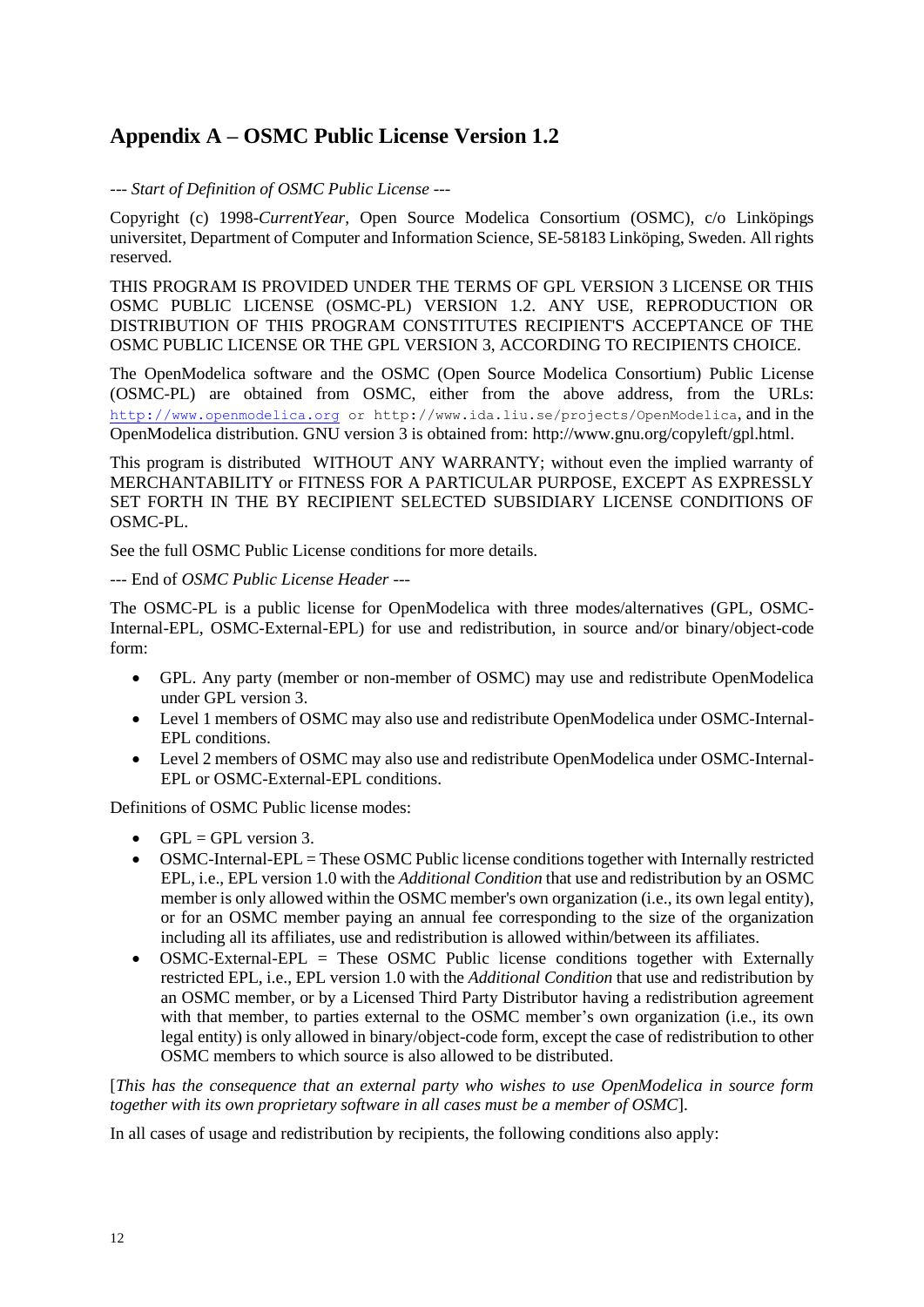a) Redistributions of source code must retain the above copyright notice, all definitions, and conditions. It is sufficient if the OSMC-PL Header is present in each source file, if the full OSMC-PL is available in a prominent and easily located place in the redistribution.

b) Redistributions in binary/object-code form must reproduce the above copyright notice, all definitions, and conditions. It is sufficient if the OSMC-PL Header and the location in the redistribution of the full OSMC-PL are present in the documentation and/or other materials provided with the redistribution, if the full OSMC-PL is available in a prominent and easily located place in the redistribution.

c) A recipient must clearly indicate its chosen usage mode of OSMC-PL, in accompanying documentation and in a text file OSMC-USAGE-MODE.txt, provided with the distribution.

d) Contributor(s) making a Contribution to OpenModelica thereby also makes a Transfer of Contribution Copyright. In return, upon the effective date of the transfer, OSMC grants the Contributor(s) a Contribution License of the Contribution. OSMC has the right to accept or refuse Contributions.

#### Definitions:

"*Subsidiary license conditions*" means:

The additional license conditions depending on the by the recipient chosen mode of OSMC-PL, defined by GPL version 3.0 for GPL, and by EPL for OSMC-Internal-EPL and OSMC-External-EPL.

"*OSMC-PL*" means:

Open Source Modelica Consortium Public License version 1.2, i.e., the license defined here (the text between "--- Start of Definition of OSMC Public License ---" and "--- End of Definition of OSMC Public License ---, or later versions thereof.

#### "*OSMC-PL Header*" means:

Open Source Modelica Consortium Public License Header version 1.2, i.e., the text between "--- Start of Definition of OSMC Public License ---" and "--- End of OSMC Public License Header ---, or later versions thereof.

#### "*Contribution*" means:

a) in the case of the initial Contributor, the initial code and documentation distributed under OSMC-PL, and

b) in the case of each subsequent Contributor:

i) changes to OpenModelica, and

ii) additions to OpenModelica;

where such changes and/or additions to OpenModelica originate from and are distributed by that particular Contributor. A Contribution 'originates' from a Contributor if it was added to OpenModelica by such Contributor itself or anyone acting on such Contributor's behalf.

For Contributors licensing OpenModelica under OSMC-Internal-EPL or OSMC-External-EPL conditions, the following conditions also hold:

Contributions do not include additions to the distributed Program which: (i) are separate modules of software distributed in conjunction with OpenModelica under their own license agreement, (ii) are separate modules which are not derivative works of OpenModelica, and (iii) are separate modules of software distributed in conjunction with OpenModelica under their own license agreement where these separate modules are merged with (weaved together with) modules of OpenModelica to form new modules that are distributed as object code or source code under their own license agreement, as allowed under the Additional Condition of internal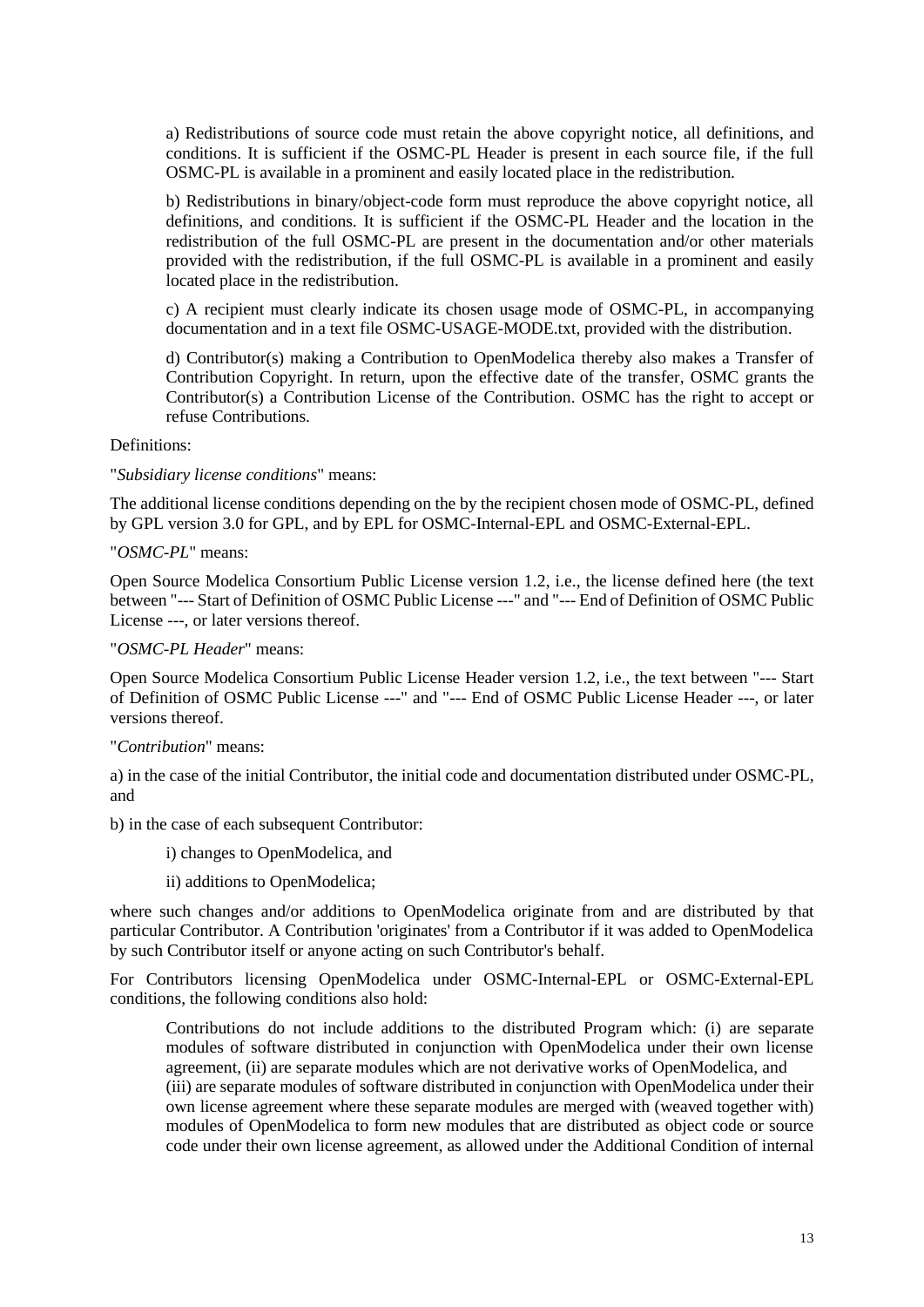distribution according to OSMC-Internal-EPL and/or Additional Condition for external distribution according to OSMC-External-EPL.

"*Transfer of Contribution Copyright*" means that the Contributors of a Contribution transfer the ownership and the copyright of the Contribution to Open Source Modelica Consortium, the OpenModelica Copyright owner, for inclusion in OpenModelica. The transfer takes place upon the effective date when the Contribution is made available on the OSMC web site under OSMC-PL, by such Contributors themselves or anyone acting on such Contributors' behalf. The transfer is free of charge. If the Contributors or OSMC so wish, an optional Copyright transfer agreement can be signed between OSMC and the Contributors, as specified in an Appendix of the OSMC Bylaws.

"*Contribution License*" means a license from OSMC to the Contributors of the Contribution, effective on the date of the Transfer of Contribution Copyright, where OSMC grants the Contributors a nonexclusive, world-wide, transferable, free of charge, perpetual license, including sublicensing rights, to use, have used, modify, have modified, reproduce and or have reproduced the contributed material, for business and other purposes, including but not limited to evaluation, development, testing, integration and merging with other software and distribution. The warranty and liability disclaimers of OSMC-PL apply to this license.

"*Contributor*" means any person or entity that distributes (part of) OpenModelica.

"*The Program*" means the Contributions distributed in accordance with OSMC-PL.

"*OpenModelica*" means the Contributions distributed in accordance with OSMC-PL.

"*Recipient*" means anyone who receives OpenModelica under OSMC-PL, including all Contributors.

"*Licensed Third Party Distributor*" means a reseller/distributor having signed a redistribution/resale agreement in accordance with OSMC-PL and OSMC Bylaws, with an OSMC Level 2 organizational member which is not an Affiliate of the reseller/distributor, for distributing a product containing part(s) of OpenModelica. The Licensed Third Party Distributor shall only be allowed further redistribution to other resellers if the Level 2 member is granting such a right to it in the redistribution/resale agreement between the Level 2 member and the Licensed Third Party Distributor.

"*Affiliate*" shall mean any legal entity, directly or indirectly, through one or more intermediaries, controlling or controlled by or under common control with any other legal entity, as the case may be. For purposes of this definition, the term "control" (including the terms "controlling," "controlled by" and "under common control with") means the possession, direct or indirect, of the power to direct or cause the direction of the management and policies of a legal entity, whether through the ownership of voting securities, by contract or otherwise.

#### **NO WARRANTY**

EXCEPT AS EXPRESSLY SET FORTH IN THE BY RECIPIENT SELECTED SUBSIDIARY LICENSE CONDITIONS OF OSMC-PL, OPENMODELICA IS PROVIDED ON AN "AS IS" BASIS, WITHOUT WARRANTIES OR CONDITIONS OF ANY KIND, EITHER EXPRESS OR IMPLIED INCLUDING, WITHOUT LIMITATION, ANY WARRANTIES OR CONDITIONS OF TITLE, NON-INFRINGEMENT, MERCHANTABILITY OR FITNESS FOR A PARTICULAR PURPOSE. Each Recipient is solely responsible for determining the appropriateness of using and distributing OPENMODELICA and assumes all risks associated with its exercise of rights under OSMC-PL , including but not limited to the risks and costs of program errors, compliance with applicable laws, damage to or loss of data, programs or equipment, and unavailability or interruption of operations.

#### **DISCLAIMER OF LIABILITY**

EXCEPT AS EXPRESSLY SET FORTH IN THE BY RECIPIENT SELECTED SUBSIDIARY LICENSE CONDITIONS OF OSMC-PL, NEITHER RECIPIENT NOR ANY CONTRIBUTORS SHALL HAVE ANY LIABILITY FOR ANY DIRECT, INDIRECT, INCIDENTAL, SPECIAL, EXEMPLARY, OR CONSEQUENTIAL DAMAGES (INCLUDING WITHOUT LIMITATION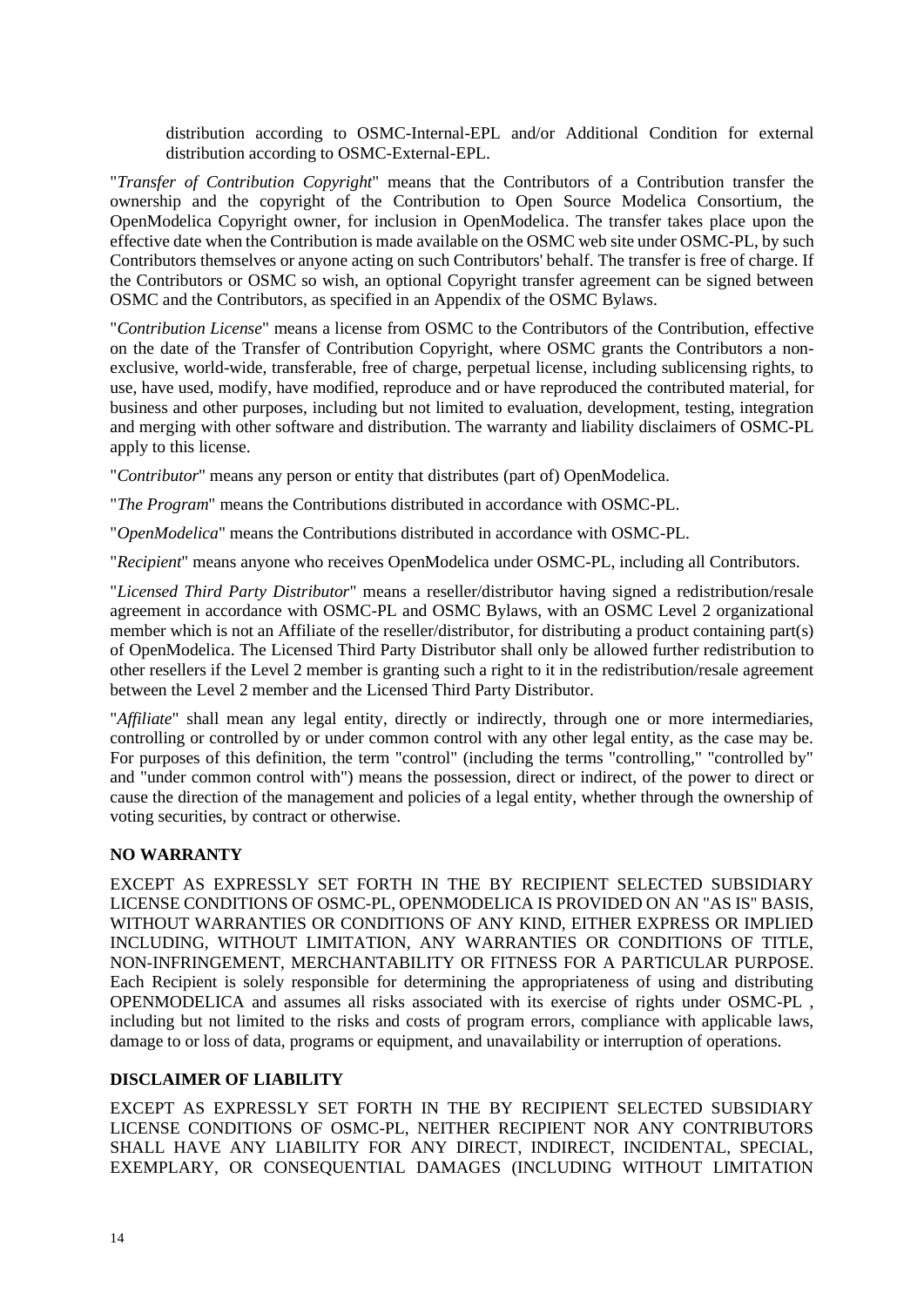#### LOST PROFITS), HOWEVER CAUSED AND ON ANY THEORY OF LIABILITY, WHETHER IN CONTRACT, STRICT LIABILITY, OR TORT (INCLUDING NEGLIGENCE OR OTHERWISE) ARISING IN ANY WAY OUT OF THE USE OR DISTRIBUTION OF OPENMODELICA OR THE EXERCISE OF ANY RIGHTS GRANTED HEREUNDER, EVEN IF ADVISED OF THE POSSIBILITY OF SUCH DAMAGES.

A Contributor licensing OpenModelica under OSMC-Internal-EPL or OSMC-External-EPL may choose to distribute (parts of) OpenModelica in object code form under its own license agreement, provided that:

 a) it complies with the terms and conditions of OSMC-PL; or for the case of redistribution of OpenModelica together with proprietary code it is a dual license where the OpenModelica parts are distributed under OSMC-PL compatible conditions and the proprietary code is distributed under proprietary license conditions; and

b) its license agreement:

i) effectively disclaims on behalf of all Contributors all warranties and conditions, express and implied, including warranties or conditions of title and non-infringement, and implied warranties or conditions of merchantability and fitness for a particular purpose;

ii) effectively excludes on behalf of all Contributors all liability for damages, including direct, indirect, special, incidental and consequential damages, such as lost profits;

iii) states that any provisions which differ from OSMC-PL are offered by that Contributor alone and not by any other party; and

iv) states from where the source code for OpenModelica is available, and informs licensees how to obtain it in a reasonable manner on or through a medium customarily used for software exchange.

When OPENMODELICA is made available in source code form:

a) it must be made available under OSMC-PL; and

b) a copy of OSMC-PL must be included with each copy of OPENMODELICA.

 c) a copy of the subsidiary license associated with the selected mode of OSMC-PL must be included with each copy of OPENMODELICA.

Contributors may not remove or alter any copyright notices contained within OPENMODELICA.

If there is a conflict between OSMC-PL and the subsidiary license conditions, OSMC-PL has priority.

This Agreement is governed by the laws of Sweden. The place of jurisdiction for all disagreements related to this Agreement, is Linköping, Sweden.

The EPL 1.0 license definition has been obtained from: http://www.eclipse.org/legal/epl-v10.html. It is also reproduced in Appendix B of the OSMC Bylaws, and in the OpenModelica distribution.

The GPL Version 3 license definition has been obtained from http://www.gnu.org/copyleft/gpl.html. It is also reproduced in Appendix C of the OSMC Bylaws, and in the OpenModelica distribution.

--- End of Definition of OSMC Public License ---

.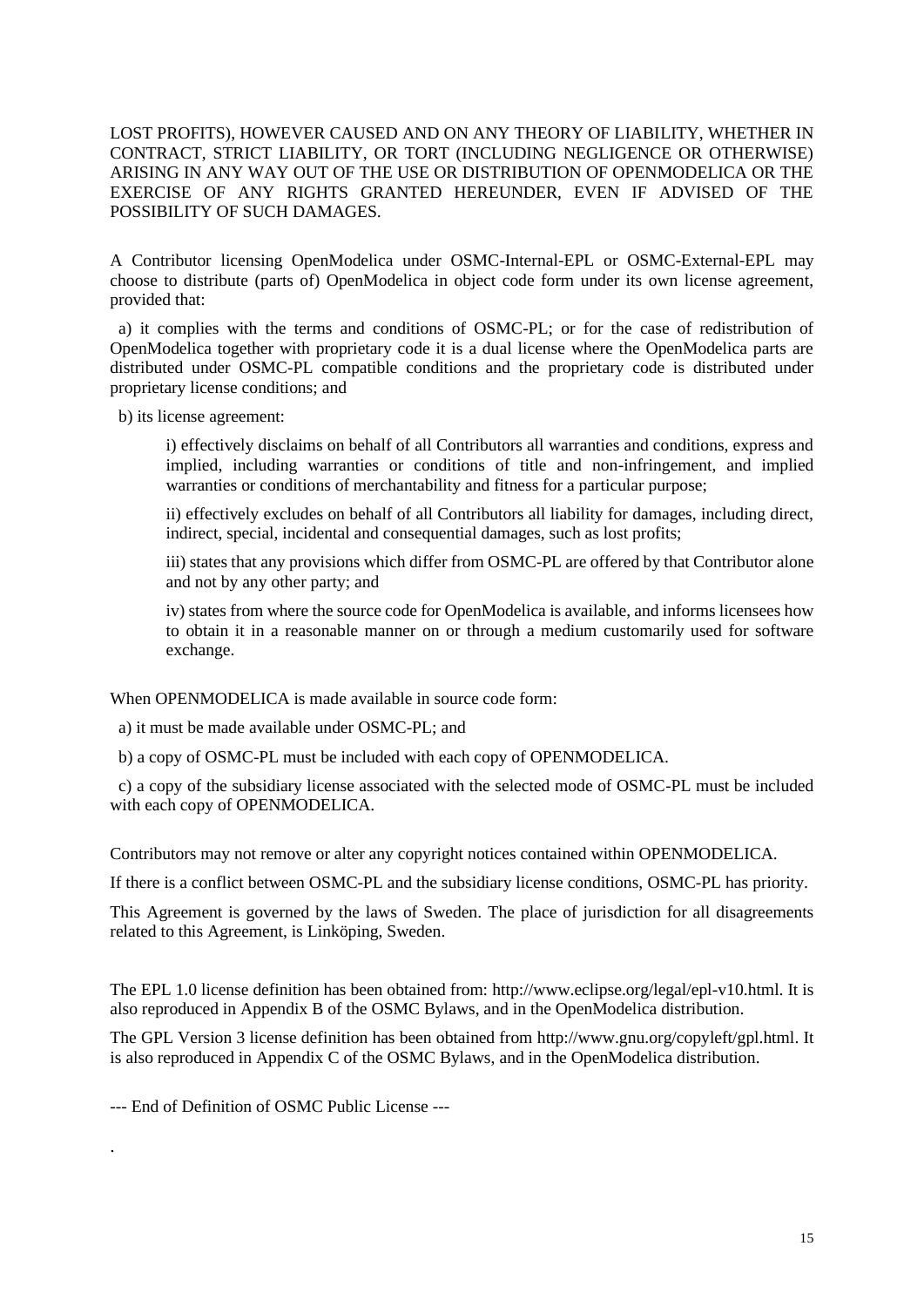# **Appendix B – EPL – Eclipse Public License**

(Obtained Oct 31, 2007, from http://www.eclipse.org/legal/epl-v10.html )

# **Eclipse Public License - v 1.0**

THE ACCOMPANYING PROGRAM IS PROVIDED UNDER THE TERMS OF THIS ECLIPSE PUBLIC LICENSE ("AGREEMENT"). ANY USE, REPRODUCTION OR DISTRIBUTION OF THE PROGRAM CONSTITUTES RECIPIENT'S ACCEPTANCE OF THIS AGREEMENT.

#### **1. DEFINITIONS**

"*Contribution*" means:

a) in the case of the initial Contributor, the initial code and documentation distributed under this Agreement, and

b) in the case of each subsequent Contributor:

i) changes to the Program, and

ii) additions to the Program;

where such changes and/or additions to the Program originate from and are distributed by that particular Contributor. A Contribution 'originates' from a Contributor if it was added to the Program by such Contributor itself or anyone acting on such Contributor's behalf. Contributions do not include additions to the Program which: (i) are separate modules of software distributed in conjunction with the Program under their own license agreement, and (ii) are not derivative works of the Program.

"*Contributor*" means any person or entity that distributes the Program.

"*Licensed Patents* " mean patent claims licensable by a Contributor which are necessarily infringed by the use or sale of its Contribution alone or when combined with the Program.

"*Program*" means the Contributions distributed in accordance with this Agreement.

"*Recipient*" means anyone who receives the Program under this Agreement, including all Contributors.

#### **2. GRANT OF RIGHTS**

a) Subject to the terms of this Agreement, each Contributor hereby grants Recipient a non-exclusive, worldwide, royalty-free copyright license to reproduce, prepare derivative works of, publicly display, publicly perform, distribute and sublicense the Contribution of such Contributor, if any, and such derivative works, in source code and object code form.

b) Subject to the terms of this Agreement, each Contributor hereby grants Recipient a non-exclusive, worldwide, royalty-free patent license under Licensed Patents to make, use, sell, offer to sell, import and otherwise transfer the Contribution of such Contributor, if any, in source code and object code form. This patent license shall apply to the combination of the Contribution and the Program if, at the time the Contribution is added by the Contributor, such addition of the Contribution causes such combination to be covered by the Licensed Patents. The patent license shall not apply to any other combinations which include the Contribution. No hardware per se is licensed hereunder.

c) Recipient understands that although each Contributor grants the licenses to its Contributions set forth herein, no assurances are provided by any Contributor that the Program does not infringe the patent or other intellectual property rights of any other entity. Each Contributor disclaims any liability to Recipient for claims brought by any other entity based on infringement of intellectual property rights or otherwise. As a condition to exercising the rights and licenses granted hereunder, each Recipient hereby assumes sole responsibility to secure any other intellectual property rights needed, if any. For example,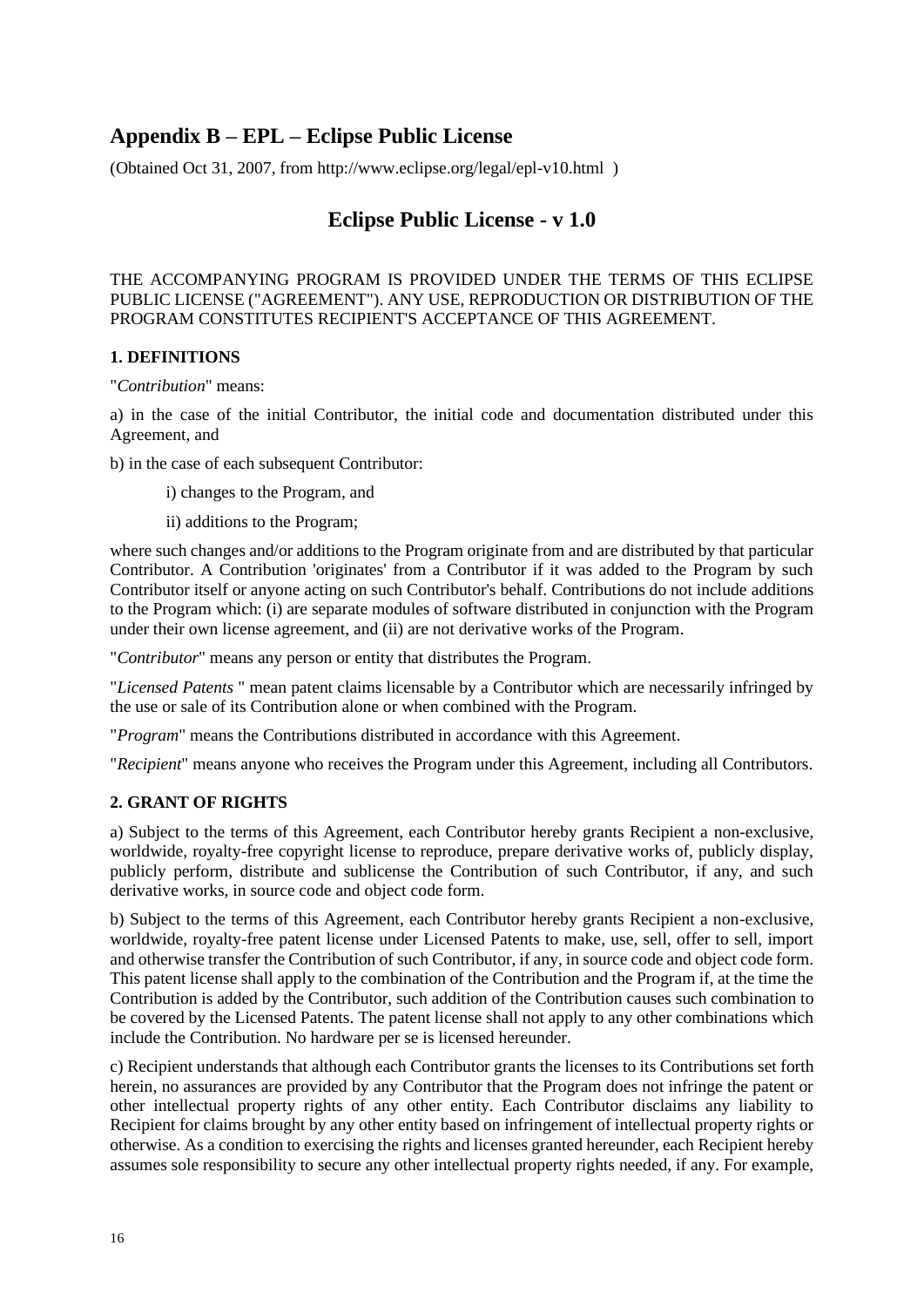if a third party patent license is required to allow Recipient to distribute the Program, it is Recipient's responsibility to acquire that license before distributing the Program.

d) Each Contributor represents that to its knowledge it has sufficient copyright rights in its Contribution, if any, to grant the copyright license set forth in this Agreement.

#### **3. REQUIREMENTS**

A Contributor may choose to distribute the Program in object code form under its own license agreement, provided that:

- a) it complies with the terms and conditions of this Agreement; and
- b) its license agreement:

i) effectively disclaims on behalf of all Contributors all warranties and conditions, express and implied, including warranties or conditions of title and non-infringement, and implied warranties or conditions of merchantability and fitness for a particular purpose;

ii) effectively excludes on behalf of all Contributors all liability for damages, including direct, indirect, special, incidental and consequential damages, such as lost profits;

iii) states that any provisions which differ from this Agreement are offered by that Contributor alone and not by any other party; and

iv) states that source code for the Program is available from such Contributor, and informs licensees how to obtain it in a reasonable manner on or through a medium customarily used for software exchange.

When the Program is made available in source code form:

- a) it must be made available under this Agreement; and
- b) a copy of this Agreement must be included with each copy of the Program.

Contributors may not remove or alter any copyright notices contained within the Program.

Each Contributor must identify itself as the originator of its Contribution, if any, in a manner that reasonably allows subsequent Recipients to identify the originator of the Contribution.

#### **4. COMMERCIAL DISTRIBUTION**

Commercial distributors of software may accept certain responsibilities with respect to end users, business partners and the like. While this license is intended to facilitate the commercial use of the Program, the Contributor who includes the Program in a commercial product offering should do so in a manner which does not create potential liability for other Contributors. Therefore, if a Contributor includes the Program in a commercial product offering, such Contributor ("Commercial Contributor") hereby agrees to defend and indemnify every other Contributor ("Indemnified Contributor") against any losses, damages and costs (collectively "Losses") arising from claims, lawsuits and other legal actions brought by a third party against the Indemnified Contributor to the extent caused by the acts or omissions of such Commercial Contributor in connection with its distribution of the Program in a commercial product offering. The obligations in this section do not apply to any claims or Losses relating to any actual or alleged intellectual property infringement. In order to qualify, an Indemnified Contributor must: a) promptly notify the Commercial Contributor in writing of such claim, and b) allow the Commercial Contributor to control, and cooperate with the Commercial Contributor in, the defense and any related settlement negotiations. The Indemnified Contributor may participate in any such claim at its own expense.

For example, a Contributor might include the Program in a commercial product offering, Product X. That Contributor is then a Commercial Contributor. If that Commercial Contributor then makes performance claims, or offers warranties related to Product X, those performance claims and warranties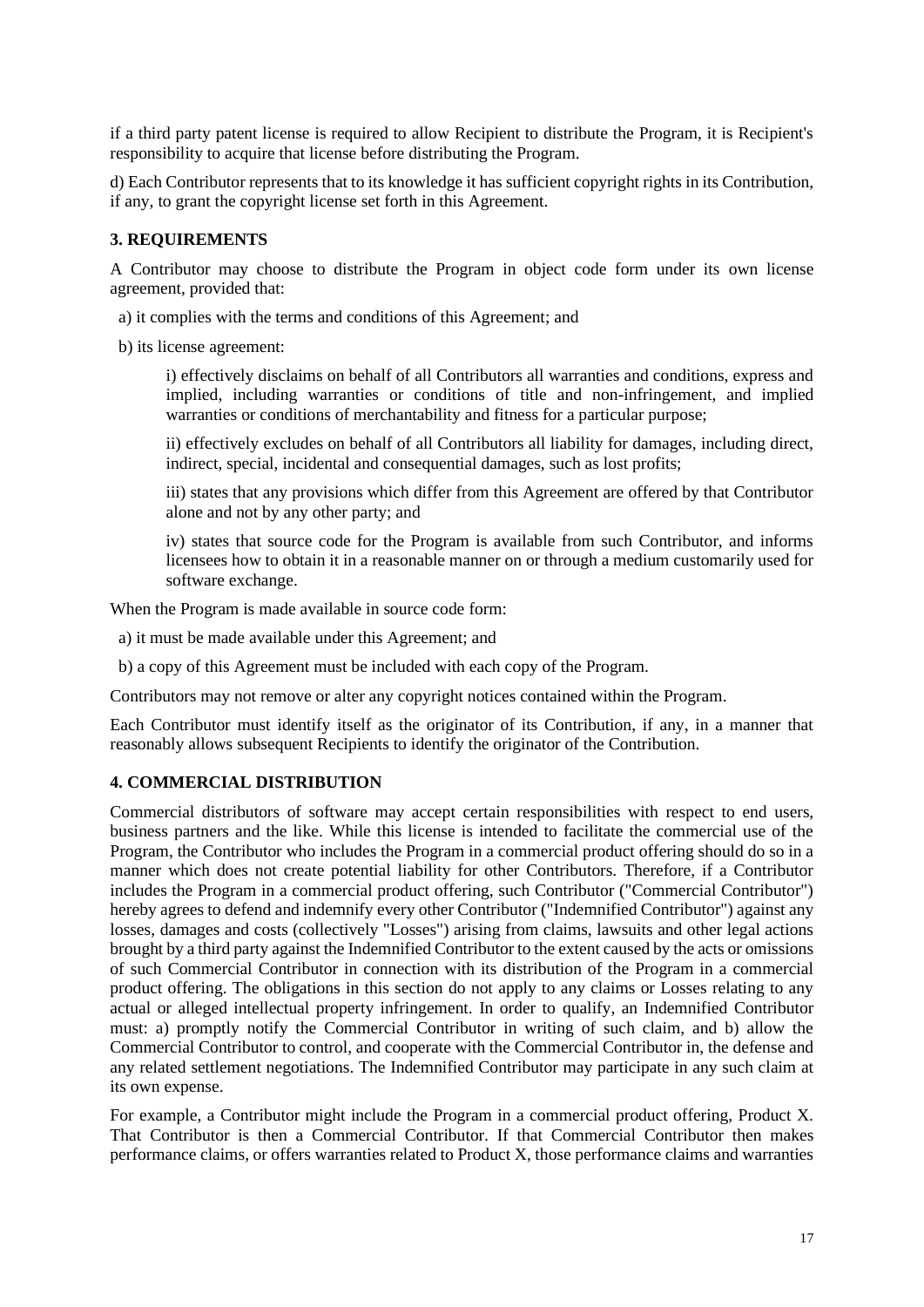are such Commercial Contributor's responsibility alone. Under this section, the Commercial Contributor would have to defend claims against the other Contributors related to those performance claims and warranties, and if a court requires any other Contributor to pay any damages as a result, the Commercial Contributor must pay those damages.

#### **5. NO WARRANTY**

EXCEPT AS EXPRESSLY SET FORTH IN THIS AGREEMENT, THE PROGRAM IS PROVIDED ON AN "AS IS" BASIS, WITHOUT WARRANTIES OR CONDITIONS OF ANY KIND, EITHER EXPRESS OR IMPLIED INCLUDING, WITHOUT LIMITATION, ANY WARRANTIES OR CONDITIONS OF TITLE, NON-INFRINGEMENT, MERCHANTABILITY OR FITNESS FOR A PARTICULAR PURPOSE. Each Recipient is solely responsible for determining the appropriateness of using and distributing the Program and assumes all risks associated with its exercise of rights under this Agreement , including but not limited to the risks and costs of program errors, compliance with applicable laws, damage to or loss of data, programs or equipment, and unavailability or interruption of operations.

#### **6. DISCLAIMER OF LIABILITY**

EXCEPT AS EXPRESSLY SET FORTH IN THIS AGREEMENT, NEITHER RECIPIENT NOR ANY CONTRIBUTORS SHALL HAVE ANY LIABILITY FOR ANY DIRECT, INDIRECT, INCIDENTAL, SPECIAL, EXEMPLARY, OR CONSEQUENTIAL DAMAGES (INCLUDING WITHOUT LIMITATION LOST PROFITS), HOWEVER CAUSED AND ON ANY THEORY OF LIABILITY, WHETHER IN CONTRACT, STRICT LIABILITY, OR TORT (INCLUDING NEGLIGENCE OR OTHERWISE) ARISING IN ANY WAY OUT OF THE USE OR DISTRIBUTION OF THE PROGRAM OR THE EXERCISE OF ANY RIGHTS GRANTED HEREUNDER, EVEN IF ADVISED OF THE POSSIBILITY OF SUCH DAMAGES.

#### **7. GENERAL**

If any provision of this Agreement is invalid or unenforceable under applicable law, it shall not affect the validity or enforceability of the remainder of the terms of this Agreement, and without further action by the parties hereto, such provision shall be reformed to the minimum extent necessary to make such provision valid and enforceable.

If Recipient institutes patent litigation against any entity (including a cross-claim or counterclaim in a lawsuit) alleging that the Program itself (excluding combinations of the Program with other software or hardware) infringes such Recipient's patent(s), then such Recipient's rights granted under Section 2(b) shall terminate as of the date such litigation is filed.

All Recipient's rights under this Agreement shall terminate if it fails to comply with any of the material terms or conditions of this Agreement and does not cure such failure in a reasonable period of time after becoming aware of such noncompliance. If all Recipient's rights under this Agreement terminate, Recipient agrees to cease use and distribution of the Program as soon as reasonably practicable. However, Recipient's obligations under this Agreement and any licenses granted by Recipient relating to the Program shall continue and survive.

Everyone is permitted to copy and distribute copies of this Agreement, but in order to avoid inconsistency the Agreement is copyrighted and may only be modified in the following manner. The Agreement Steward reserves the right to publish new versions (including revisions) of this Agreement from time to time. No one other than the Agreement Steward has the right to modify this Agreement. The Eclipse Foundation is the initial Agreement Steward. The Eclipse Foundation may assign the responsibility to serve as the Agreement Steward to a suitable separate entity. Each new version of the Agreement will be given a distinguishing version number. The Program (including Contributions) may always be distributed subject to the version of the Agreement under which it was received. In addition, after a new version of the Agreement is published, Contributor may elect to distribute the Program (including its Contributions) under the new version. Except as expressly stated in Sections 2(a) and 2(b)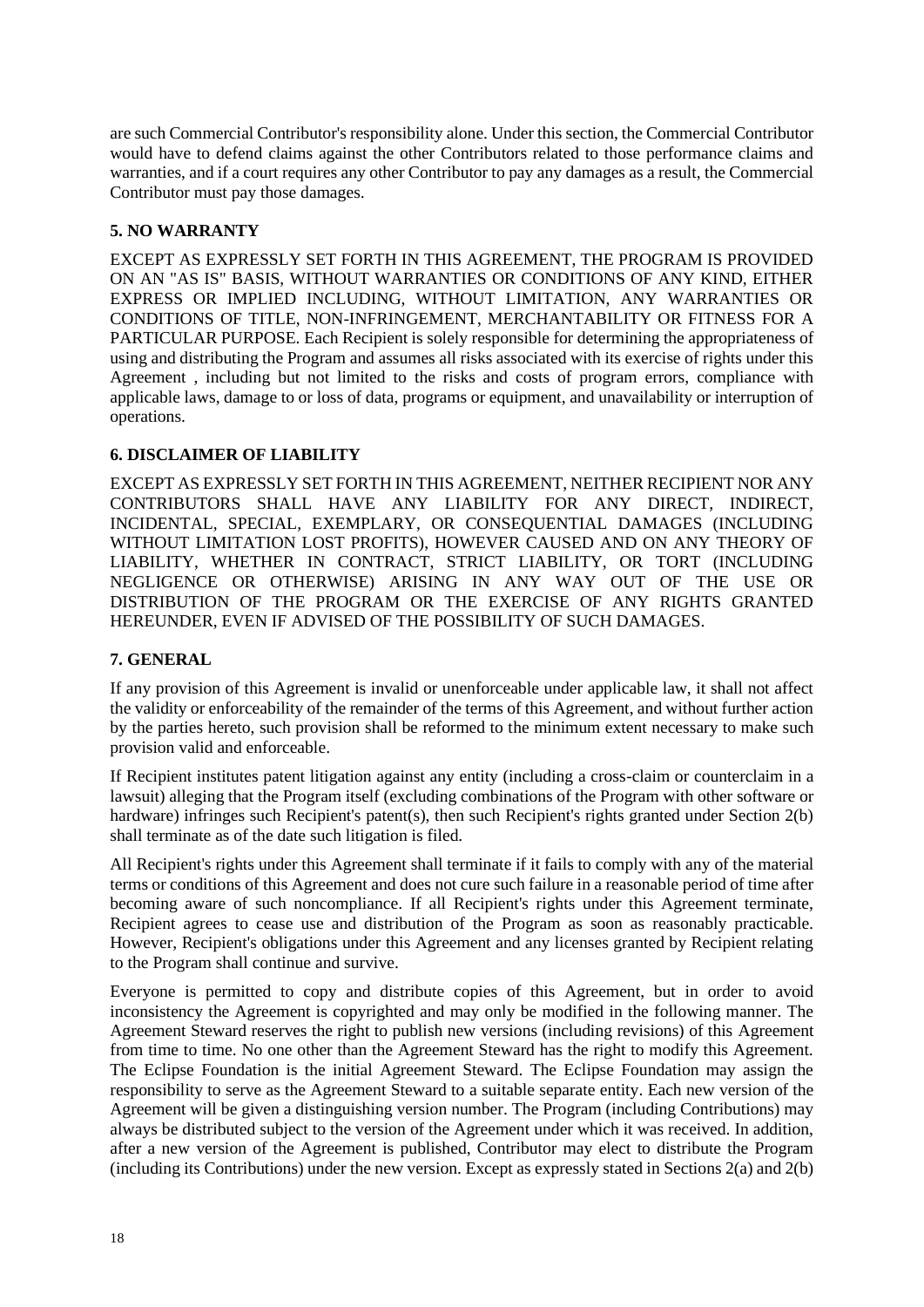above, Recipient receives no rights or licenses to the intellectual property of any Contributor under this Agreement, whether expressly, by implication, estoppel or otherwise. All rights in the Program not expressly granted under this Agreement are reserved.

This Agreement is governed by the laws of the State of New York and the intellectual property laws of the United States of America. No party to this Agreement will bring a legal action under this Agreement more than one year after the cause of action arose. Each party waives its rights to a jury trial in any resulting litigation.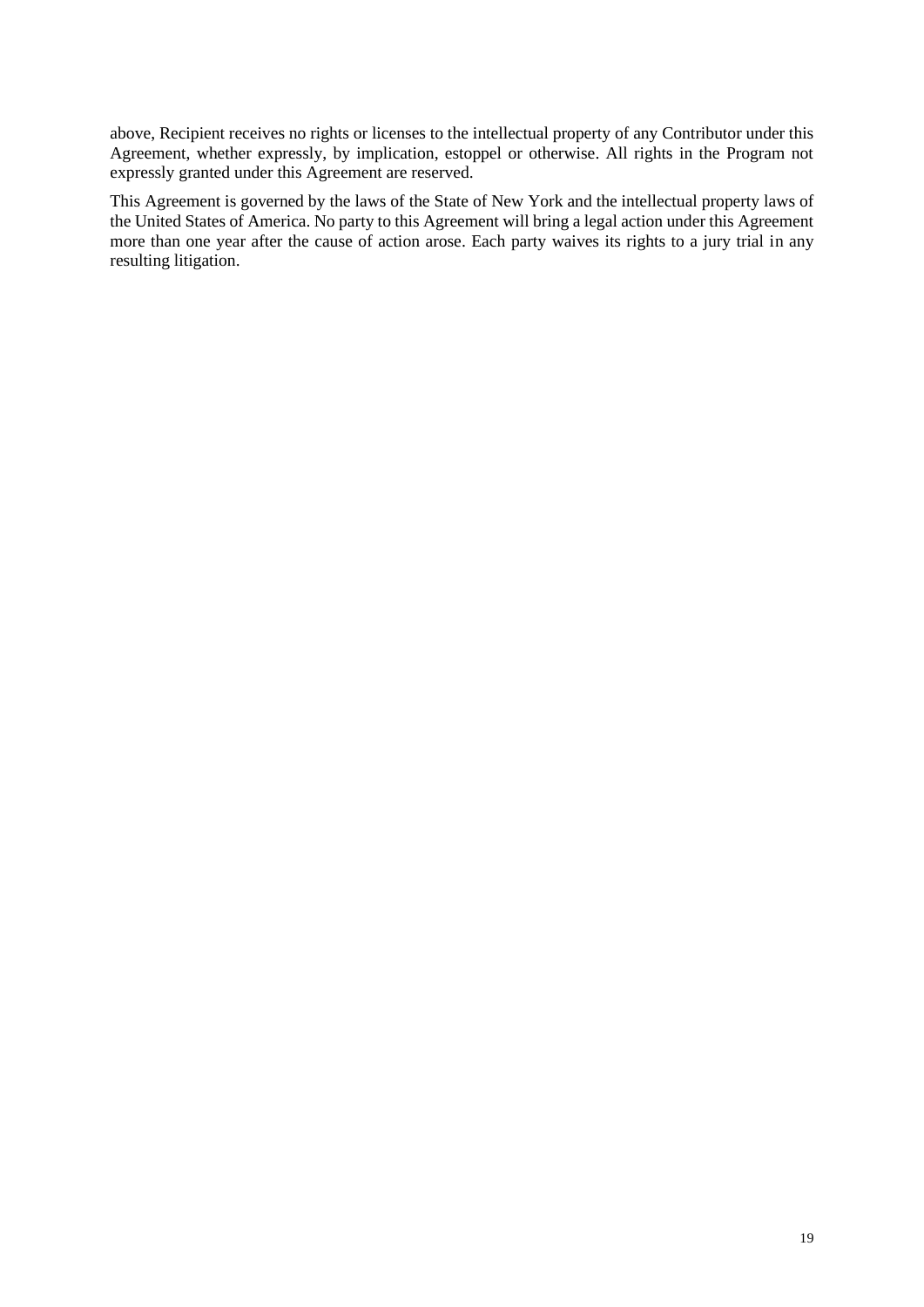# **Appendix C – GPL License Version 3**

(Obtained Aug 9, 2007 from: http://www.gnu.org/copyleft/gpl.html)

#### **GNU GENERAL PUBLIC LICENSE**

#### **Version 3, 29 June 2007**

Copyright (C) 2007 Free Software Foundation, Inc. <http://fsf.org/>

Everyone is permitted to copy and distribute verbatim copies of this license document, but changing it is not allowed.

#### **Preamble**

The GNU General Public License is a free, copyleft license for software and other kinds of works.

The licenses for most software and other practical works are designed to take away your freedom to share and change the works. By contrast, the GNU General Public License is intended to guarantee your freedom to share and change all versions of a program--to make sure it remains free software for all its users. We, the Free Software Foundation, use the GNU General Public License for most of our software; it applies also to any other work released this way by its authors. You can apply it to your programs, too.

When we speak of free software, we are referring to freedom, not price. Our General Public Licenses are designed to make sure that you have the freedom to distribute copies of free software (and charge for them if you wish), that you receive source code or can get it if you want it, that you can change the software or use pieces of it in new free programs, and that you know you can do these things.

To protect your rights, we need to prevent others from denying you these rights or asking you to surrender the rights. Therefore, you have certain responsibilities if you distribute copies of the software, or if you modify it: responsibilities to respect the freedom of others.

For example, if you distribute copies of such a program, whether gratis or for a fee, you must pass on to the recipients the same freedoms that you received. You must make sure that they, too, receive or can get the source code. And you must show them these terms so they know their rights.

Developers that use the GNU GPL protect your rights with two steps: (1) assert copyright on the software, and (2) offer you this License giving you legal permission to copy, distribute and/or modify it.

For the developers' and authors' protection, the GPL clearly explains that there is no warranty for this free software. For both users' and authors' sake, the GPL requires that modified versions be marked as changed, so that their problems will not be attributed erroneously to authors of previous versions.

Some devices are designed to deny users access to install or run modified versions of the software inside them, although the manufacturer can do so. This is fundamentally incompatible with the aim of protecting users' freedom to change the software. The systematic pattern of such abuse occurs in the area of products for individuals to use, which is precisely where it is most unacceptable. Therefore, we have designed this version of the GPL to prohibit the practice for those products. If such problems arise substantially in other domains, we stand ready to extend this provision to those domains in future versions of the GPL, as needed to protect the freedom of users.

Finally, every program is threatened constantly by software patents. States should not allow patents to restrict development and use of software on general-purpose computers, but in those that do, we wish to avoid the special danger that patents applied to a free program could make it effectively proprietary. To prevent this, the GPL assures that patents cannot be used to render the program non-free.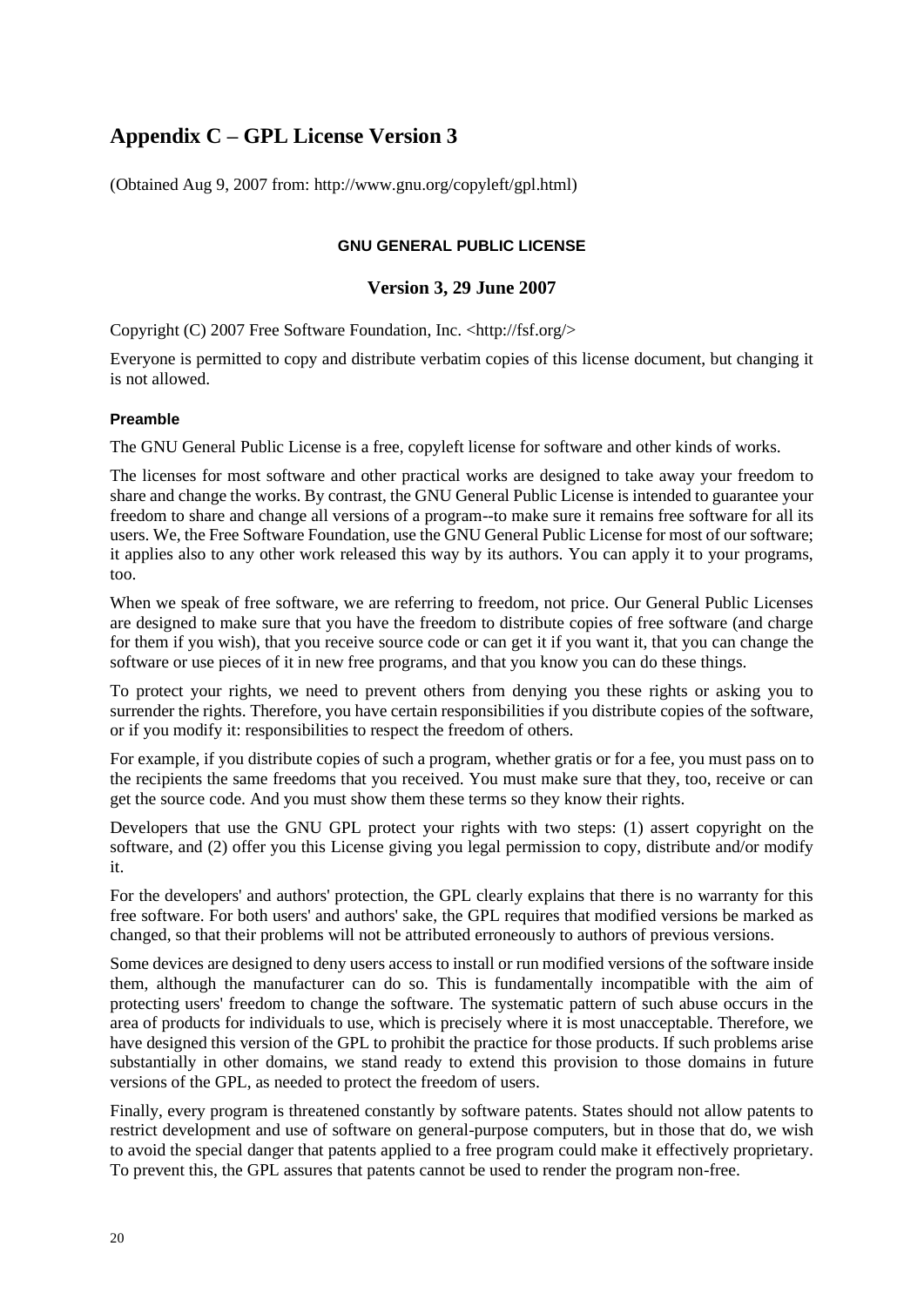The precise terms and conditions for copying, distribution and modification follow.

#### **TERMS AND CONDITIONS**

#### **0. Definitions.**

"This License" refers to version 3 of the GNU General Public License.

"Copyright" also means copyright-like laws that apply to other kinds of works, such as semiconductor masks.

"The Program" refers to any copyrightable work licensed under this License. Each licensee is addressed as "you". "Licensees" and "recipients" may be individuals or organizations.

To "modify" a work means to copy from or adapt all or part of the work in a fashion requiring copyright permission, other than the making of an exact copy. The resulting work is called a "modified version" of the earlier work or a work "based on" the earlier work.

A "covered work" means either the unmodified Program or a work based on the Program.

To "propagate" a work means to do anything with it that, without permission, would make you directly or secondarily liable for infringement under applicable copyright law, except executing it on a computer or modifying a private copy. Propagation includes copying, distribution (with or without modification), making available to the public, and in some countries other activities as well.

To "convey" a work means any kind of propagation that enables other parties to make or receive copies. Mere interaction with a user through a computer network, with no transfer of a copy, is not conveying.

An interactive user interface displays "Appropriate Legal Notices" to the extent that it includes a convenient and prominently visible feature that (1) displays an appropriate copyright notice, and (2) tells the user that there is no warranty for the work (except to the extent that warranties are provided), that licensees may convey the work under this License, and how to view a copy of this License. If the interface presents a list of user commands or options, such as a menu, a prominent item in the list meets this criterion.

#### **1. Source Code.**

The "source code" for a work means the preferred form of the work for making modifications to it. "Object code" means any non-source form of a work.

A "Standard Interface" means an interface that either is an official standard defined by a recognized standards body, or, in the case of interfaces specified for a particular programming language, one that is widely used among developers working in that language.

The "System Libraries" of an executable work include anything, other than the work as a whole, that (a) is included in the normal form of packaging a Major Component, but which is not part of that Major Component, and (b) serves only to enable use of the work with that Major Component, or to implement a Standard Interface for which an implementation is available to the public in source code form. A "Major Component", in this context, means a major essential component (kernel, window system, and so on) of the specific operating system (if any) on which the executable work runs, or a compiler used to produce the work, or an object code interpreter used to run it.

The "Corresponding Source" for a work in object code form means all the source code needed to generate, install, and (for an executable work) run the object code and to modify the work, including scripts to control those activities. However, it does not include the work's System Libraries, or generalpurpose tools or generally available free programs which are used unmodified in performing those activities but which are not part of the work. For example, Corresponding Source includes interface definition files associated with source files for the work, and the source code for shared libraries and dynamically linked subprograms that the work is specifically designed to require, such as by intimate data communication or control flow between those subprograms and other parts of the work.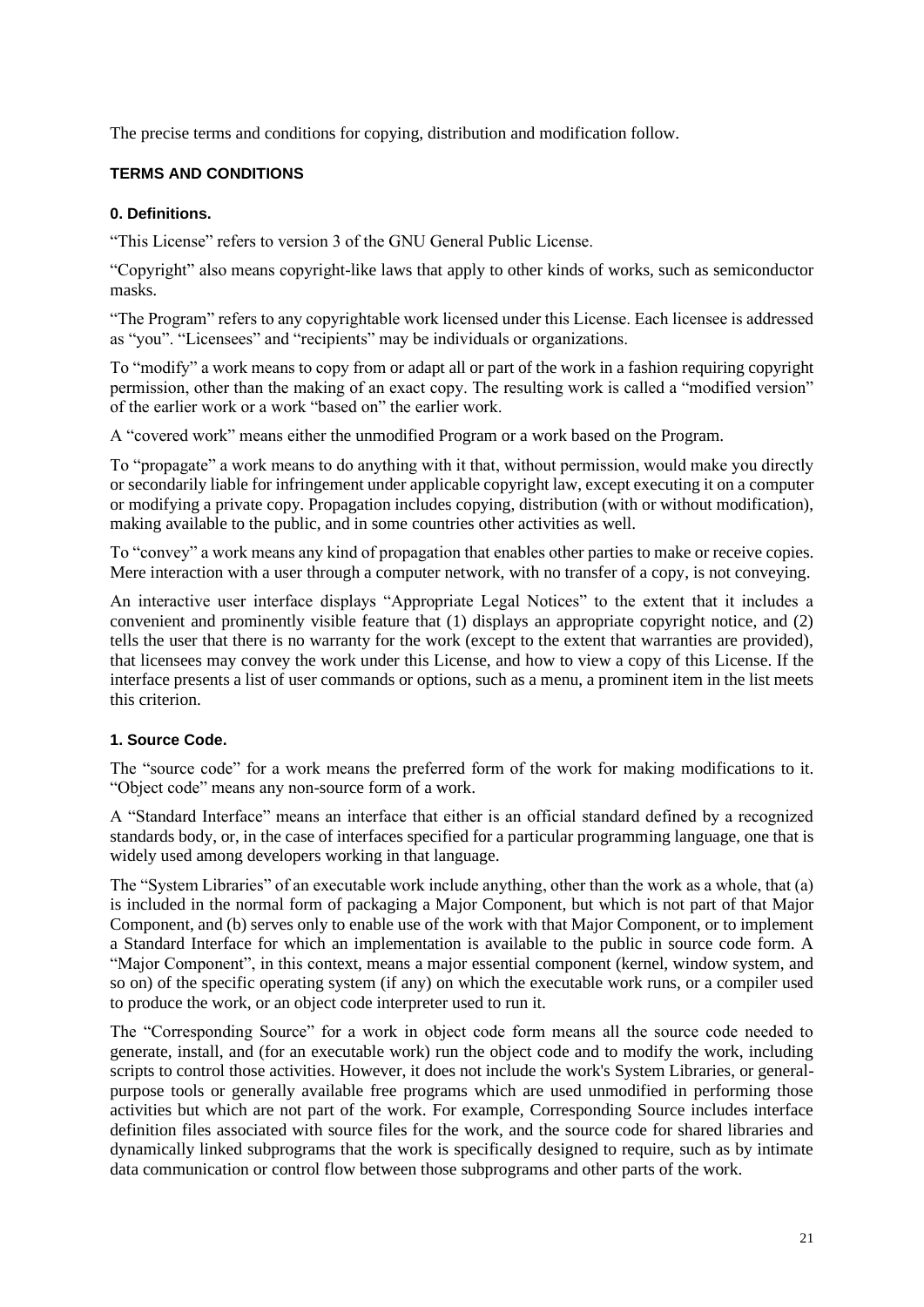The Corresponding Source need not include anything that users can regenerate automatically from other parts of the Corresponding Source.

The Corresponding Source for a work in source code form is that same work.

#### **2. Basic Permissions.**

All rights granted under this License are granted for the term of copyright on the Program, and are irrevocable provided the stated conditions are met. This License explicitly affirms your unlimited permission to run the unmodified Program. The output from running a covered work is covered by this License only if the output, given its content, constitutes a covered work. This License acknowledges your rights of fair use or other equivalent, as provided by copyright law.

You may make, run and propagate covered works that you do not convey, without conditions so long as your license otherwise remains in force. You may convey covered works to others for the sole purpose of having them make modifications exclusively for you, or provide you with facilities for running those works, provided that you comply with the terms of this License in conveying all material for which you do not control copyright. Those thus making or running the covered works for you must do so exclusively on your behalf, under your direction and control, on terms that prohibit them from making any copies of your copyrighted material outside their relationship with you.

Conveying under any other circumstances is permitted solely under the conditions stated below. Sublicensing is not allowed; section 10 makes it unnecessary.

#### **3. Protecting Users' Legal Rights From Anti-Circumvention Law.**

No covered work shall be deemed part of an effective technological measure under any applicable law fulfilling obligations under article 11 of the WIPO copyright treaty adopted on 20 December 1996, or similar laws prohibiting or restricting circumvention of such measures.

When you convey a covered work, you waive any legal power to forbid circumvention of technological measures to the extent such circumvention is effected by exercising rights under this License with respect to the covered work, and you disclaim any intention to limit operation or modification of the work as a means of enforcing, against the work's users, your or third parties' legal rights to forbid circumvention of technological measures.

#### **4. Conveying Verbatim Copies.**

You may convey verbatim copies of the Program's source code as you receive it, in any medium, provided that you conspicuously and appropriately publish on each copy an appropriate copyright notice; keep intact all notices stating that this License and any non-permissive terms added in accord with section 7 apply to the code; keep intact all notices of the absence of any warranty; and give all recipients a copy of this License along with the Program.

You may charge any price or no price for each copy that you convey, and you may offer support or warranty protection for a fee.

#### **5. Conveying Modified Source Versions.**

You may convey a work based on the Program, or the modifications to produce it from the Program, in the form of source code under the terms of section 4, provided that you also meet all of these conditions:

a) The work must carry prominent notices stating that you modified it, and giving a relevant date.

b) The work must carry prominent notices stating that it is released under this License and any conditions added under section 7. This requirement modifies the requirement in section 4 to "keep intact all notices".

c) You must license the entire work, as a whole, under this License to anyone who comes into possession of a copy. This License will therefore apply, along with any applicable section 7 additional terms, to the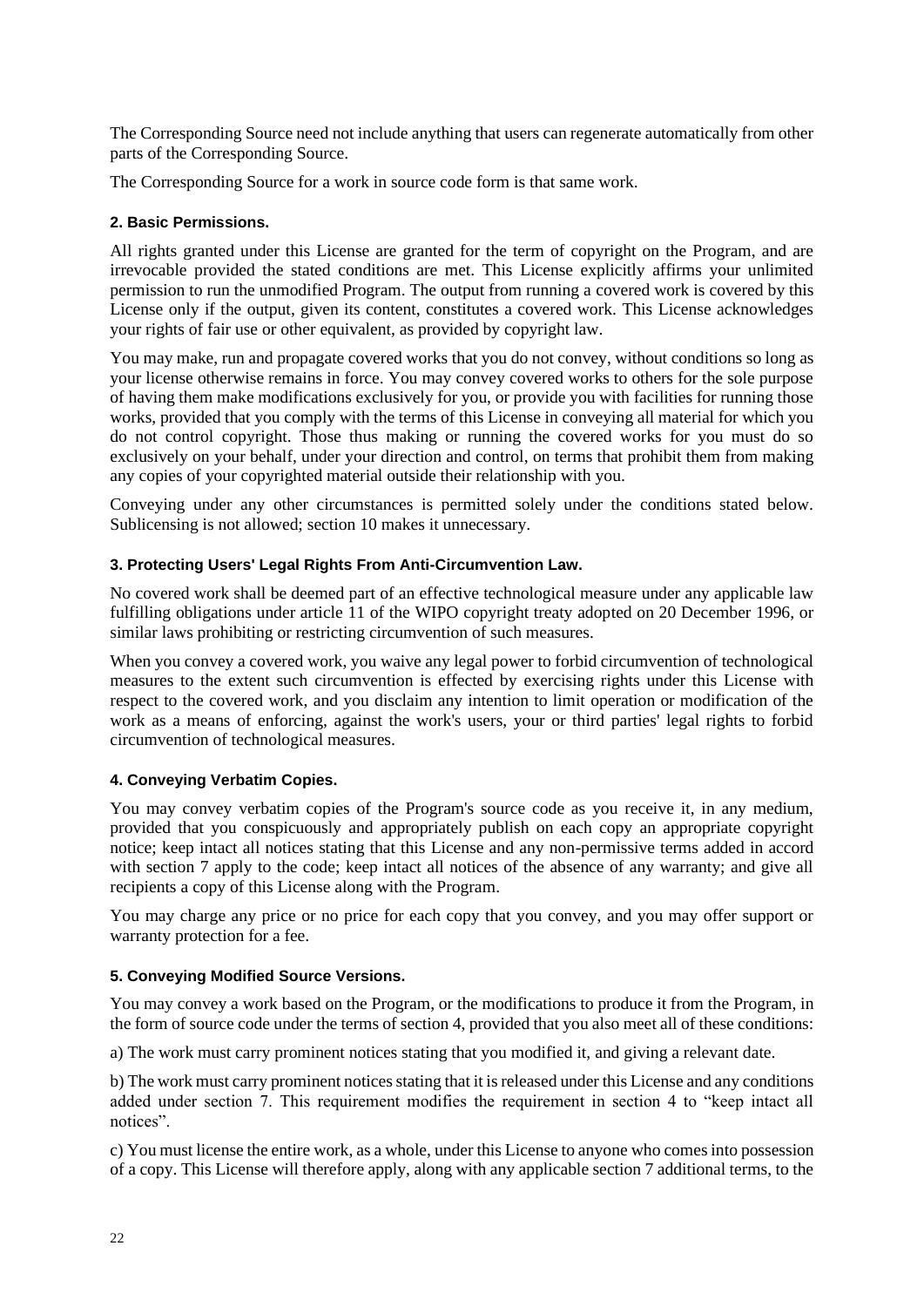whole of the work, and all its parts, regardless of how they are packaged. This License gives no permission to license the work in any other way, but it does not invalidate such permission if you have separately received it.

d) If the work has interactive user interfaces, each must display Appropriate Legal Notices; however, if the Program has interactive interfaces that do not display Appropriate Legal Notices, your work need not make them do so.

A compilation of a covered work with other separate and independent works, which are not by their nature extensions of the covered work, and which are not combined with it such as to form a larger program, in or on a volume of a storage or distribution medium, is called an "aggregate" if the compilation and its resulting copyright are not used to limit the access or legal rights of the compilation's users beyond what the individual works permit. Inclusion of a covered work in an aggregate does not cause this License to apply to the other parts of the aggregate.

#### **6. Conveying Non-Source Forms.**

You may convey a covered work in object code form under the terms of sections 4 and 5, provided that you also convey the machine-readable Corresponding Source under the terms of this License, in one of these ways:

- a) Convey the object code in, or embodied in, a physical product (including a physical distribution medium), accompanied by the Corresponding Source fixed on a durable physical medium customarily used for software interchange.
- b) Convey the object code in, or embodied in, a physical product (including a physical distribution medium), accompanied by a written offer, valid for at least three years and valid for as long as you offer spare parts or customer support for that product model, to give anyone who possesses the object code either (1) a copy of the Corresponding Source for all the software in the product that is covered by this License, on a durable physical medium customarily used for software interchange, for a price no more than your reasonable cost of physically performing this conveying of source, or (2) access to copy the Corresponding Source from a network server at no charge.
- c) Convey individual copies of the object code with a copy of the written offer to provide the Corresponding Source. This alternative is allowed only occasionally and noncommercially, and only if you received the object code with such an offer, in accord with subsection 6b.
- d) Convey the object code by offering access from a designated place (gratis or for a charge), and offer equivalent access to the Corresponding Source in the same way through the same place at no further charge. You need not require recipients to copy the Corresponding Source along with the object code. If the place to copy the object code is a network server, the Corresponding Source may be on a different server (operated by you or a third party) that supports equivalent copying facilities, provided you maintain clear directions next to the object code saying where to find the Corresponding Source. Regardless of what server hosts the Corresponding Source, you remain obligated to ensure that it is available for as long as needed to satisfy these requirements.
- e) Convey the object code using peer-to-peer transmission, provided you inform other peers where the object code and Corresponding Source of the work are being offered to the general public at no charge under subsection 6d.

A separable portion of the object code, whose source code is excluded from the Corresponding Source as a System Library, need not be included in conveying the object code work.

A "User Product" is either (1) a "consumer product", which means any tangible personal property which is normally used for personal, family, or household purposes, or (2) anything designed or sold for incorporation into a dwelling. In determining whether a product is a consumer product, doubtful cases shall be resolved in favor of coverage. For a particular product received by a particular user, "normally used" refers to a typical or common use of that class of product, regardless of the status of the particular user or of the way in which the particular user actually uses, or expects or is expected to use, the product.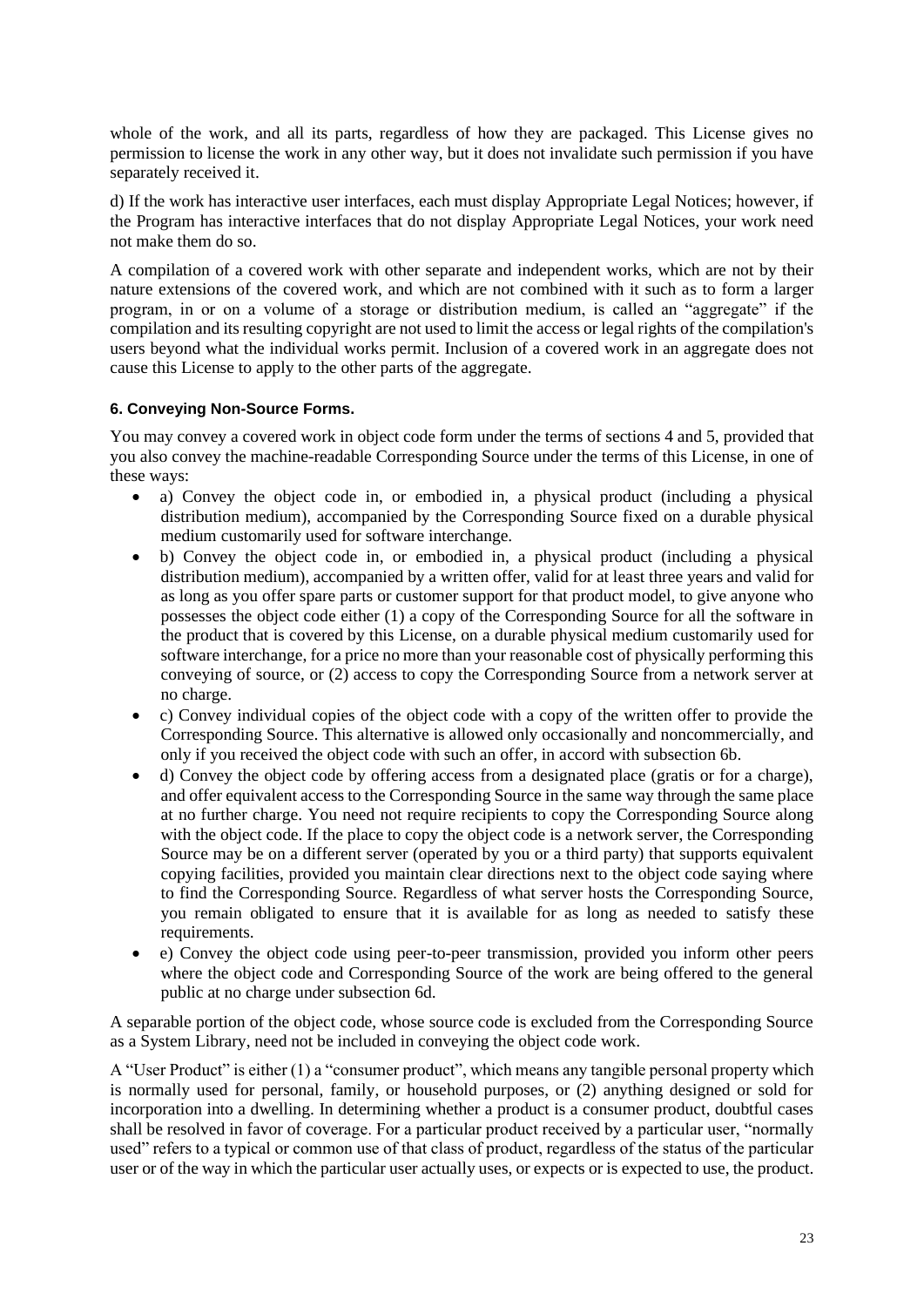A product is a consumer product regardless of whether the product has substantial commercial, industrial or non-consumer uses, unless such uses represent the only significant mode of use of the product.

"Installation Information" for a User Product means any methods, procedures, authorization keys, or other information required to install and execute modified versions of a covered work in that User Product from a modified version of its Corresponding Source. The information must suffice to ensure that the continued functioning of the modified object code is in no case prevented or interfered with solely because modification has been made.

If you convey an object code work under this section in, or with, or specifically for use in, a User Product, and the conveying occurs as part of a transaction in which the right of possession and use of the User Product is transferred to the recipient in perpetuity or for a fixed term (regardless of how the transaction is characterized), the Corresponding Source conveyed under this section must be accompanied by the Installation Information. But this requirement does not apply if neither you nor any third party retains the ability to install modified object code on the User Product (for example, the work has been installed in ROM).

The requirement to provide Installation Information does not include a requirement to continue to provide support service, warranty, or updates for a work that has been modified or installed by the recipient, or for the User Product in which it has been modified or installed. Access to a network may be denied when the modification itself materially and adversely affects the operation of the network or violates the rules and protocols for communication across the network.

Corresponding Source conveyed, and Installation Information provided, in accord with this section must be in a format that is publicly documented (and with an implementation available to the public in source code form), and must require no special password or key for unpacking, reading or copying.

#### **7. Additional Terms.**

"Additional permissions" are terms that supplement the terms of this License by making exceptions from one or more of its conditions. Additional permissions that are applicable to the entire Program shall be treated as though they were included in this License, to the extent that they are valid under applicable law. If additional permissions apply only to part of the Program, that part may be used separately under those permissions, but the entire Program remains governed by this License without regard to the additional permissions.

When you convey a copy of a covered work, you may at your option remove any additional permissions from that copy, or from any part of it. (Additional permissions may be written to require their own removal in certain cases when you modify the work.) You may place additional permissions on material, added by you to a covered work, for which you have or can give appropriate copyright permission.

Notwithstanding any other provision of this License, for material you add to a covered work, you may (if authorized by the copyright holders of that material) supplement the terms of this License with terms:

- a) Disclaiming warranty or limiting liability differently from the terms of sections 15 and 16 of this License; or
- b) Requiring preservation of specified reasonable legal notices or author attributions in that material or in the Appropriate Legal Notices displayed by works containing it; or
- c) Prohibiting misrepresentation of the origin of that material, or requiring that modified versions of such material be marked in reasonable ways as different from the original version; or
- d) Limiting the use for publicity purposes of names of licensors or authors of the material; or
- e) Declining to grant rights under trademark law for use of some trade names, trademarks, or service marks; or
- f) Requiring indemnification of licensors and authors of that material by anyone who conveys the material (or modified versions of it) with contractual assumptions of liability to the recipient, for any liability that these contractual assumptions directly impose on those licensors and authors.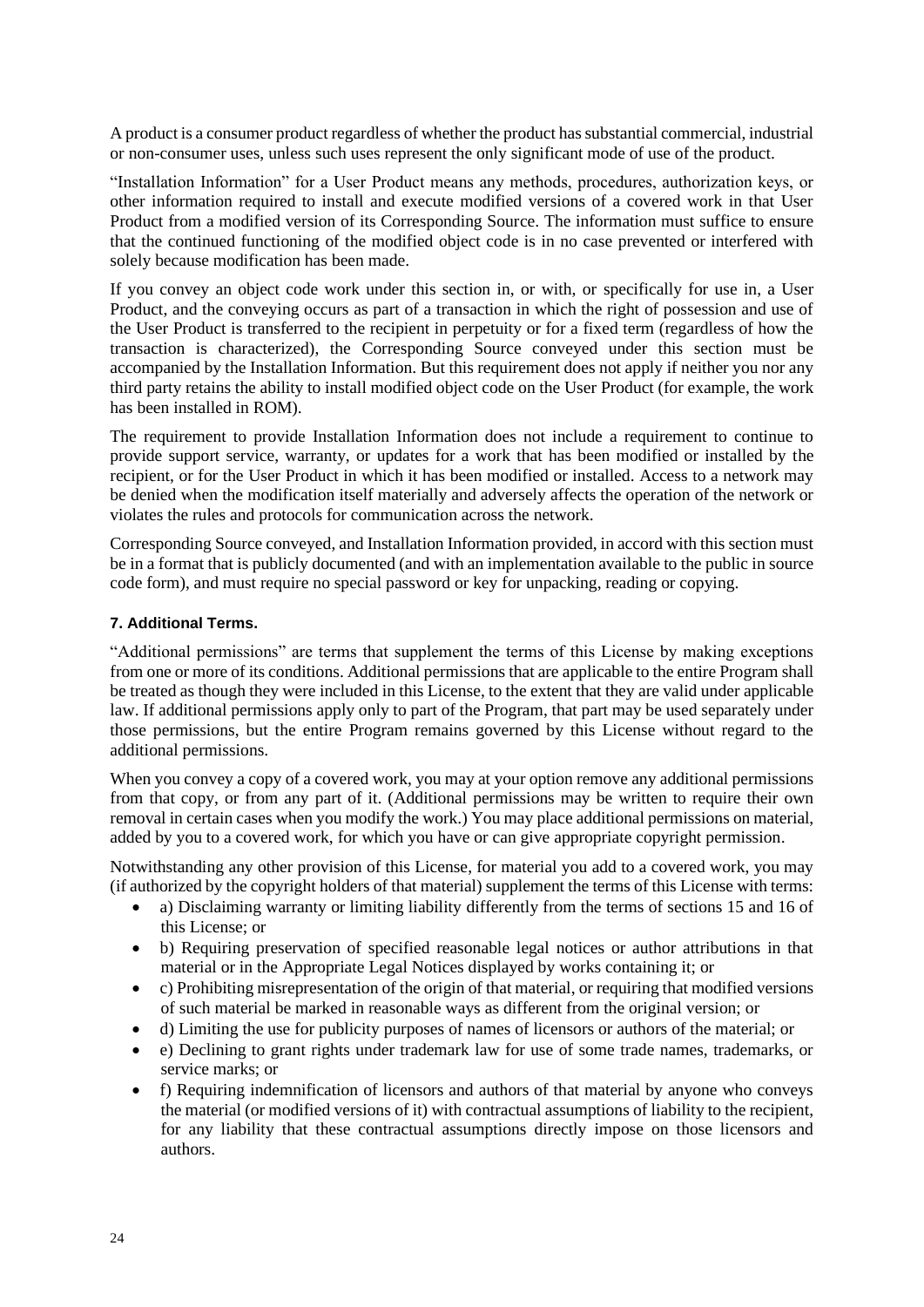All other non-permissive additional terms are considered "further restrictions" within the meaning of section 10. If the Program as you received it, or any part of it, contains a notice stating that it is governed by this License along with a term that is a further restriction, you may remove that term. If a license document contains a further restriction but permits relicensing or conveying under this License, you may add to a covered work material governed by the terms of that license document, provided that the further restriction does not survive such relicensing or conveying.

If you add terms to a covered work in accord with this section, you must place, in the relevant source files, a statement of the additional terms that apply to those files, or a notice indicating where to find the applicable terms.

Additional terms, permissive or non-permissive, may be stated in the form of a separately written license, or stated as exceptions; the above requirements apply either way.

#### **8. Termination.**

You may not propagate or modify a covered work except as expressly provided under this License. Any attempt otherwise to propagate or modify it is void, and will automatically terminate your rights under this License (including any patent licenses granted under the third paragraph of section 11).

However, if you cease all violation of this License, then your license from a particular copyright holder is reinstated (a) provisionally, unless and until the copyright holder explicitly and finally terminates your license, and (b) permanently, if the copyright holder fails to notify you of the violation by some reasonable means prior to 60 days after the cessation.

Moreover, your license from a particular copyright holder is reinstated permanently if the copyright holder notifies you of the violation by some reasonable means, this is the first time you have received notice of violation of this License (for any work) from that copyright holder, and you cure the violation prior to 30 days after your receipt of the notice.

Termination of your rights under this section does not terminate the licenses of parties who have received copies or rights from you under this License. If your rights have been terminated and not permanently reinstated, you do not qualify to receive new licenses for the same material under section 10.

#### **9. Acceptance Not Required for Having Copies.**

You are not required to accept this License in order to receive or run a copy of the Program. Ancillary propagation of a covered work occurring solely as a consequence of using peer-to-peer transmission to receive a copy likewise does not require acceptance. However, nothing other than this License grants you permission to propagate or modify any covered work. These actions infringe copyright if you do not accept this License. Therefore, by modifying or propagating a covered work, you indicate your acceptance of this License to do so.

#### **10. Automatic Licensing of Downstream Recipients.**

Each time you convey a covered work, the recipient automatically receives a license from the original licensors, to run, modify and propagate that work, subject to this License. You are not responsible for enforcing compliance by third parties with this License.

An "entity transaction" is a transaction transferring control of an organization, or substantially all assets of one, or subdividing an organization, or merging organizations. If propagation of a covered work results from an entity transaction, each party to that transaction who receives a copy of the work also receives whatever licenses to the work the party's predecessor in interest had or could give under the previous paragraph, plus a right to possession of the Corresponding Source of the work from the predecessor in interest, if the predecessor has it or can get it with reasonable efforts.

You may not impose any further restrictions on the exercise of the rights granted or affirmed under this License. For example, you may not impose a license fee, royalty, or other charge for exercise of rights granted under this License, and you may not initiate litigation (including a cross-claim or counterclaim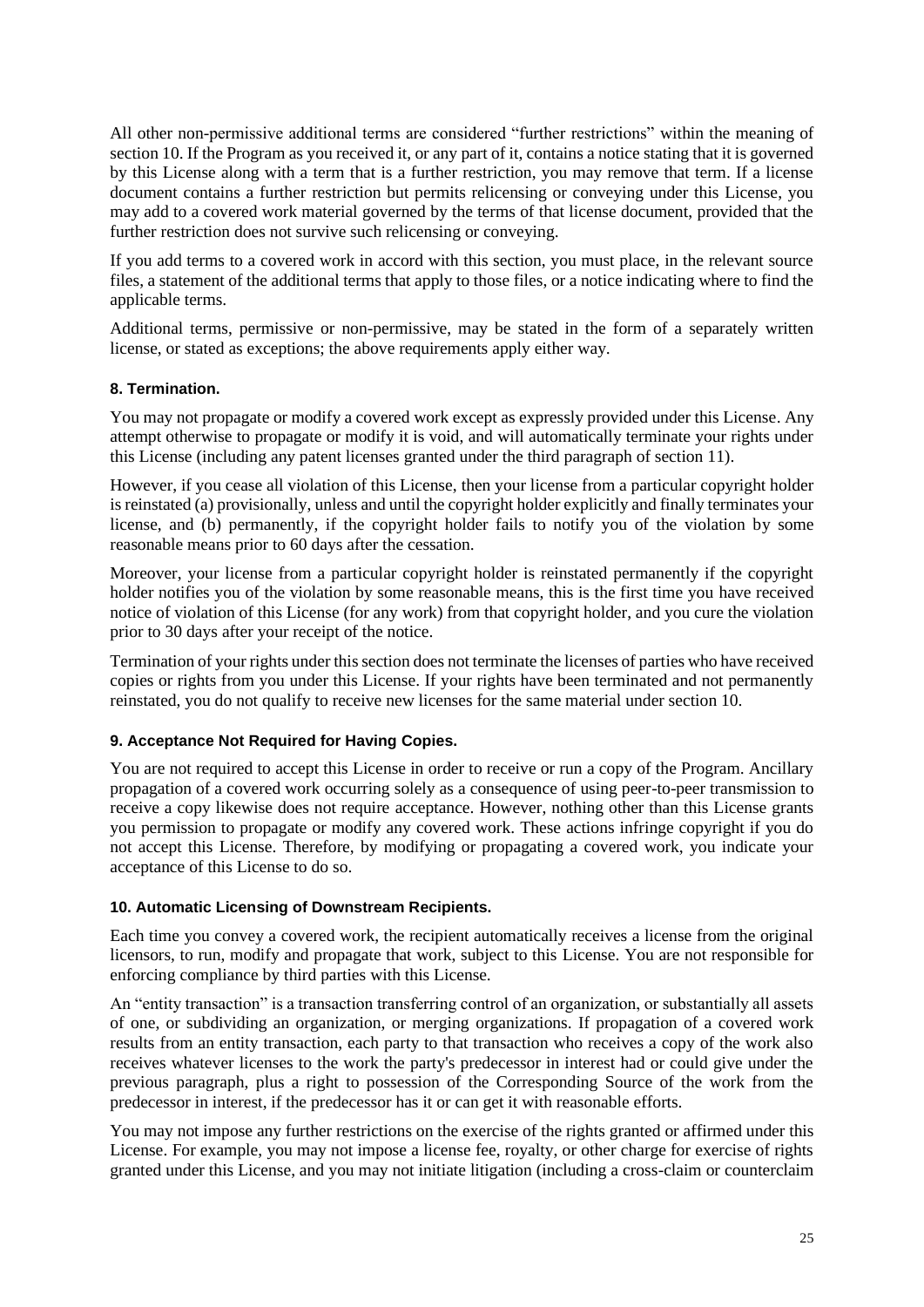in a lawsuit) alleging that any patent claim is infringed by making, using, selling, offering for sale, or importing the Program or any portion of it.

#### **11. Patents.**

A "contributor" is a copyright holder who authorizes use under this License of the Program or a work on which the Program is based. The work thus licensed is called the contributor's "contributor version".

A contributor's "essential patent claims" are all patent claims owned or controlled by the contributor, whether already acquired or hereafter acquired, that would be infringed by some manner, permitted by this License, of making, using, or selling its contributor version, but do not include claims that would be infringed only as a consequence of further modification of the contributor version. For purposes of this definition, "control" includes the right to grant patent sublicenses in a manner consistent with the requirements of this License.

Each contributor grants you a non-exclusive, worldwide, royalty-free patent license under the contributor's essential patent claims, to make, use, sell, offer for sale, import and otherwise run, modify and propagate the contents of its contributor version.

In the following three paragraphs, a "patent license" is any express agreement or commitment, however denominated, not to enforce a patent (such as an express permission to practice a patent or covenant not to sue for patent infringement). To "grant" such a patent license to a party means to make such an agreement or commitment not to enforce a patent against the party.

If you convey a covered work, knowingly relying on a patent license, and the Corresponding Source of the work is not available for anyone to copy, free of charge and under the terms of this License, through a publicly available network server or other readily accessible means, then you must either (1) cause the Corresponding Source to be so available, or (2) arrange to deprive yourself of the benefit of the patent license for this particular work, or (3) arrange, in a manner consistent with the requirements of this License, to extend the patent license to downstream recipients. "Knowingly relying" means you have actual knowledge that, but for the patent license, your conveying the covered work in a country, or your recipient's use of the covered work in a country, would infringe one or more identifiable patents in that country that you have reason to believe are valid.

If, pursuant to or in connection with a single transaction or arrangement, you convey, or propagate by procuring conveyance of, a covered work, and grant a patent license to some of the parties receiving the covered work authorizing them to use, propagate, modify or convey a specific copy of the covered work, then the patent license you grant is automatically extended to all recipients of the covered work and works based on it.

A patent license is "discriminatory" if it does not include within the scope of its coverage, prohibits the exercise of, or is conditioned on the non-exercise of one or more of the rights that are specifically granted under this License. You may not convey a covered work if you are a party to an arrangement with a third party that is in the business of distributing software, under which you make payment to the third party based on the extent of your activity of conveying the work, and under which the third party grants, to any of the parties who would receive the covered work from you, a discriminatory patent license (a) in connection with copies of the covered work conveyed by you (or copies made from those copies), or (b) primarily for and in connection with specific products or compilations that contain the covered work, unless you entered into that arrangement, or that patent license was granted, prior to 28 March 2007.

Nothing in this License shall be construed as excluding or limiting any implied license or other defenses to infringement that may otherwise be available to you under applicable patent law.

#### **12. No Surrender of Others' Freedom.**

If conditions are imposed on you (whether by court order, agreement or otherwise) that contradict the conditions of this License, they do not excuse you from the conditions of this License. If you cannot convey a covered work so as to satisfy simultaneously your obligations under this License and any other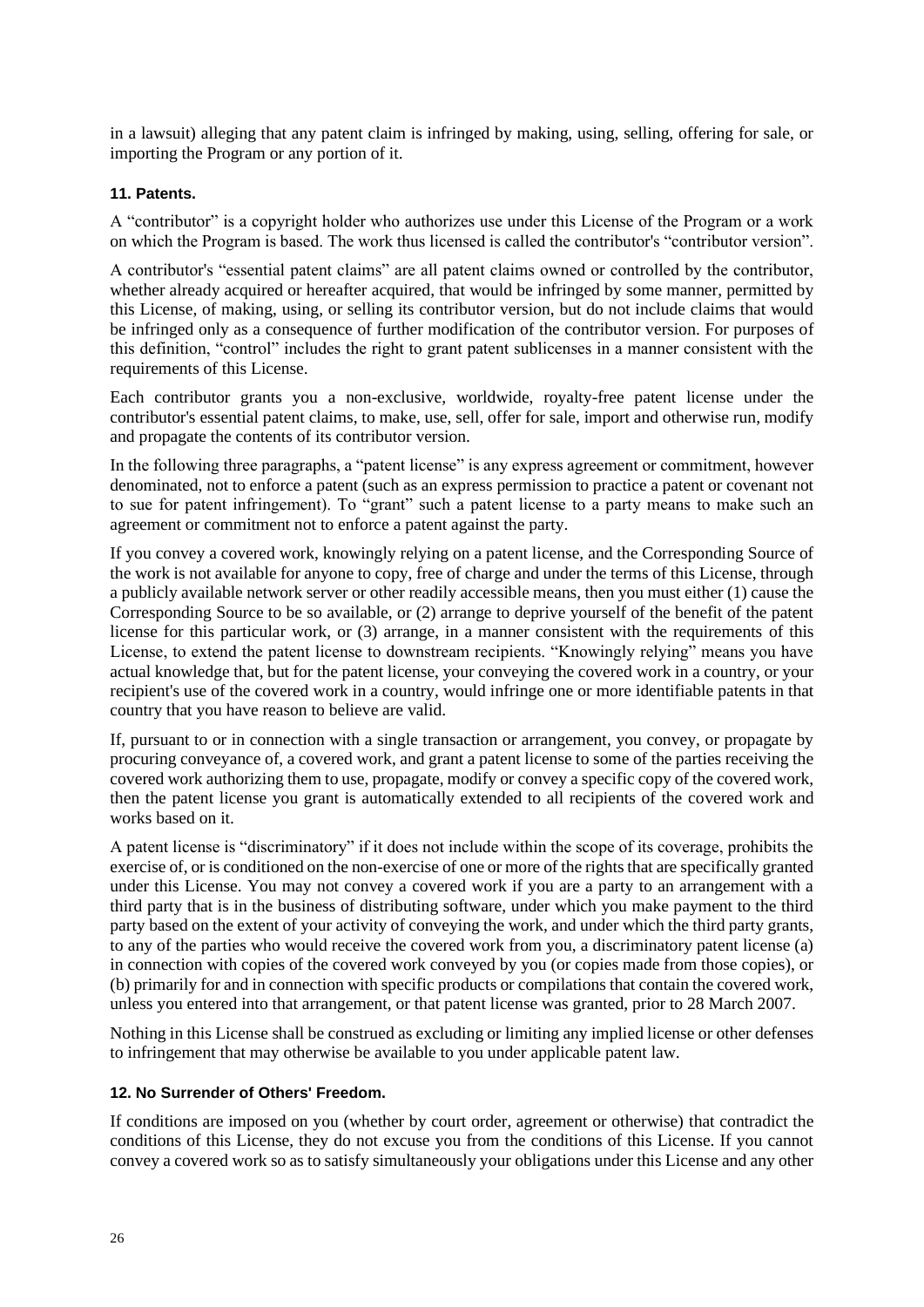pertinent obligations, then as a consequence you may not convey it at all. For example, if you agree to terms that obligate you to collect a royalty for further conveying from those to whom you convey the Program, the only way you could satisfy both those terms and this License would be to refrain entirely from conveying the Program.

#### **13. Use with the GNU Affero General Public License.**

Notwithstanding any other provision of this License, you have permission to link or combine any covered work with a work licensed under version 3 of the GNU Affero General Public License into a single combined work, and to convey the resulting work. The terms of this License will continue to apply to the part which is the covered work, but the special requirements of the GNU Affero General Public License, section 13, concerning interaction through a network will apply to the combination as such.

#### **14. Revised Versions of this License.**

The Free Software Foundation may publish revised and/or new versions of the GNU General Public License from time to time. Such new versions will be similar in spirit to the present version, but may differ in detail to address new problems or concerns.

Each version is given a distinguishing version number. If the Program specifies that a certain numbered version of the GNU General Public License "or any later version" applies to it, you have the option of following the terms and conditions either of that numbered version or of any later version published by the Free Software Foundation. If the Program does not specify a version number of the GNU General Public License, you may choose any version ever published by the Free Software Foundation.

If the Program specifies that a proxy can decide which future versions of the GNU General Public License can be used, that proxy's public statement of acceptance of a version permanently authorizes you to choose that version for the Program.

Later license versions may give you additional or different permissions. However, no additional obligations are imposed on any author or copyright holder as a result of your choosing to follow a later version.

#### **15. Disclaimer of Warranty.**

THERE IS NO WARRANTY FOR THE PROGRAM, TO THE EXTENT PERMITTED BY APPLICABLE LAW. EXCEPT WHEN OTHERWISE STATED IN WRITING THE COPYRIGHT HOLDERS AND/OR OTHER PARTIES PROVIDE THE PROGRAM "AS IS" WITHOUT WARRANTY OF ANY KIND, EITHER EXPRESSED OR IMPLIED, INCLUDING, BUT NOT LIMITED TO, THE IMPLIED WARRANTIES OF MERCHANTABILITY AND FITNESS FOR A PARTICULAR PURPOSE. THE ENTIRE RISK AS TO THE QUALITY AND PERFORMANCE OF THE PROGRAM IS WITH YOU. SHOULD THE PROGRAM PROVE DEFECTIVE, YOU ASSUME THE COST OF ALL NECESSARY SERVICING, REPAIR OR CORRECTION.

#### **16. Limitation of Liability.**

IN NO EVENT UNLESS REQUIRED BY APPLICABLE LAW OR AGREED TO IN WRITING WILL ANY COPYRIGHT HOLDER, OR ANY OTHER PARTY WHO MODIFIES AND/OR CONVEYS THE PROGRAM AS PERMITTED ABOVE, BE LIABLE TO YOU FOR DAMAGES, INCLUDING ANY GENERAL, SPECIAL, INCIDENTAL OR CONSEQUENTIAL DAMAGES ARISING OUT OF THE USE OR INABILITY TO USE THE PROGRAM (INCLUDING BUT NOT LIMITED TO LOSS OF DATA OR DATA BEING RENDERED INACCURATE OR LOSSES SUSTAINED BY YOU OR THIRD PARTIES OR A FAILURE OF THE PROGRAM TO OPERATE WITH ANY OTHER PROGRAMS), EVEN IF SUCH HOLDER OR OTHER PARTY HAS BEEN ADVISED OF THE POSSIBILITY OF SUCH DAMAGES.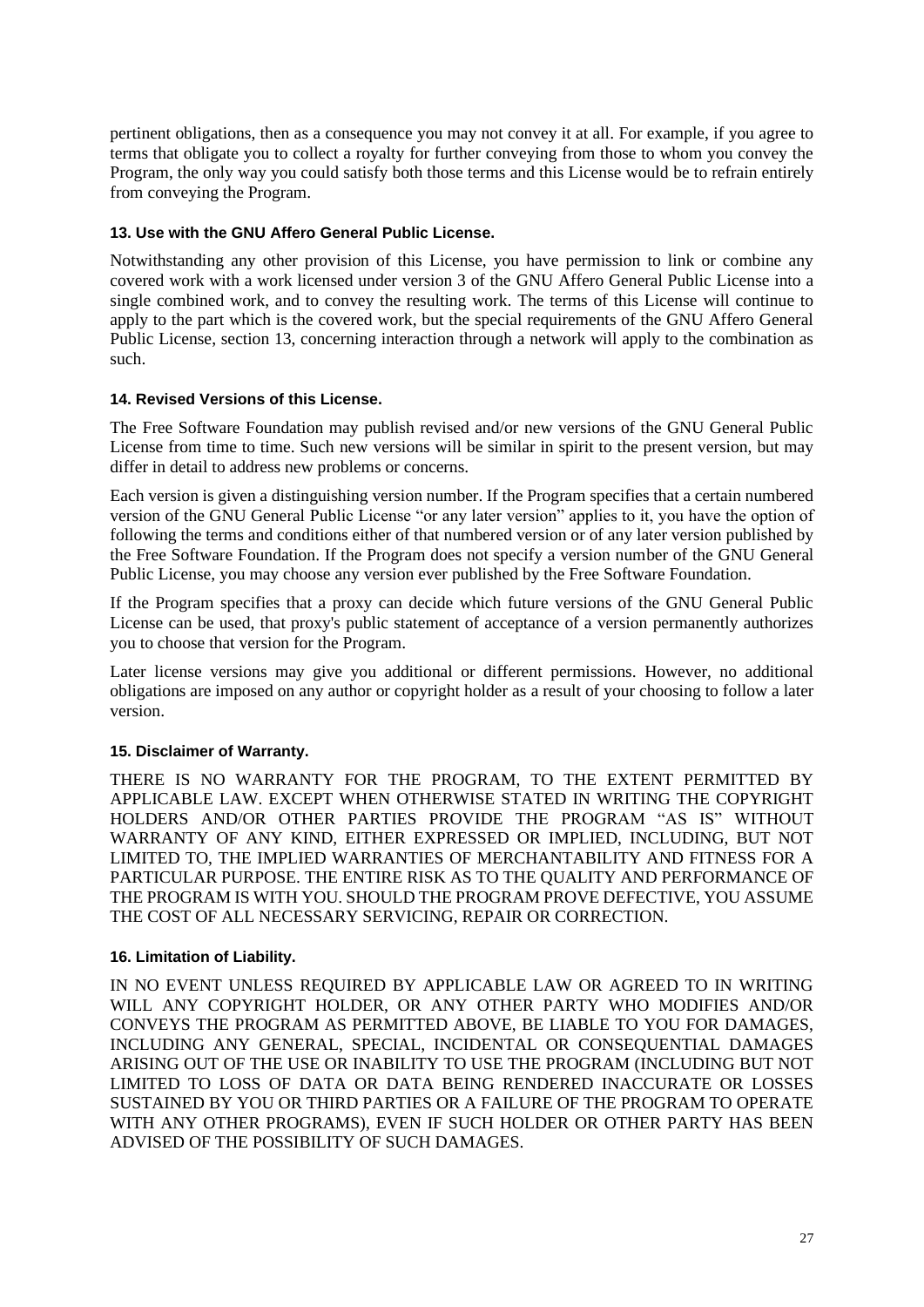#### **17. Interpretation of Sections 15 and 16.**

If the disclaimer of warranty and limitation of liability provided above cannot be given local legal effect according to their terms, reviewing courts shall apply local law that most closely approximates an absolute waiver of all civil liability in connection with the Program, unless a warranty or assumption of liability accompanies a copy of the Program in return for a fee.

#### END OF TERMS AND CONDITIONS

#### **How to Apply These Terms to Your New Programs**

If you develop a new program, and you want it to be of the greatest possible use to the public, the best way to achieve this is to make it free software which everyone can redistribute and change under these terms.

To do so, attach the following notices to the program. It is safest to attach them to the start of each source file to most effectively state the exclusion of warranty; and each file should have at least the "copyright" line and a pointer to where the full notice is found.

 <one line to give the program's name and a brief idea of what it does.> Copyright (C) <year> <name of author> This program is free software: you can redistribute it and/or modify it under the terms of the GNU General Public License as published by the Free Software Foundation, either version 3 of the License, or (at your option) any later version. This program is distributed in the hope that it will be useful, but WITHOUT ANY WARRANTY; without even the implied warranty of MERCHANTABILITY or FITNESS FOR A PARTICULAR PURPOSE. See the GNU General Public License for more details. You should have received a copy of the GNU General Public License along with this program. If not, see <http://www.gnu.org/licenses/>.

Also add information on how to contact you by electronic and paper mail.

If the program does terminal interaction, make it output a short notice like this when it starts in an interactive mode:

 <program> Copyright (C) <year> <name of author> This program comes with ABSOLUTELY NO WARRANTY; for details type `show w'. This is free software, and you are welcome to redistribute it under certain conditions; type `show c' for details.

The hypothetical commands `show w' and `show c' should show the appropriate parts of the General Public License. Of course, your program's commands might be different; for a GUI interface, you would use an "about box".

You should also get your employer (if you work as a programmer) or school, if any, to sign a "copyright disclaimer" for the program, if necessary. For more information on this, and how to apply and follow the GNU GPL, see <http://www.gnu.org/licenses/>.

The GNU General Public License does not permit incorporating your program into proprietary programs. If your program is a subroutine library, you may consider it more useful to permit linking proprietary applications with the library. If this is what you want to do, use the GNU Lesser General Public License instead of this License. But first, please read <http://www.gnu.org/philosophy/why-notlgpl.html>.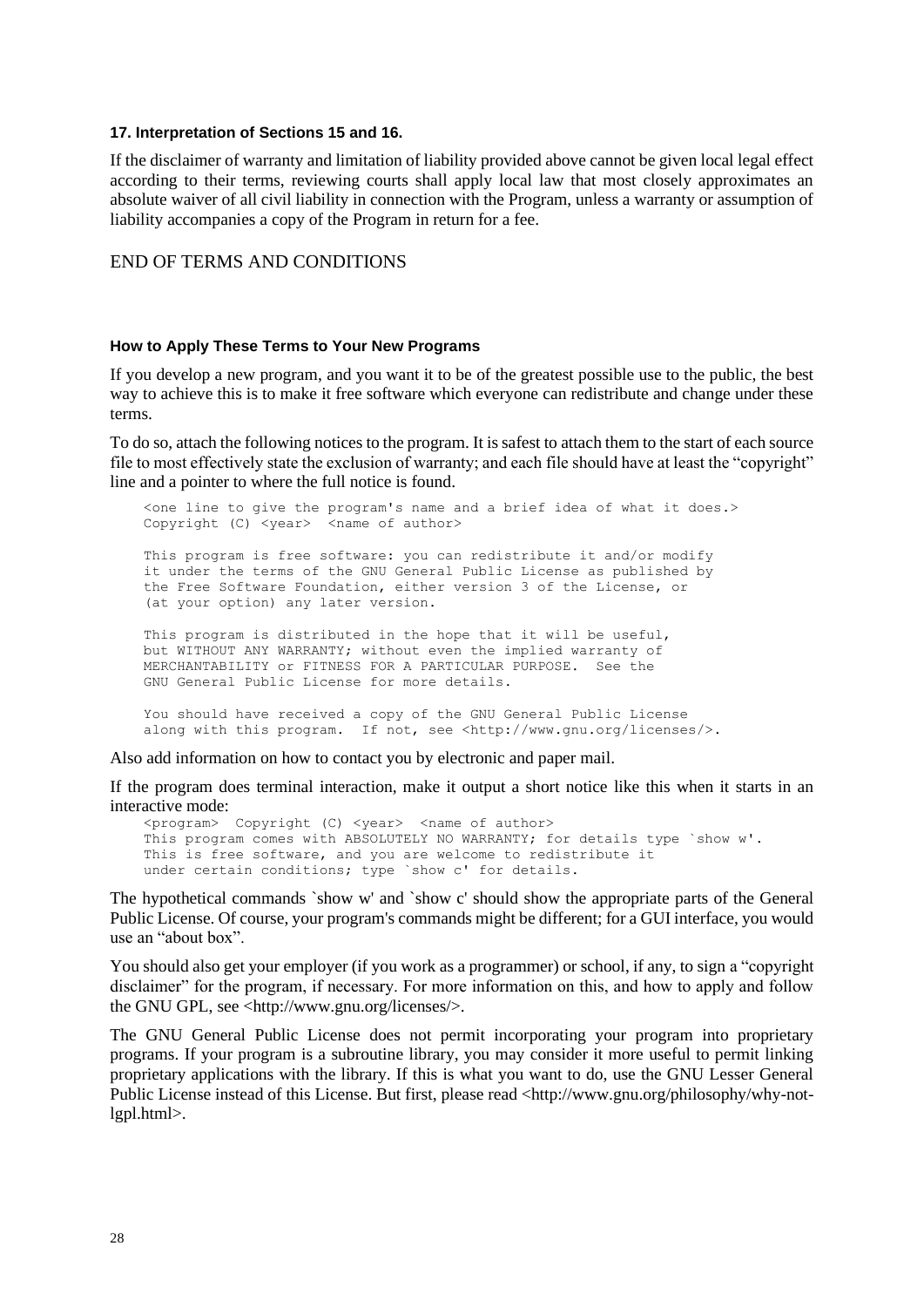# **Appendix D – OpenModelica Run-time System Public License**

*--- Start of Definition of OpenModelica Run-time System Public License ---*

Copyright (c) 1998-*CurrentYear*, Open Source Modelica Consortium (OSMC), c/o Linköpings universitet, Department of Computer and Information Science, SE-58183 Linköping, Sweden. All rights reserved.

THIS PROGRAM IS PROVIDED UNDER THE TERMS OF THE BSD NEW LICENSE OR THE GPL VERSION 3 LICENSE OR THE OSMC PUBLIC LICENSE (OSMC-PL) VERSION 1.2. ANY USE, REPRODUCTION OR DISTRIBUTION OF THIS PROGRAM CONSTITUTES RECIPIENT'S ACCEPTANCE OF THE BSD NEW LICENSE OR THE OSMC PUBLIC LICENSE OR THE GPL VERSION 3, ACCORDING TO RECIPIENTS CHOICE.

The OpenModelica software and the OSMC (Open Source Modelica Consortium) Public License (OSMC-PL) are obtained from OSMC, either from the above address, from the URLs: [http://](http://www.openmodelica.org/)[www.openmodelica.org](http://www.openmodelica.org/) or http://www.ida.liu.se/projects/OpenModelica, and in the OpenModelica distribution. GNU version 3 is obtained from: [http://www.gnu.org/copyleft/gpl.html,](http://www.gnu.org/copyleft/gpl.html) The BSD NEW License is obtained from: [http://www.opensource.org/licenses/BSD-3-Clause.](http://www.opensource.org/licenses/BSD-3-Clause)

This program is distributed WITHOUT ANY WARRANTY; without even the implied warranty of MERCHANTABILITY or FITNESS FOR A PARTICULAR PURPOSE, EXCEPT AS EXPRESSLY SET FORTH IN THE BY RECIPIENT SELECTED SUBSIDIARY LICENSE CONDITIONS OF OSMC-PL.

--- End of *OpenModelica Run-time System Public License ---*

The line: "*This file belongs to the OpenModelica Run-Time System"* together with the above *OpenModelica Run-time System Public License* text should be placed at the top of all OpenModelica source files belonging to the *OpenModelica Run-Time System*.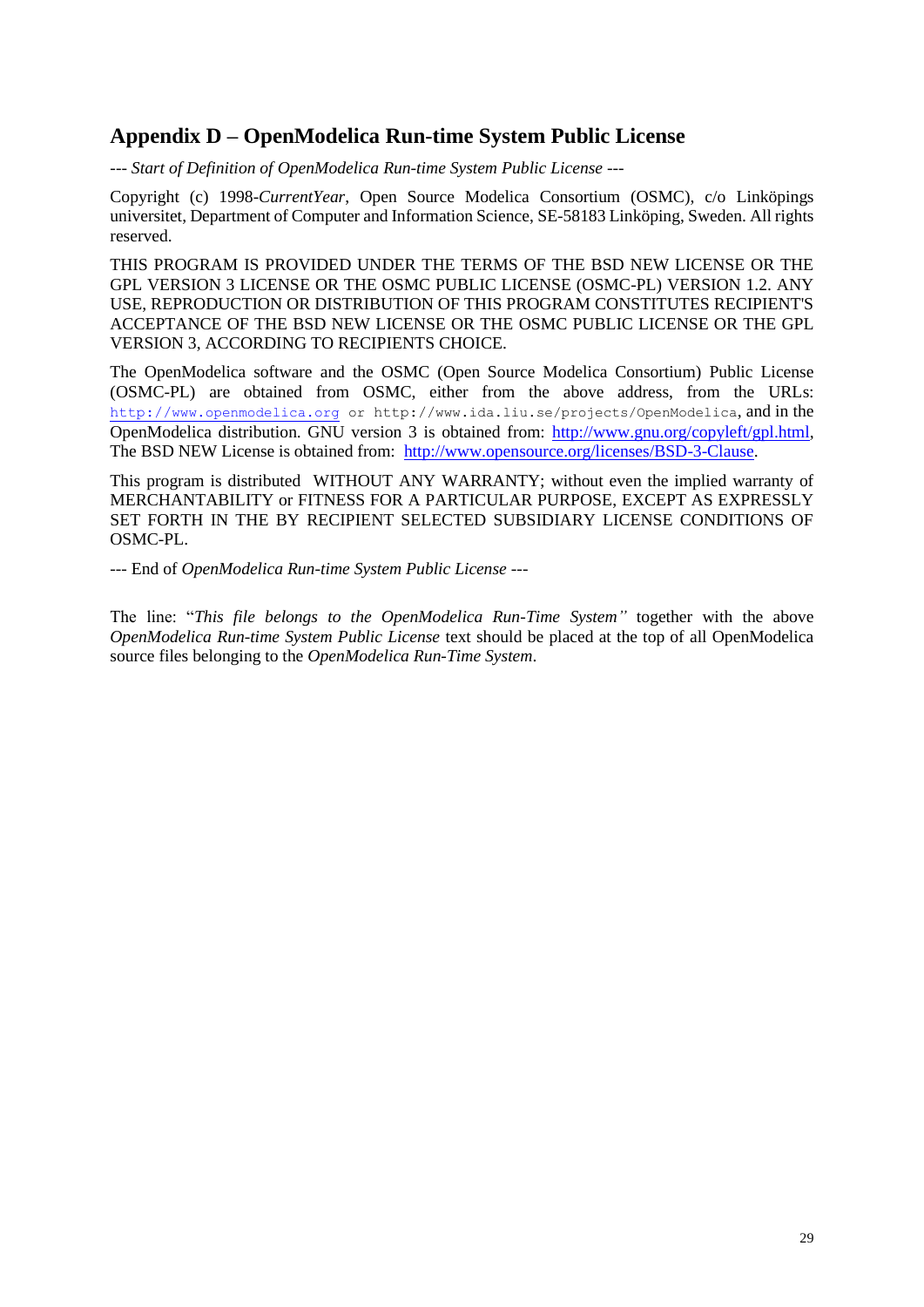# **Appendix E – The BSD New License**

# **The BSD New License – Generic Form**

(Obtained May 20, 2012, from [http://www.opensource.org/licenses/BSD-3-Clause\)](http://www.opensource.org/licenses/BSD-3-Clause)

Copyright (c) <YEAR>, <OWNER>

All rights reserved.

Redistribution and use in source and binary forms, with or without modification, are permitted provided that the following conditions are met:

- Redistributions of source code must retain the above copyright notice, this list of conditions and the following disclaimer.
- Redistributions in binary form must reproduce the above copyright notice, this list of conditions and the following disclaimer in the documentation and/or other materials provided with the distribution.
- Neither the name of the <ORGANIZATION> nor the names of its contributors may be used to endorse or promote products derived from this software without specific prior written permission.

THIS SOFTWARE IS PROVIDED BY THE COPYRIGHT HOLDERS AND CONTRIBUTORS "AS IS" AND ANY EXPRESS OR IMPLIED WARRANTIES, INCLUDING, BUT NOT LIMITED TO, THE IMPLIED WARRANTIES OF MERCHANTABILITY AND FITNESS FOR A PARTICULAR PURPOSE ARE DISCLAIMED. IN NO EVENT SHALL THE COPYRIGHT OWNER OR CONTRIBUTORS BE LIABLE FOR ANY DIRECT, INDIRECT, INCIDENTAL, SPECIAL, EXEMPLARY, OR CONSEQUENTIAL DAMAGES (INCLUDING, BUT NOT LIMITED TO, PROCUREMENT OF SUBSTITUTE GOODS OR SERVICES; LOSS OF USE, DATA, OR PROFITS; OR BUSINESS INTERRUPTION) HOWEVER CAUSED AND ON ANY THEORY OF LIABILITY, WHETHER IN CONTRACT, STRICT LIABILITY, OR TORT (INCLUDING NEGLIGENCE OR OTHERWISE) ARISING IN ANY WAY OUT OF THE USE OF THIS SOFTWARE, EVEN IF ADVISED OF THE POSSIBILITY OF SUCH DAMAGE.

# **The BSD New License – As Used for the OpenModelica Run-Time System**

Copyright (c) 1998-*CurrentYear*, Open Source Modelica Consortium (OSMC), c/o Linköpings universitet, Department of Computer and Information Science, SE-58183 Linköping, Sweden. All rights reserved.

Redistribution and use in source and binary forms, with or without modification, are permitted provided that the following conditions are met:

- Redistributions of source code must retain the above copyright notice, this list of conditions and the following disclaimer.
- Redistributions in binary form must reproduce the above copyright notice, this list of conditions and the following disclaimer in the documentation and/or other materials provided with the distribution.
- Neither the name of the Open Source Modelica Consortium nor the names of its contributors may be used to endorse or promote products derived from this software without specific prior written permission.

THIS SOFTWARE IS PROVIDED BY THE COPYRIGHT HOLDERS AND CONTRIBUTORS "AS IS" AND ANY EXPRESS OR IMPLIED WARRANTIES, INCLUDING, BUT NOT LIMITED TO,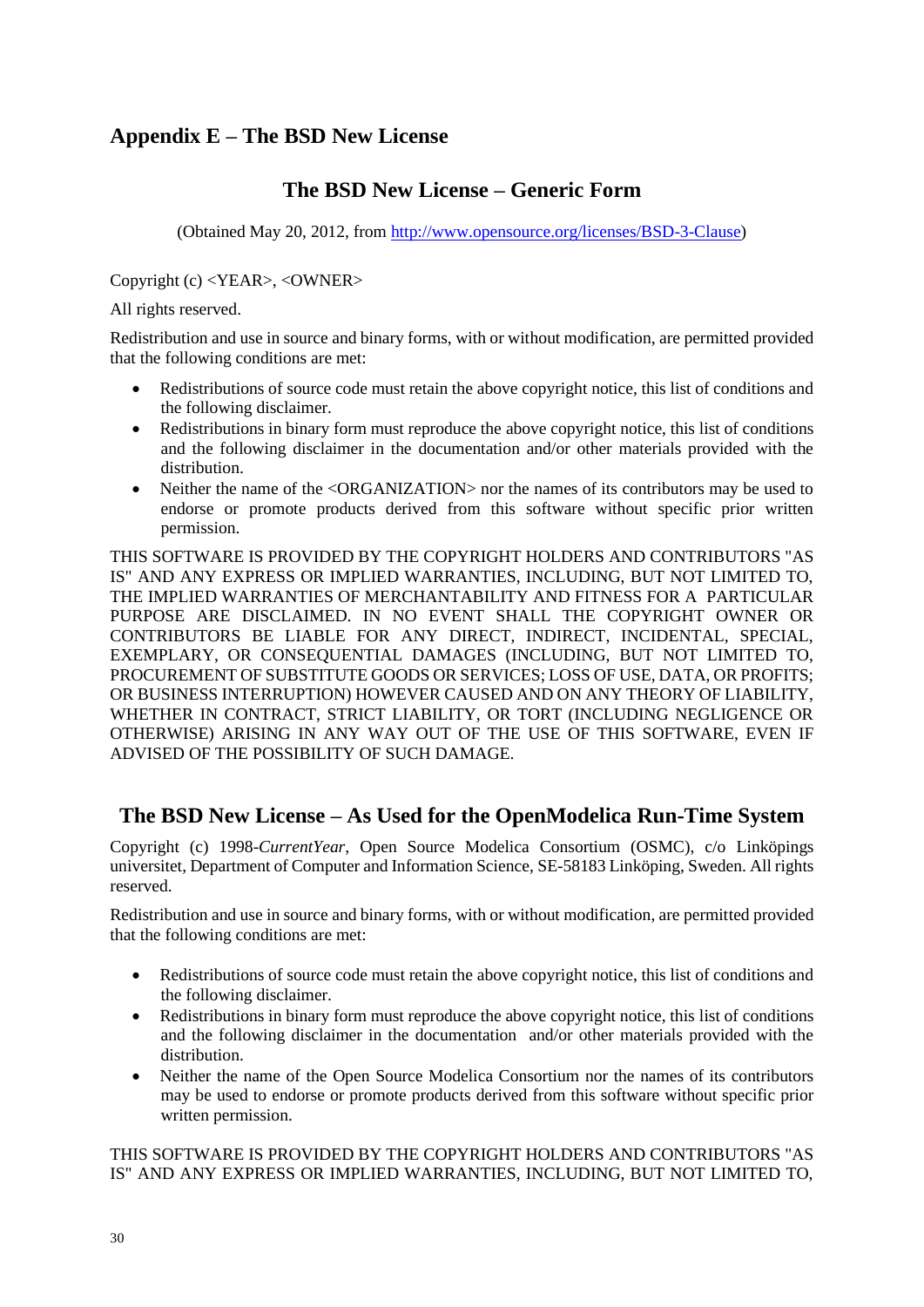THE IMPLIED WARRANTIES OF MERCHANTABILITY AND FITNESS FOR A PARTICULAR PURPOSE ARE DISCLAIMED. IN NO EVENT SHALL THE COPYRIGHT OWNER OR CONTRIBUTORS BE LIABLE FOR ANY DIRECT, INDIRECT, INCIDENTAL, SP ECIAL, EXEMPLARY, OR CONSEQUENTIAL DAMAGES (INCLUDING, BUT NOT LIMITED TO, PROCUREMENT OF SUBSTITUTE GOODS OR SERVICES; LOSS OF USE, DATA, OR PR OFITS; OR BUSINESS INTERRUPTION) HOWEVER CAUSED AND ON ANY THEORY OF LIABILITY, WHETHER IN CONTRACT, STRICT LIABILITY, OR TORT (INCLUDING NEGLIGENCE OR OTHERWISE) ARISING IN ANY WAY OUT OF THE USE OF THIS SOFTWARE, EVEN IF ADVISED OF THE POSSIBILITY OF SUCH DAMAGE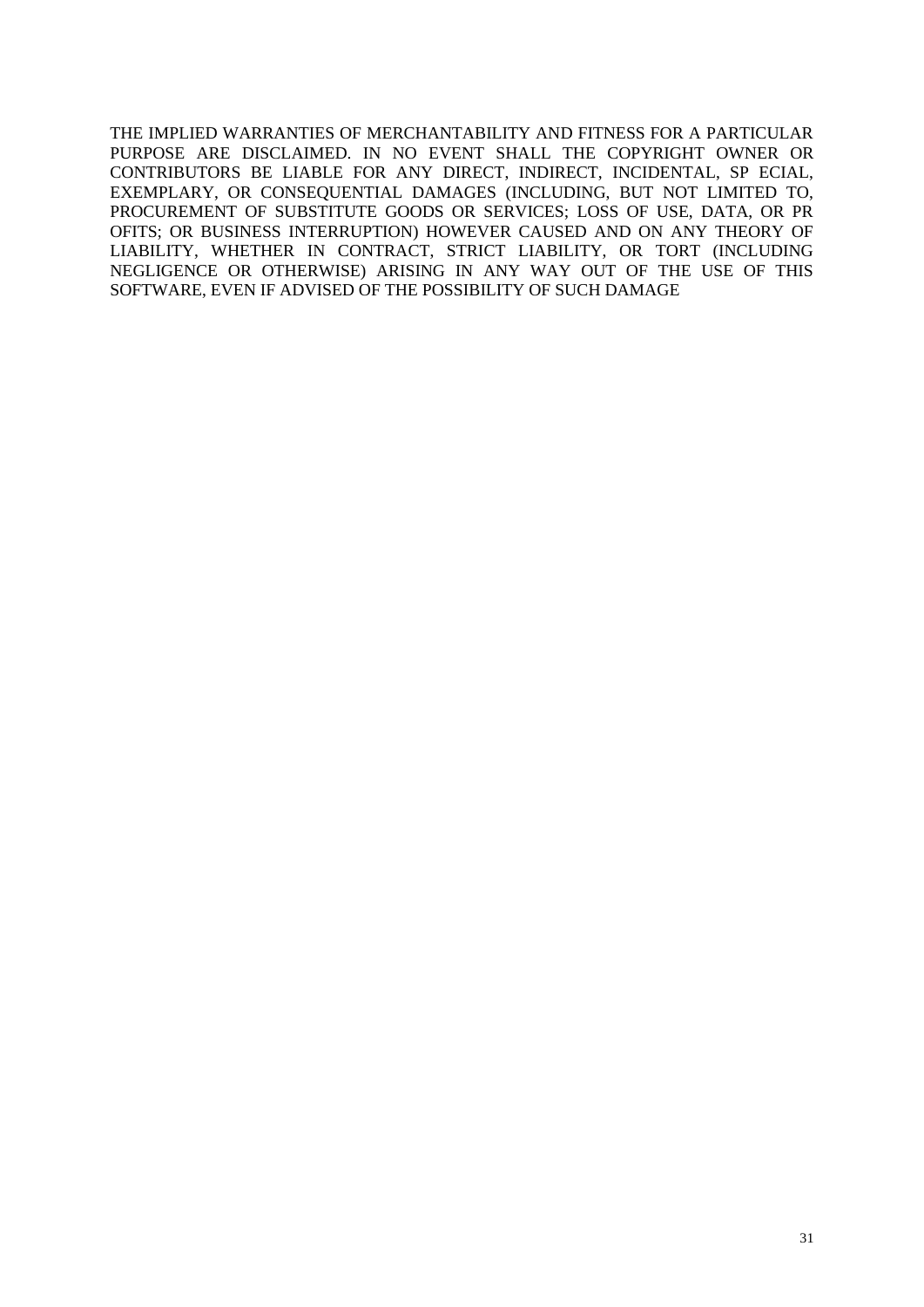### **Appendix F – Copyright Transfer Agreement Template**

[*Note: Signing this copyright transfer agreement is an optional complement, if the partners so wish, since copyright transfer of OpenModelica contributions to Open Source Modelica Consortium is explicit upon using or contributing to OpenModelica according to the OSMC-PL license.*]

### **Copyright Transfer Agreement**

between

Open Source Modelica Consortium Linköping Sweden

– hereinafter called "OSMC" –

and

*For one contributor*:

<Contributor Address> – hereinafter called "contributors" –

*For several contributors*:

<Contributor Address 1>

and

<Contributor Address2>

**....**

– all of them together hereinafter called "contributors" –

#### **Preamble**

The contributors have developed material for OpenModelica (further defined in §1 and hereinafter called "contractual material"). The contributors wish the contractual material to be available as open-source under the OSMC-PL License, as specified in the Open Source Modelica Consortium (OSMC) Bylaws. Hence the contributors intend to transfer the contractual material to OSMC, which as a non-profit, nongovernmental organization provides OpenModelica (licensed from Open Source Modelica Consortium) as open source under OSMC-PL. OSMC intends to provide the contractual material as open source material under OSMC-PL and to organize the further development of it. Based on this background, the contractual partners agree on the following: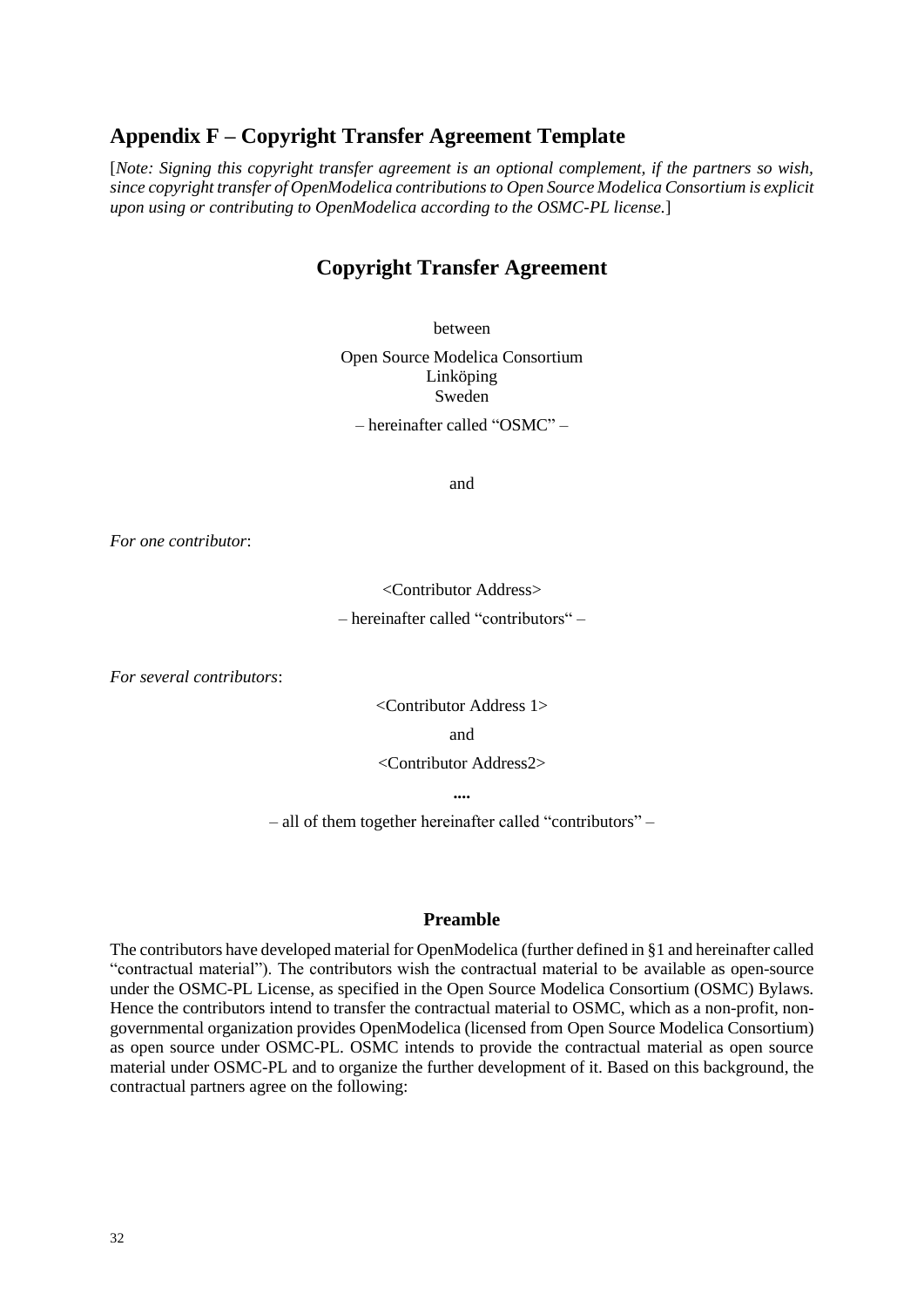#### **§ 1 Contractual Material**

[*The following template table to be replaced by the actual description*]

| Select | Overview description of contractual material                   |  |  |  |  |
|--------|----------------------------------------------------------------|--|--|--|--|
|        | New OpenModelica Module or Set of Modules                      |  |  |  |  |
|        | Name:                                                          |  |  |  |  |
|        | Content:                                                       |  |  |  |  |
|        | Contribution to existing OpenModelica Module or Set of Modules |  |  |  |  |
|        | Name:                                                          |  |  |  |  |
|        | <b>New</b>                                                     |  |  |  |  |
|        | Content:                                                       |  |  |  |  |
|        |                                                                |  |  |  |  |
|        | New Document                                                   |  |  |  |  |
|        | Name:                                                          |  |  |  |  |
|        | Content:                                                       |  |  |  |  |
|        |                                                                |  |  |  |  |
|        | Contribution to existing Document                              |  |  |  |  |
|        | Name                                                           |  |  |  |  |
|        | Content:                                                       |  |  |  |  |
|        |                                                                |  |  |  |  |
|        | Other Material                                                 |  |  |  |  |
|        | Name:                                                          |  |  |  |  |
|        | Content:                                                       |  |  |  |  |
|        |                                                                |  |  |  |  |

#### **§ 2**

#### **Transfer of the Contractual Material to Open Source Modelica Consortium**

The contributors transfer the ownership and the copyright of the contractual material to Open Source Modelica Consortium (OSMC) with all rights and obligations connected thereto upon the effective date of this agreement according to §6. The transfer of the contractual material from the contributors to OSMC is free of charge. It is required that OSMC provides the contractual material as open source under the OSMC-PL License. The further development of the contractual material is organized according to the actual OSMC bylaws.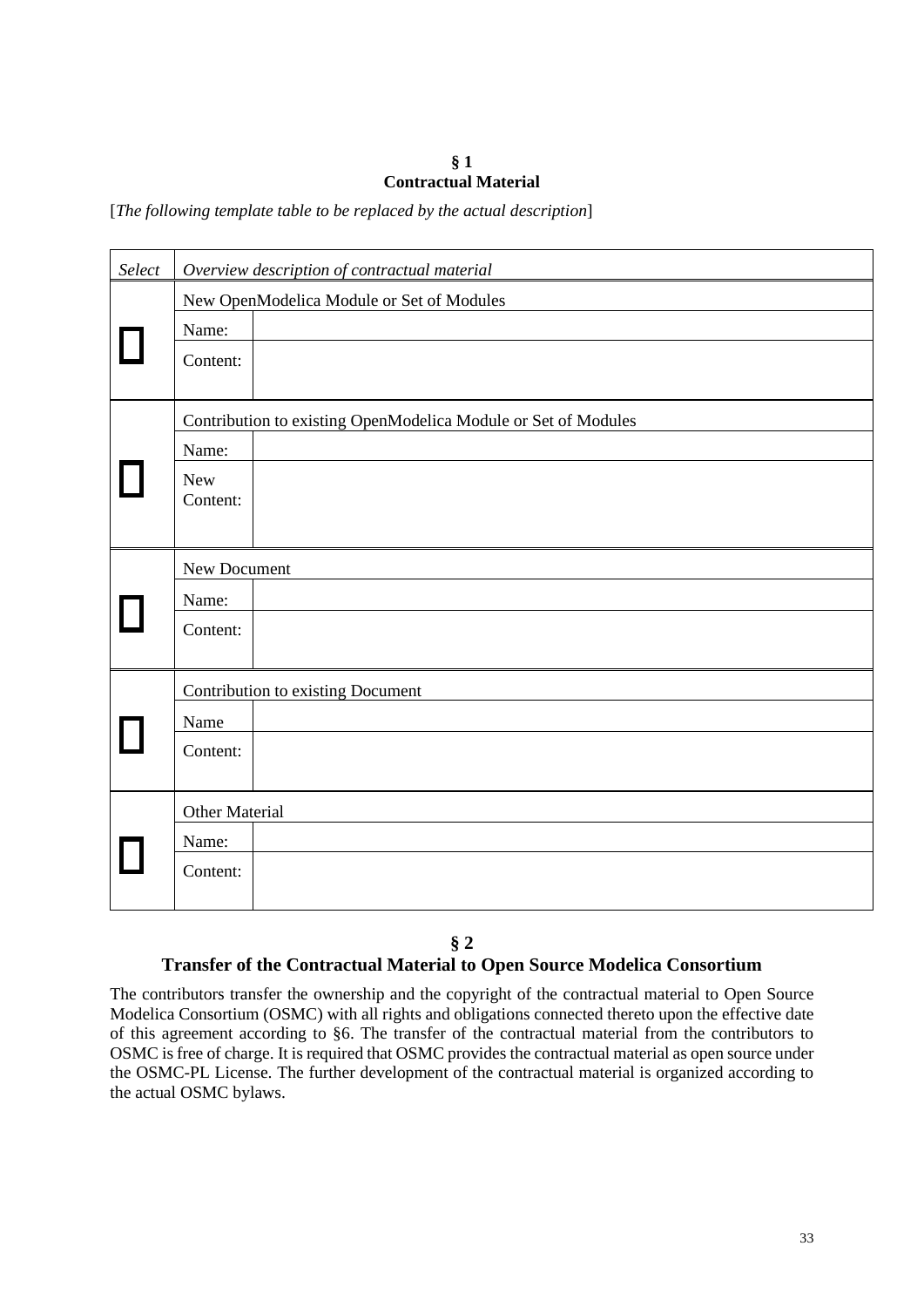#### **License from OSMC to the Contributors**

Upon the effective date of this agreement according to §6, OSMC grants the contributors a nonexclusive, world-wide, transferable, free of charge, perpetual license, including sublicensing rights, to use, have used, modify, have modified, reproduce and or have reproduced the contractual material, for business and other purposes, including but not limited to evaluation, development, testing, integration and merging with other software and distribution. The disclaimer in OSMC-PL applies to this license.

#### **§4 Provision as Open Source**

OSMC is obliged to provide the contractual material as open source according to the OSMC-PL license.

**§5**

#### **Warranty/Liability**

To the best of their knowledge, the contributors warrant that they have the copyright on the contractual material and that the contractual material does not infringe any third party intellectual property rights, such as patents, trademarks, copyright.

In terms of the fact that the contractual material is transferred to OSMC free of charge, warranty claims no matter of what kind are excluded. In particular it is not warranted that the contractual material is error-free and useful for the application areas desired by OSMC and third party users.

The contributors are liable only in cases of intent or gross negligence, regardless of the legal nature of the claim. In cases of gross negligence, however, the liability is limited to the typical, foreseeable damage as well as to an amount of 1000 Euro. Any further liability of the contributors is explicitly excluded.

#### **§ 6 Duration of the agreement**

This agreement comes into force upon signature of all contractual partners and is concluded for an unlimited period of time. The contractual material must be provided to OSMC by the contributors within one month of signing this agreement.

### **§ 7 Miscellaneous**

The contractual language is English. No verbal ancillary agreements have been made. Changes and additions to this agreement must appear in writing to be valid. This also applies to changing the clause pertaining to written form.

Swedish law applies. The place of jurisdiction for all disagreements arising out of this contractual relationship is Linköping, Sweden.

Should a provision contained in this agreement become invalid due to legal or factual reasons, the other provisions will remain in effect. The contractual partners will replace the invalid provision with a new provision that approximates the economic and scientific meaning of the original provision as closely as possible.

 $Linköping, on$ 

\_\_\_\_\_\_\_\_\_\_\_\_\_\_\_\_\_\_\_\_\_\_\_\_\_\_\_\_\_\_\_\_\_\_\_\_\_\_\_\_\_\_\_\_\_\_\_

Open Source Modelica Consortium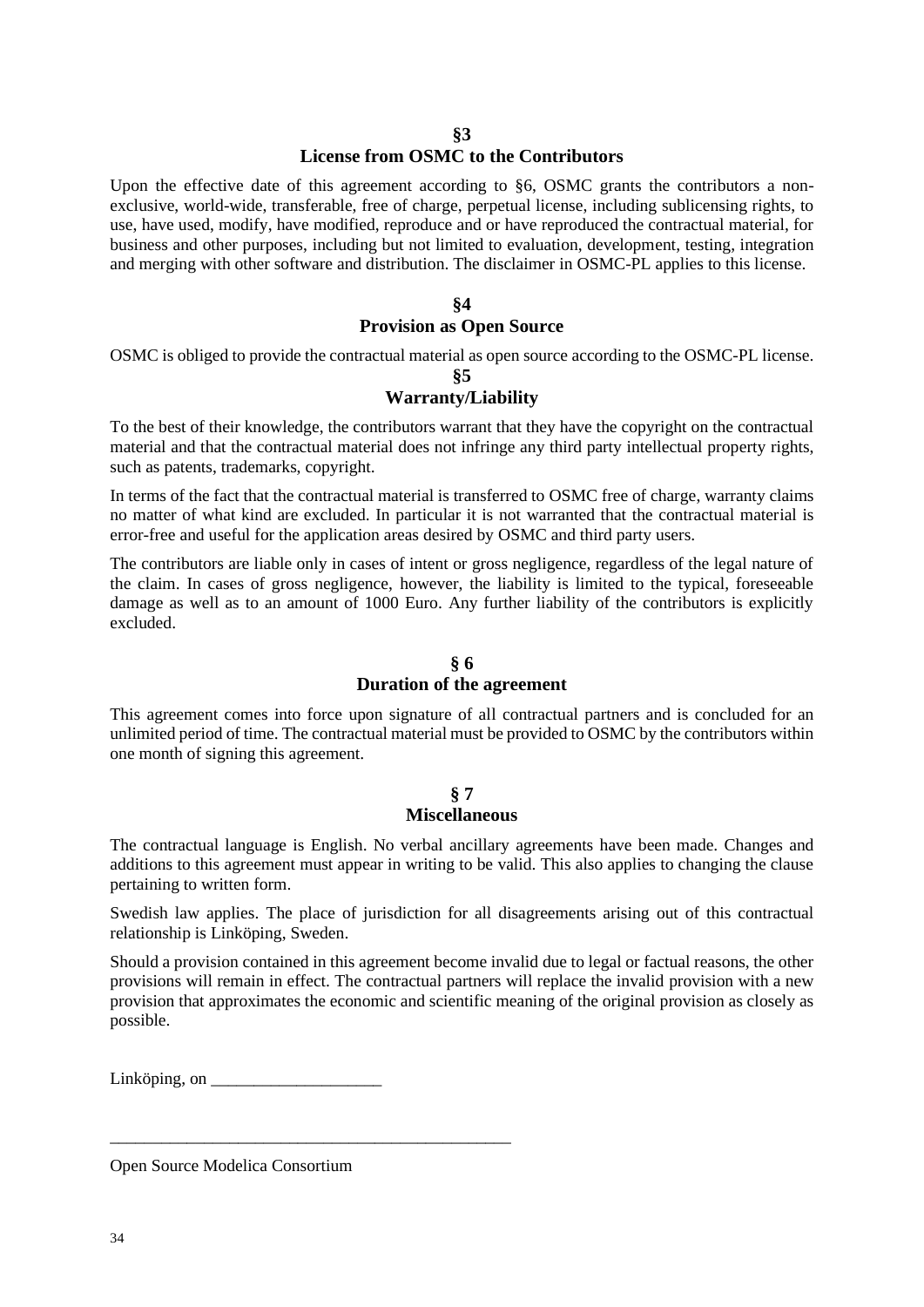$\overline{\text{XXXXX}}$ , on

Contributor 1

 $XXXXX$ , on

Contributor 2

 $\cdots$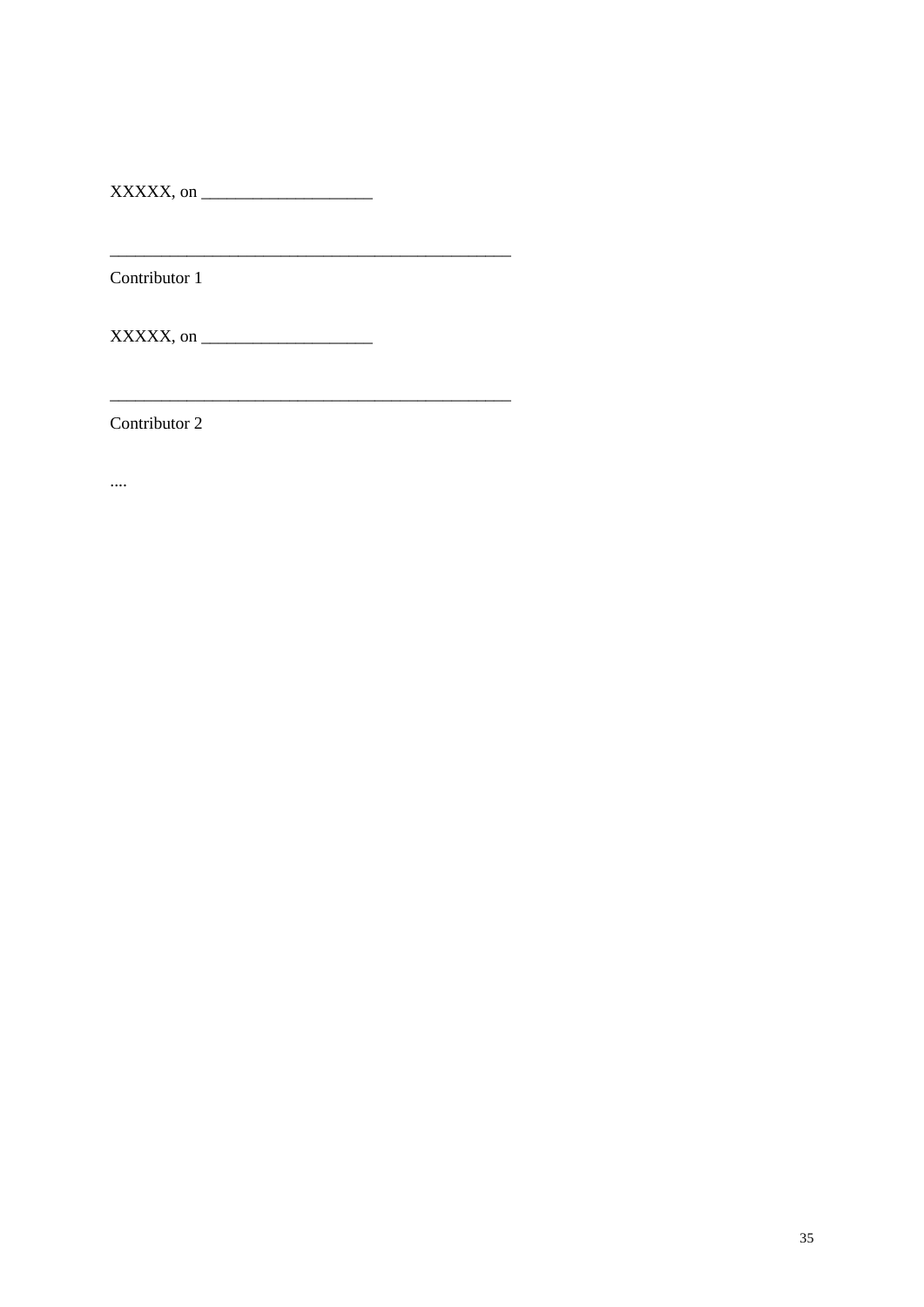# **Appendix G – SME – Small and Medium-sized Enterprise, and Headcount**

An enterprise is considered as an SME, taking into account its partner enterprises and/or linked enterprises

- employs fewer than 250 persons;
- has an annual turnover not exceeding EUR 50 million, and/or an annual balance sheet total not exceeding EUR 43 million.

The headcount corresponds to the number of annual work units (AWU), i.e. the number of persons who worked full-time within the enterprise in question or on its behalf during the entire reference year under consideration. The work of persons who have not worked the full year, the work of those who have worked part-time, regardless of duration, and the work of seasonal workers are counted as fractions of AWU. The staff consists of:

(a) employees;

(b) persons working for the enterprise being subordinated to it and deemed to be employees under national law;

(c) owner-managers;

(d) partners engaging in a regular activity in the enterprise and benefiting from financial advantages from the enterprise.

ATTENTION: Apprentices or students engaged in vocational training with an apprenticeship or vocational training contract can not be included as staff. The duration of maternity or parental leaves is also not counted.

The data to apply to the financial amounts (e.g. turnover and balance sheet), as well as to the headcount of staff, are those relating to the latest approved accounting period and calculated on an annual basis. They are taken into account from the date of closure of the accounts. The amount selected for the turnover is calculated excluding value added tax (VAT) and other indirect taxes.

In the case of newly-established enterprises whose accounts have not yet been approved, the data to apply is to be derived from a bona fide estimate made in the course of the financial year.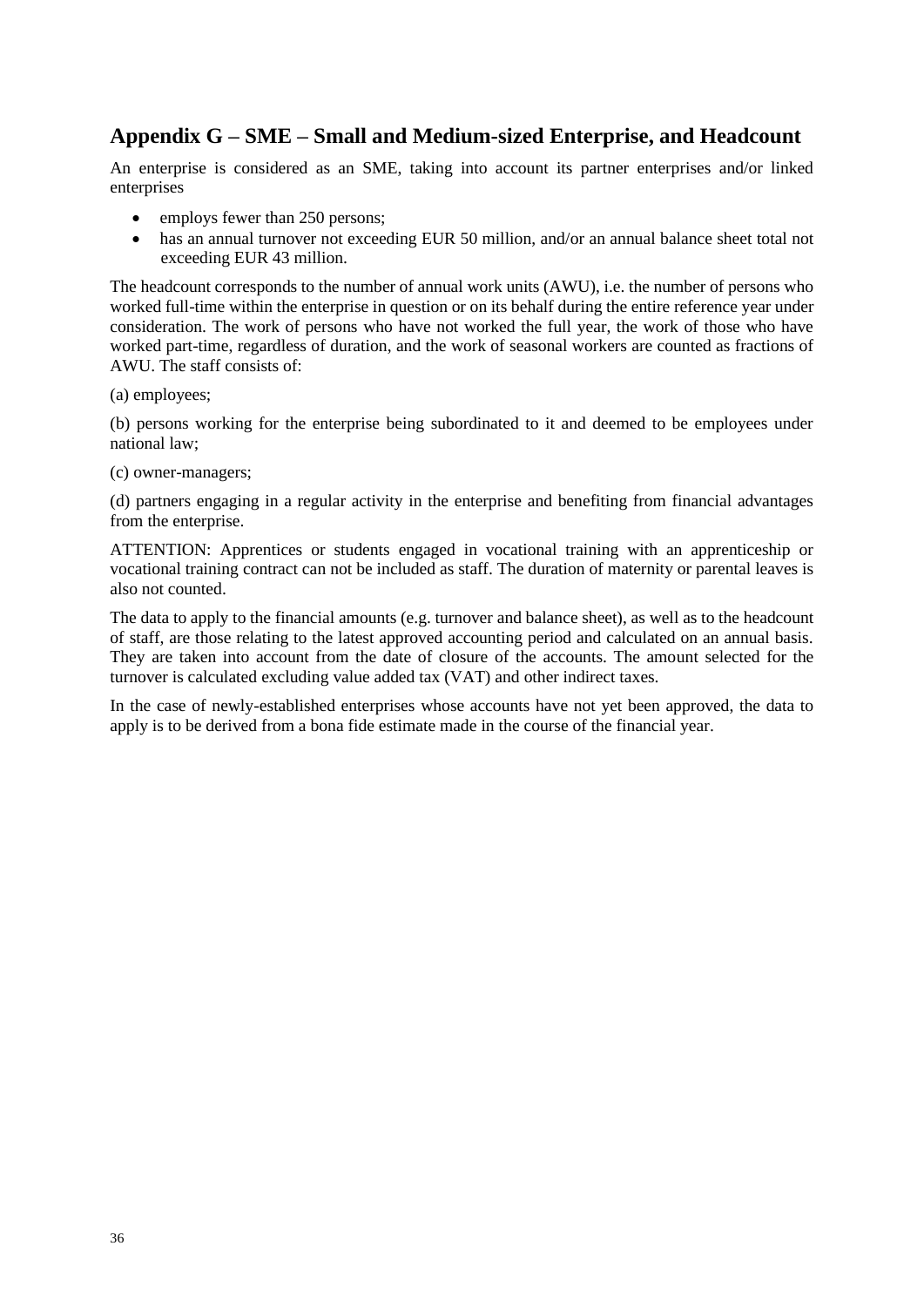# **Appendix H – Application Form for New OSMC Individual Members**

[*An individual OSMC membership application should contain approximately the following:*]

Date. yyyy-month-day

To:

Open Source Modelica Consortium (OSMC) c/o Linköpings universitet Department of Computer and Information Science SE-581 83 Linköping Sweden

From:

Name-of-individual Full address **Country** Telephone: Email:

#### **Regarding Individual Membership in the Open Source Modelica Consortium (OSMC)**

I hereby apply for membership in the Open Source Modelica Consortium based on my contributions [briefly describe your contributions].

If accepted as a member, I agree to follow the Bylaws of the Open Source Modelica Consortium.

.......................................................... [*signature*]

.......................................................... [*Clearly written name*]

My date of birth: ............................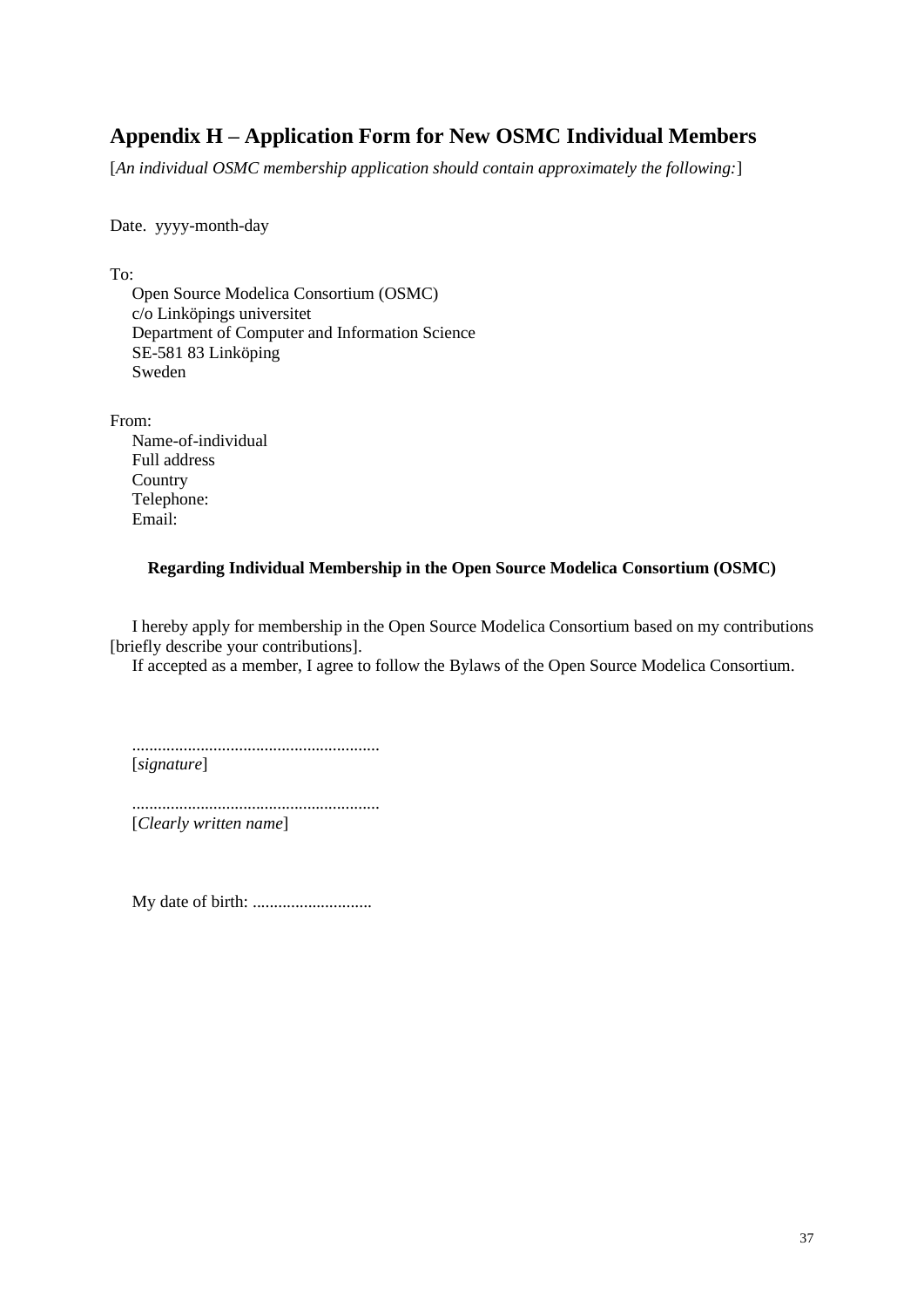# **Appendix I – Application Form for New OSMC Organizational Members**

[*An organizational OSMC membership application should contain approximately the following:*]

Date. yyyy-month-day

To:

Open Source Modelica Consortium (OSMC) c/o Linköpings universitet Department of Computer and Information Science SE-581 83 Linköping Sweden

From: Name-of-organization Full address **Country** Telephone: Email: Registered organization number or equivalent

#### **Application for Organizational Membership in the Open Source Modelica Consortium (OSMC)**

*Organization-name* hereby applies for membership in the Open Source Modelica Consortium [mention membership levels, Level 1 or Level 2, and possible sponsorship levels].

If accepted as a member of OSMC, *Organization-name* agrees to follow its Bylaws.

.......................................................... [*signature by authorized person*]

.......................................................... [*Clearly written name*]

Administrative contact: *Name, Email, phone*.

Technical contact: *Name, Email, phone*.

Proposed initial OSMC representative of *Organization-name* in OSMC: *Name, Email, phone*.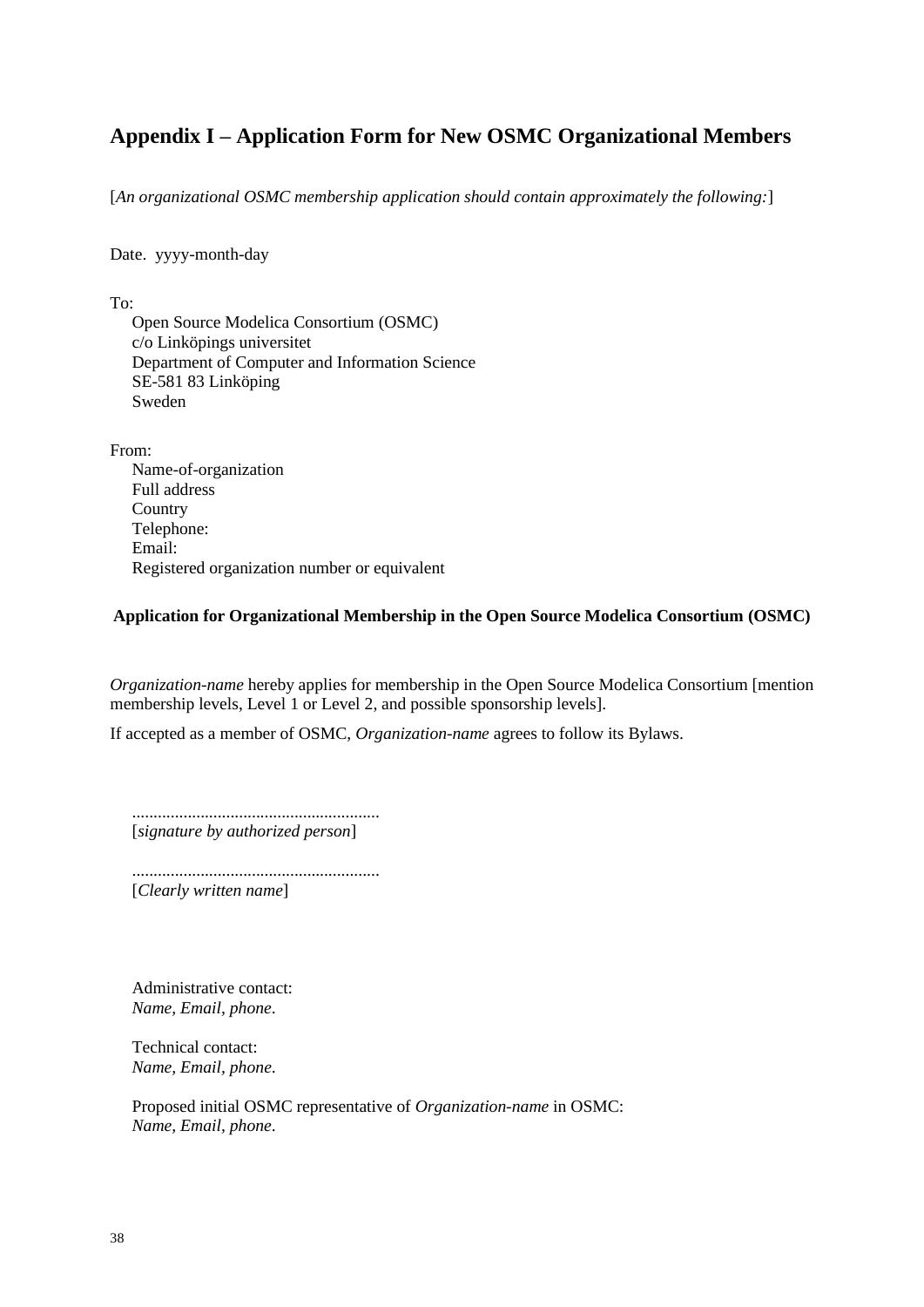# **Appendix J – Rationale of the OSMC and these Bylaws**

[*All text in this Appendix is commentary:*

*Short rationale and motivation regarding creating OSMC and these bylaws:*

- *To insure long-term continued development and maintenance of OpenModelica, as well as coordinating technical contributions of OpenModelica and the web site, there is a need for resources. Efforts made by PhD students part-time may not be enough in the long run. The goal is to support a small development and maintenance team, initially a full-time person, to respond to the needs of the OSMC members.*
- *The previous OpenModelica Berkeley open source licensing scheme does not encourage contributions from companies, since companies contributing have very little additional benefits over companies not contributing.*
- *Motivation for creation of a consortium: it regulates the benefits and obligations of the members, and creates incentives for common contributions to OpenModelica, and for sharing costs.*
- *Motivation for the original internet publication and Copyright of Linköping University, a stable organization with long-term commitment for free development and dissemination of knowledge, independent of specific commercial interests, provides long-term stability and guarantees for accessibility. The online internet publication of OpenModelica by Linköping University is somewhat analogous to the online publication of documents by Linköping University Electronic Press.*
- *Motivation for transfer of the Copyright from Linköping University to OSMC after three years: The OSMC has become a more mature and stable organization, an increasing fraction of open source contributions to OpenModelica are coming from other OSMC members than Linköping University, and it is more standard that an international open source organization owns the Copyright to the software it is developing and distributing.*
- *Motivation of introduction of the BSD (Berkeley) license for the OpenModelica Run-time system*  in version 1.3: The code generated from a piece of original source code fed into the *OpenModelica compiler should be available according to the same Copyright and license as the original source code.*

]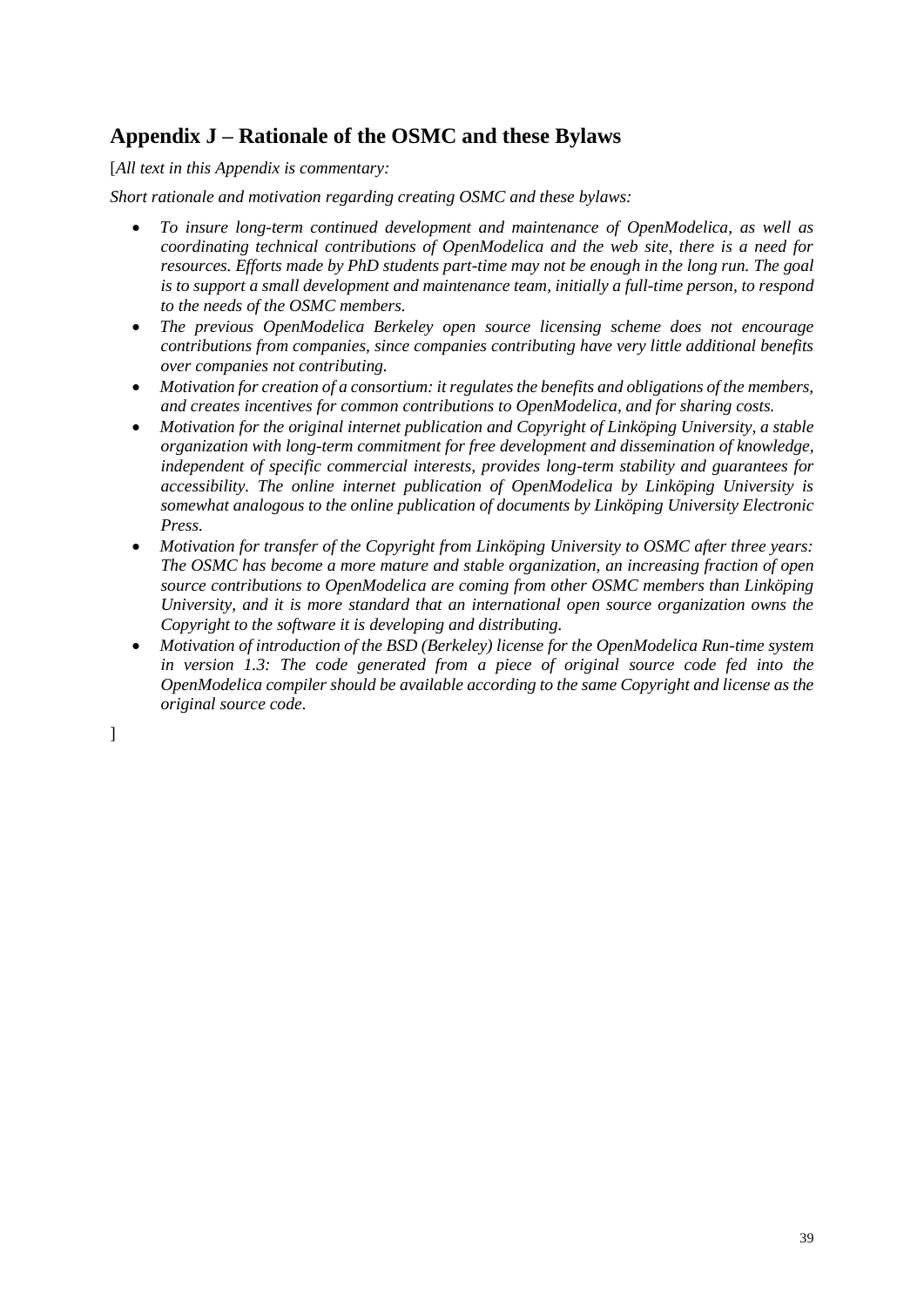# **Appendix K – Directly Funded Development (DFD)**

The OSMC members and non-members shall have the opportunity to request specific enhancements or accelerate the development of a certain functionality and/or industrial grade quality aspects (e.g. robustness, performance, documentation, etc.) by providing additional funding based on a development contract with the OSMC, according to the following conditions (minor deviations are allowed):

When a DFD is requested the OSMC Director shall provide an estimate of the development effort to the OSMC board. The majority of the OSMC board needs to agree to respond to the requester with an offering by considering that:

- The required additional development resources are available,
- The requested development is not against the long-term development goals of the OSMC.
- The risk is manageable.

The offering shall be the basis for the development contract defining:

- The deliverable (a specified functionality or specific interface)
- The acceptance criteria.
- The delivery date.
- The development cost.

The standard contribution amount for a DFD (however, might be more for large functionality enhancements) may be similar to Consortium membership Level 2 fees. Contributors may either fund specific improvements, or be regular contributors (with yearly meeting and development plan).

Several stake-holders can collaborate in proposing a DFD, and share the costs.

It is proposed that a percentage (e.g. 30%), of all DFD funding is reserved for ensuring that the software fulfils industry-grade quality standards, i.e., work on maintenance, testing, optimization, and documentation, which will ensure the long-term viability of OpenModelica. For example, this can include: bug fixing (with priority for bugs spotted by contributors), scaled-up testing and validation, development administration and support (servers, coding standards, and development rules), code optimization, documentation, APIs (creating and maintaining clear well-defined APIs to facilitate software usage and integration).

A development contract for a DFD shall be signed by the OSMC director, or the OSMC vice director, or the OSMC Chairman, on behalf of the OSMC board.

The developed functionality is delivered as contribution to the OpenModelica environment.